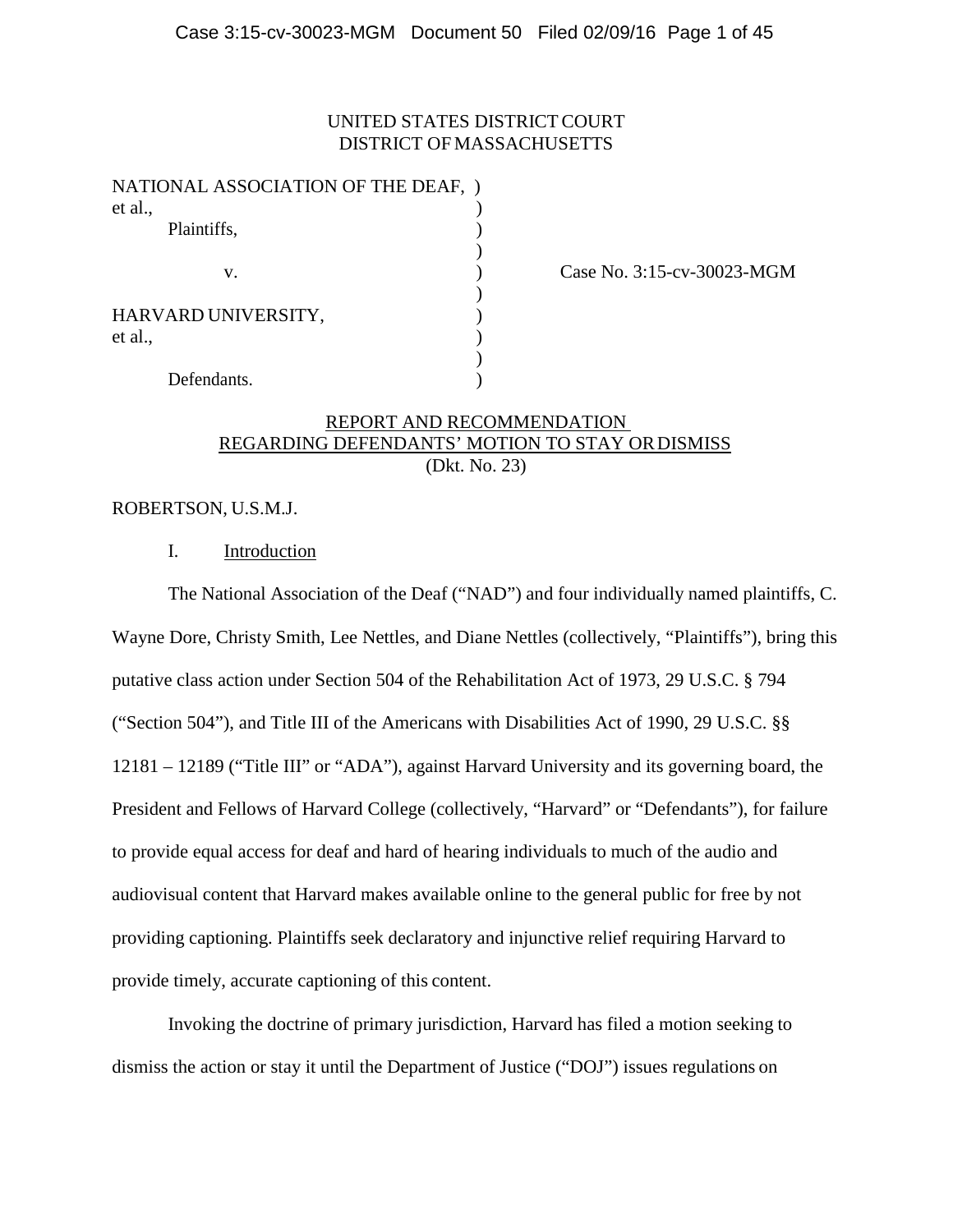#### Case 3:15-cv-30023-MGM Document 50 Filed 02/09/16 Page 2 of 45

website accessibility under the ADA (Dkt. No. 23). Alternatively, Harvard seeks dismissal of both counts of Plaintiffs' complaint for failure to state a claim (*id*.). Plaintiffs oppose Harvard's motion (Dkt. No. 34). The United States has filed a statement of interest in opposition to Harvard's motion as well (Dkt. No. 33). Having reviewed all of the pleadings relating to this motion (Dkt. Nos. 1, 23, 24, 33, 34, 40, 46, 47, and 48) and having heard the parties at oral argument, for the reasons set forth below, the court recommends that Harvard's motion be denied in its entirety.

## II. The Complaint

Harvard, an undergraduate and postgraduate school and a recipient of federal funding, controls, maintains, and administers webpages, websites, and other internet locations on which it makes available to the general public, free of charge, a vast array of content, consisting of courses and other educational and general interest materials (Dkt. No. 1 at p. 1 ¶1, p. 7 ¶24, p. 8 ¶¶25-28). Harvard creates and produces some, but not all, of the content (Dkt. No. 1 at p. 8 ¶28). Included within it are thousands of audio and audiovisual files, which communicate information aurally (Dkt. No. 1 at p. 1  $\P$ 1).<sup>1</sup> Millions of people around the world have accessed the online video content that Harvard makes freely available (Dkt. No. 1 at p. 1 ¶1, p. 8 ¶28, p. 12 ¶¶41-42).

NAD is a non-profit organization that advocates on behalf of the deaf and hard of hearing in the United States (Dkt. No. 1 at p. 5 ¶¶14-15, p. 6 ¶¶16-19). Plaintiffs C. Wayne Dore, Christy Smith, Lee Nettles, and Diane Nettles are individuals who are limited in the major life activity of hearing; in order to receive the benefit of the online video content Harvard makes

<sup>&</sup>lt;sup>1</sup> While Plaintiffs' complaint contains allegations and claims regarding both audio and audiovisual files, the court will follow the convention employed by the parties and will primarily refer to the audiovisual content as shorthand for both. Harvard has acknowledged that NAD's request for relief as to audio content does not differ in any material way from its request as to audiovisual content, at least for purposes of this motion (Dkt. No. 24 at p. 4 n.1).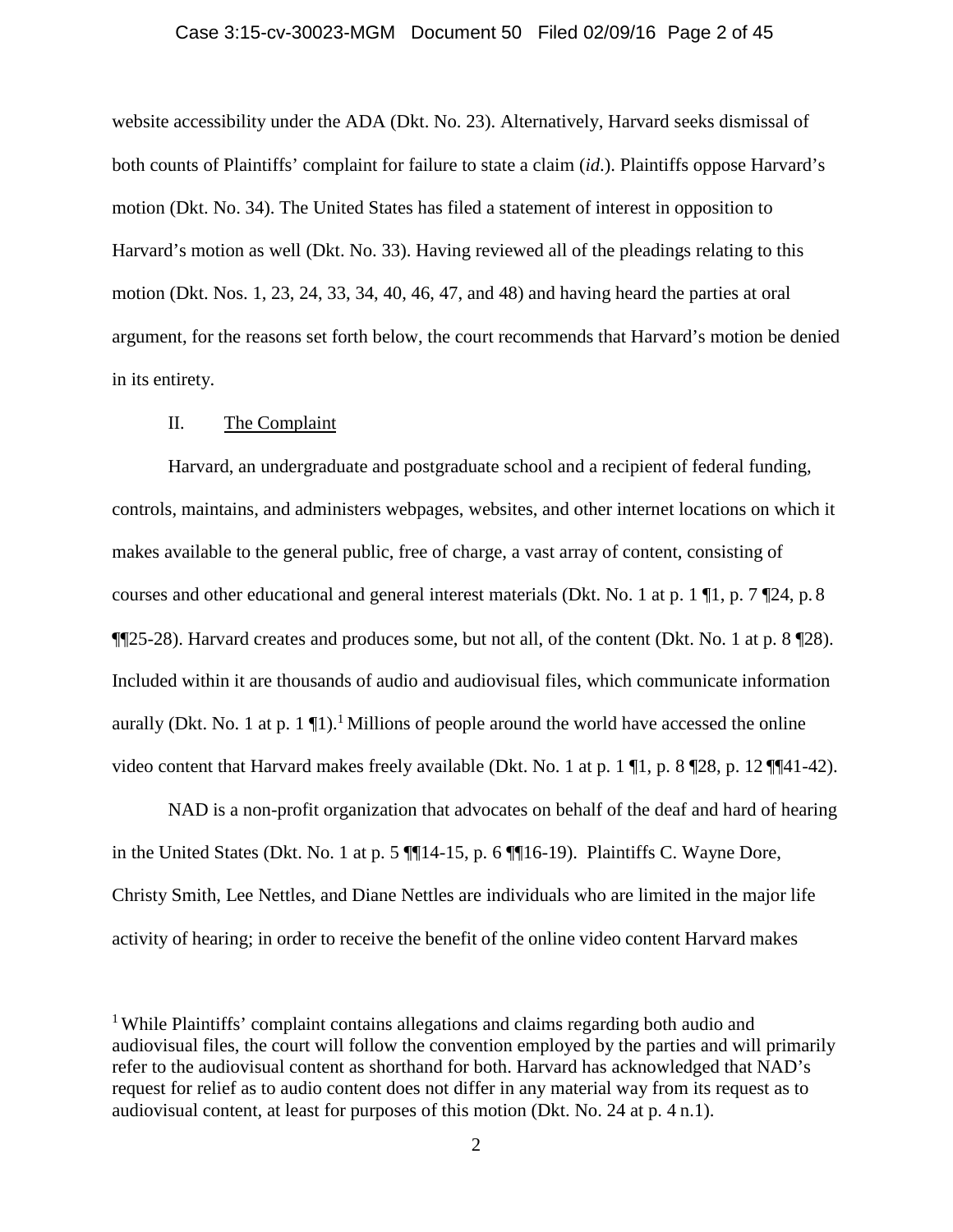#### Case 3:15-cv-30023-MGM Document 50 Filed 02/09/16 Page 3 of 45

available, it must be in an accessible format, including captioning (Dkt. No. 1 at p. 7 ¶¶20-23). While some of the online video content is captioned, much of it has no captioning or has captioning that is inaccurate (Dkt. No. 1 at p.  $2 \mathbb{Z} \times 2$ , pp. 10-11  $\mathbb{Z} \times 39$ ). As a result, the aural component is inaccessible to Plaintiffs and the approximately 48 million Americans who, like Plaintiffs, are deaf or hard of hearing (Dkt. No. 1 at p. 2 ¶2, p. 10 ¶ 31).

According to Plaintiffs, Harvard has long known that captioning is necessary to make its online video content accessible by the deaf and hard of hearing (Dkt. No. 1 at p. 22  $\P$  76). Moreover, beginning in December 2013, Plaintiffs repeatedly requested that Harvard ensure that its online video content had timely, accurate captioning (Dkt. No. 1 at p. 23 ¶ 80). Plaintiffs claim that Harvard's failure to provide the captioning necessary to ensure effective communication and an equal opportunity for the deaf and hard of hearing to benefit from the online video content violates the prohibitions against disability-based discrimination codified in Section 504 and Title III of the ADA (Dkt. No. 1 at pp. 25-29 ¶ 88-102).

## III. Discussion

## A. Statutory and Regulatory Background

"It is the purpose of both the ADA and the Rehabilitation Act to provide a coherent framework and consistent and enforceable standards for the elimination of discrimination against persons with disabilities." *Guckenberger v. Boston Univ.*, 974 F. Supp. 106, 133 (D. Mass. 1997) (citing *Thomas v. Davidson Acad.,* 846 F. Supp. 611, 620 (M.D. Tenn. 1994)). Section 504 and the ADA are "frequently read in sync." *Id*. Section 504, which is applicable to entities that receive federal funding, "was the first broad federal statute aimed at eradicating discrimination against individuals with disabilities." *Id*. (quoting *Helen L. v. DiDario*, 46 F.3d 325, 330 (3d Cir. 1995)). Through the ADA, Congress "extended thenon-discrimination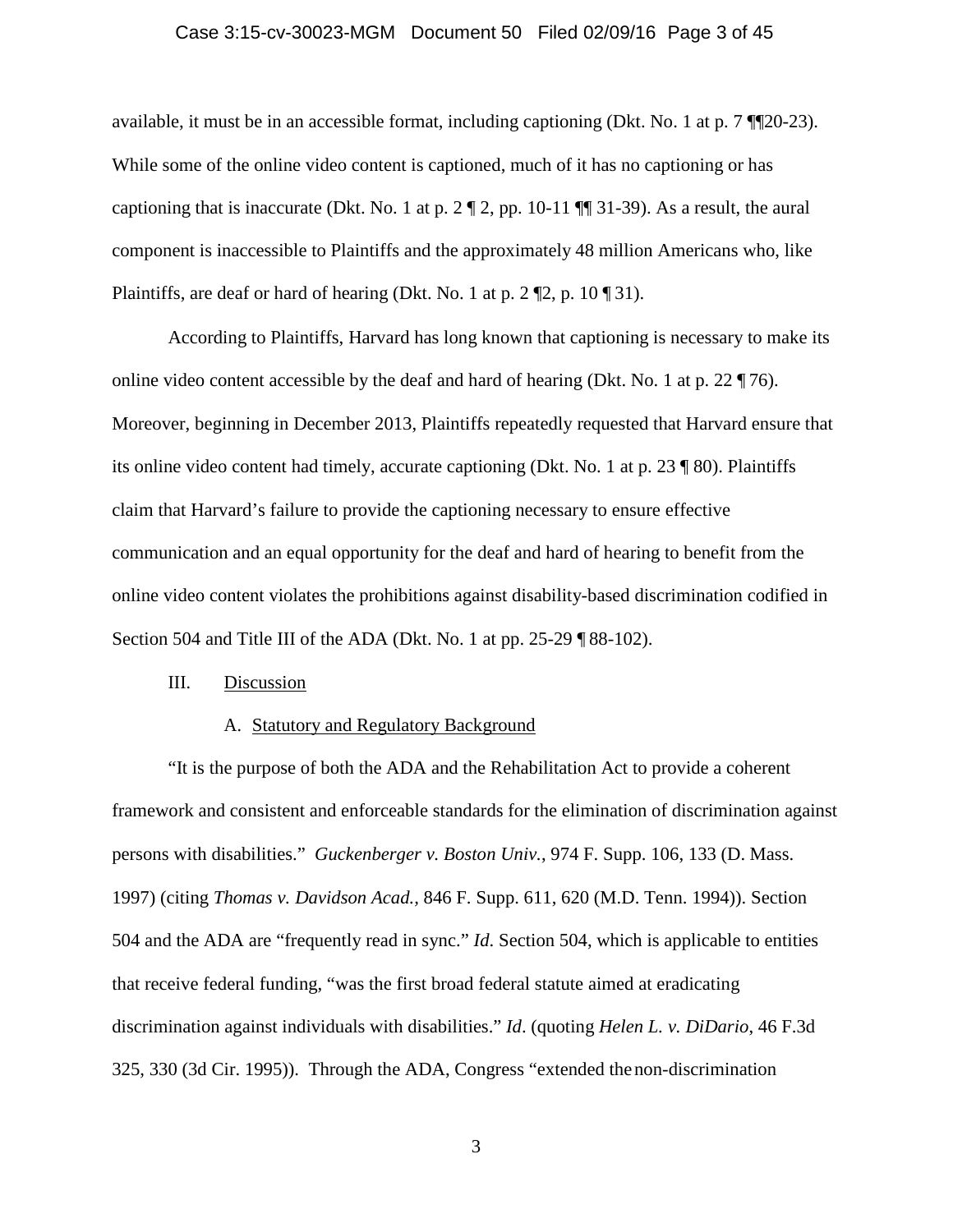### Case 3:15-cv-30023-MGM Document 50 Filed 02/09/16 Page 4 of 45

principles required of institutions receiving federal funds by the Rehabilitation Act to a much wider array of institutions and businesses." *Id*. (citing *Easley v. Snider*, 841 F. Supp. 668, 672 (E.D. Pa. 1993), *rev'd on other grounds*, 36 F.3d 297 (3d Cir. 1994)). The ADA "as a whole is intended 'to provide a clear and comprehensive national mandate for the elimination of discrimination against individuals with disabilities.'" *Olmstead v. Zimring*, 527 U.S. 581, 589 (1999) (quoting 42 U.S.C. §12101(b)(1)).

Section 504 provides as its general rule that "[n]o otherwise qualified individual with a disability … shall, solely by reason of her or his disability, be excluded from the participation in, be denied the benefits of, or be subjected to discrimination under any program or activity receiving Federal financial assistance…." 29 U.S.C. § 794(a). A "program or activity" includes "all of the operations of  $- \dots$  a college, university, or other postsecondary institution." 29 U.S.C. § 794(b)(2)(A). One of the explicit policies underlying the enactment of Section 504 was to ensure that "all programs, projects, and activities receiving assistance … [are] carried out in a manner consistent with the principles of ... respect for the privacy, rights, and equal access (including the use of accessible formats), of … individuals [with disabilities]." 29 U.S.C. § 701(c)(2).

Department of Justice<sup>2</sup> ("DOJ") and Department of Education<sup>3</sup> ("DOE") regulations flesh out Section 504's general rule. The regulations forbid federal fund recipients from "directly or [indirectly,] through contractual, licensing, or other arrangements, on the basis of handicap"

<sup>&</sup>lt;sup>2</sup> DOJ is responsible for coordinating the implementation of Section 504 among the various federal agencies that extend financial assistance. Exec. Order No. 12,250, 45 Fed. Reg. 72,995 (Nov. 2, 1980). It has issued regulations in furtherance of that responsibility. *See* 28 C.F.R. §§  $41.1 - 41.58$ .

<sup>&</sup>lt;sup>3</sup> DOE has issued regulations implementing Section 504 as to the programs and activities to which it provides assistance. *See* 34 C.F.R. §§ 104.1 – 104.61. DOE's regulations must be consistent with the DOJ's coordination regulations. 28 C.F.R. §41.4(a).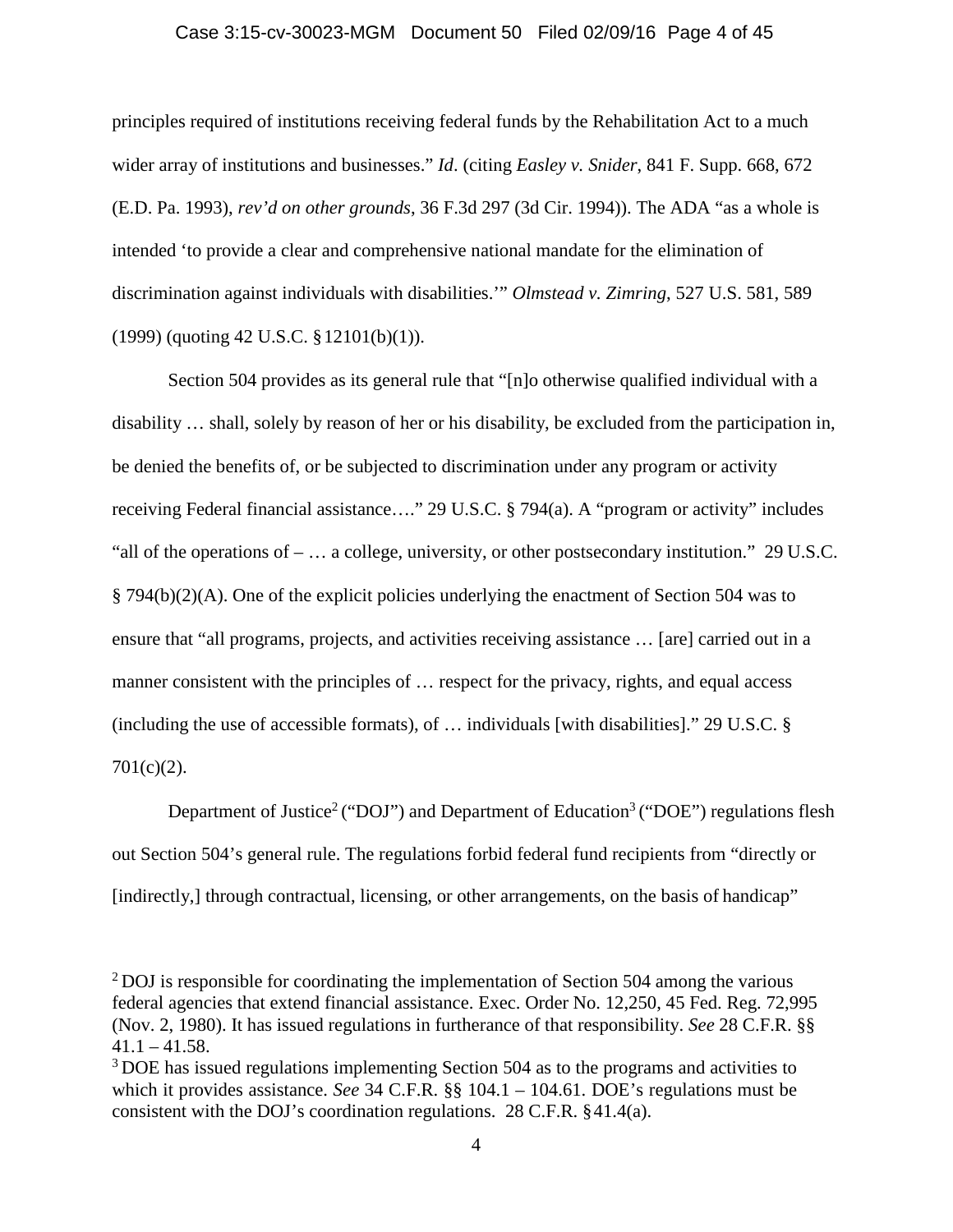#### Case 3:15-cv-30023-MGM Document 50 Filed 02/09/16 Page 5 of 45

denying a qualified handicapped person "the opportunity to participate in or benefit from the aid, benefit, or service;" affording a qualified handicapped person "an opportunity to participate in or benefit from the aid, benefit, or service that is not equal to that afforded others;" and providing a qualified handicapped person with an "aid, benefit, or service that is not as effective … as that provided to others." 28 C.F.R. § 41.51(b)(1)(i)-(iii); 34 C.F.R. § 104.4(b)(i)-(iii). In line with Section 504's goal of promoting equal access, DOJ regulations require federal fund recipients to "take appropriate steps to ensure that communications with their applicants, employees, and beneficiaries are available to persons with impaired vision and hearing." 28 C.F.R. § 41.51(e). DOJ regulations also require recipients of federal funds to "make reasonable accommodation to the known physical or mental limitations of an otherwise qualified handicapped applicant or employee unless the recipient can demonstrate that the accommodation would impose an undue hardship on the operation of its program." *Id*. § 41.53. Both sets of regulations define a "qualified handicapped person" as "a handicapped person who meets the essential eligibility requirements for the receipt of such services." 28 C.F.R. § 41.32(b), 34 C.F.R. § 104.3(l)(4).

In the ADA, Congress set forth prohibitions against disability-based discrimination in employment (Title I, 42 U.S.C. §§ 12111-12117), public services furnished by governmental entities (Title II, 42 U.S.C. §§ 12131-12165), and public accommodations provided by private entities (Title III, 42 U.S.C. §§ 12181-12189). This case concerns Title III, which provides that "[n]o individual shall be discriminated against on the basis of disability in the full and equal enjoyment of the goods, services, facilities, privileges, advantages, or accommodations of any place of public accommodation by any person who owns … or operates a place of public accommodation." 42 U.S.C. § 12182(a). Private schools, including undergraduate and postgraduate institutions, and other places of education, are public accommodations. *Id*. §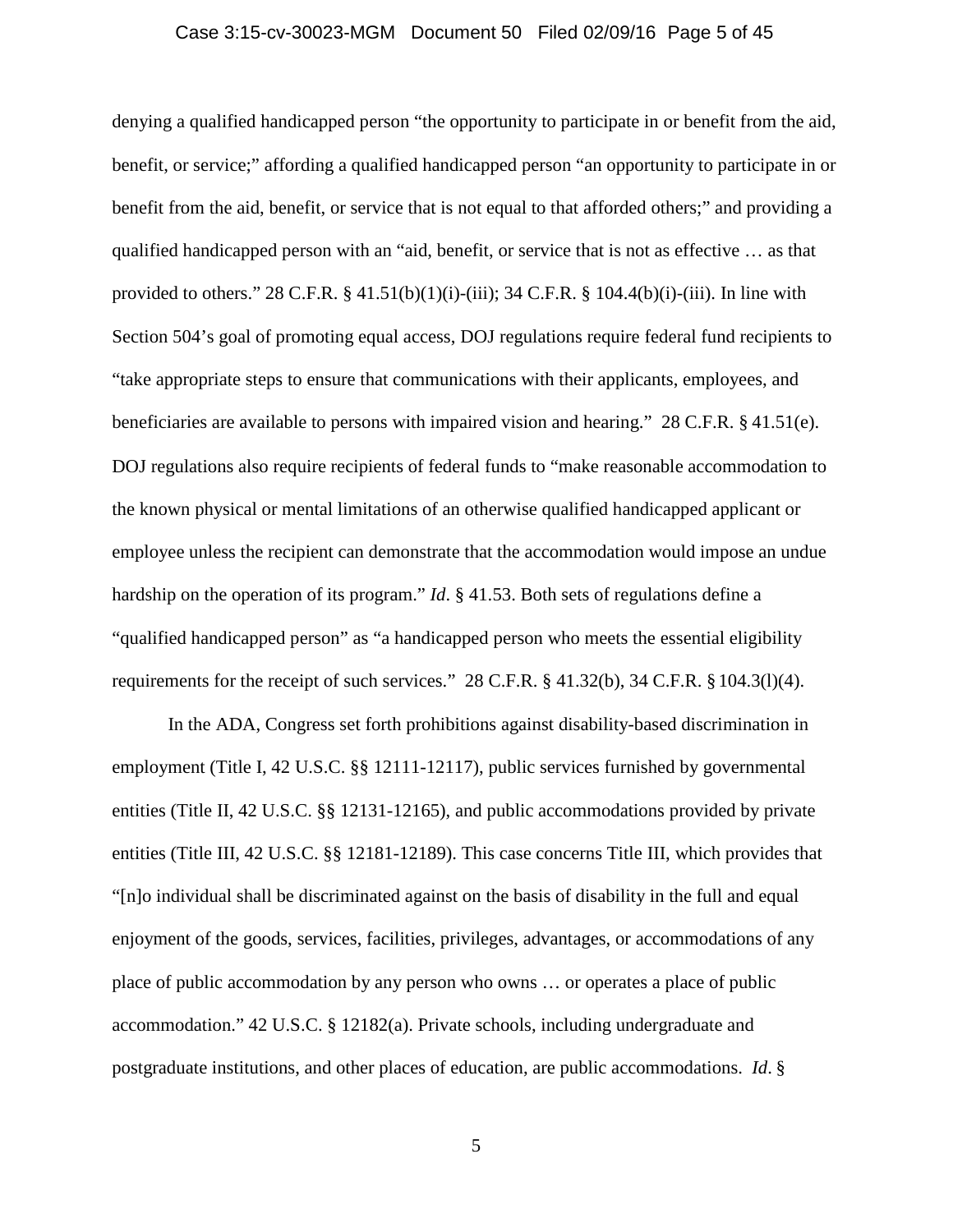## Case 3:15-cv-30023-MGM Document 50 Filed 02/09/16 Page 6 of 45

12181(7)(J). Title III prohibits public accommodations from discriminating against the disabled by, "directly, or through contractual, licensing, or other arrangements," denying individuals on the basis of disability the opportunity "to participate in or benefit from the goods, services, facilities, privileges, advantages, or accommodations of an entity," or providing them with an "opportunity to participate in or benefit from a good, service, facility, privilege, advantage, or accommodation that is not equal to that afforded to other individuals." *Id*. § 12182(b)(1)(A)(i)-(ii). *See also* 28 C.F.R. § 36.202(a)-(b).

Among the various discriminatory effects Congress intended the ADA to remedy were those resulting from communication barriers faced by individuals with communication disabilities, including hearing, vision, and speech impairments. 42 U.S.C. § 12101(a)(5). The ADA uses the term "auxiliary aids and services" to refer to the means or methods by which public accommodations can effectively communicate with people who have communication disabilities. *Id*. § 12103(1). *See also* 28 C.F.R. § 36.303. The ADA establishes that it is discriminatory for a public accommodation to fail "to take such steps as may be necessary to ensure that no individual with a disability is excluded, denied services, segregated or otherwise treated differently than other individuals because of the absence of auxiliary aids and services, unless the entity can demonstrate that taking such steps would fundamentally alter the nature of the good, service, facility, privilege, advantage, or accommodation being offered or would result in an undue burden." 42 U.S.C. § 12182(b)(2)(A)(iii). *See also* 28 C.F.R. § 303(a). DOJ implementing regulations equate "undue burden" with "significant difficulty or expense." 28 C.F.R. § 36.303(a). The regulations further provide that "[a] public accommodation shall furnish appropriate auxiliary aids and services where necessary to ensure effective communication with individuals with disabilities." 28 C.F.R.  $\S$  36.303(c)(1). Even where the "provision of a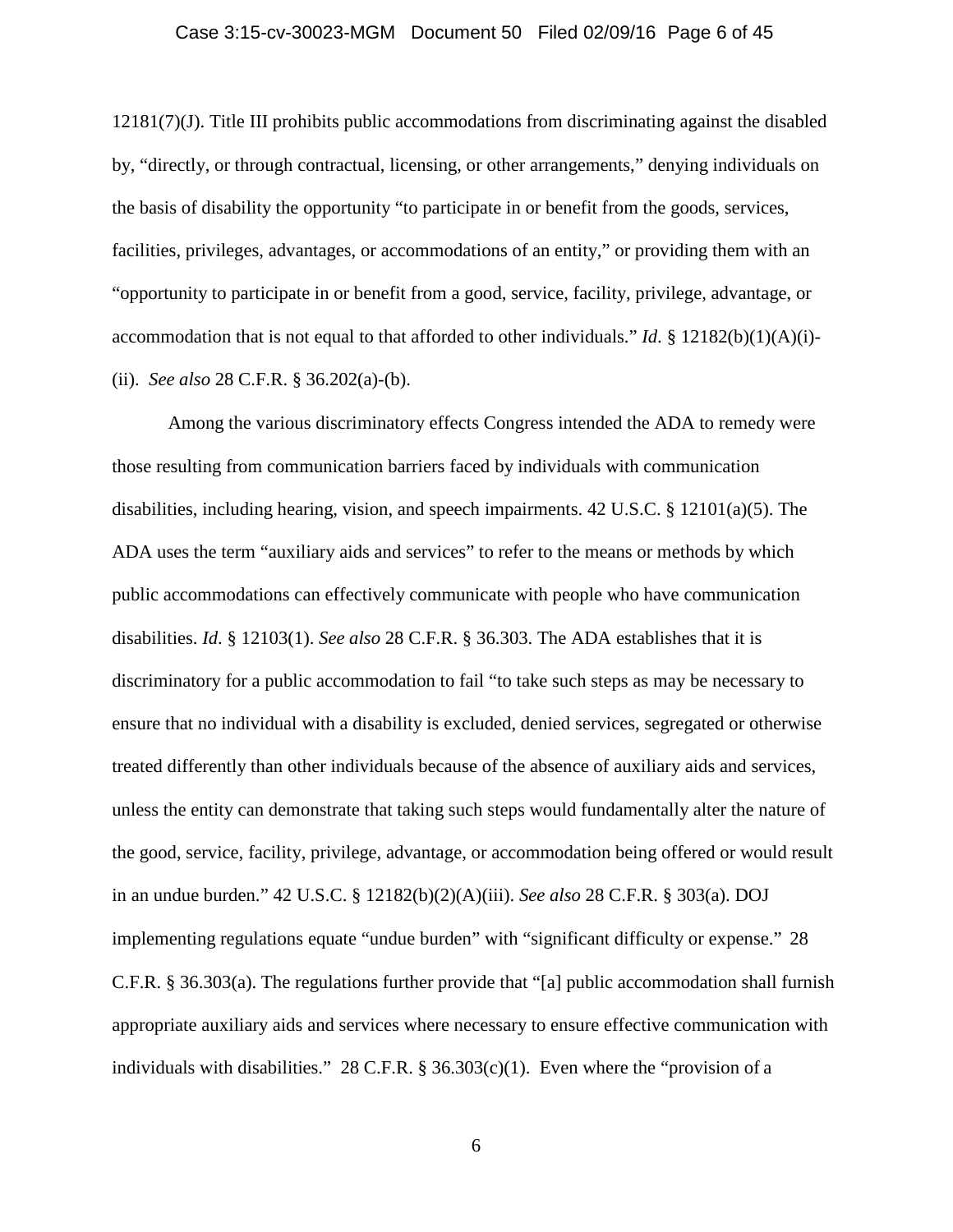## Case 3:15-cv-30023-MGM Document 50 Filed 02/09/16 Page 7 of 45

particular auxiliary aid or service by a public accommodation would result in a fundamental alteration in the nature of the goods, services, facilities, privileges, advantages, or accommodations being offered or in an undue burden, i.e., significant difficulty or expense, the public accommodation [still must] provide an alternative auxiliary aid or service, if one exists, that would not result in an alteration or such burden but would nevertheless ensure that, to the maximum extent possible, individuals with disabilities receive the goods, services, facilities, privileges, advantages, or accommodations offered by the public accommodation." *Id*. §  $36.303(g)$ . The regulations define the term "auxiliary aids and services" to include, among other things, "open and closed captioning, including real-time captioning; … or other effective methods of making aurally delivered information available to individuals who are deaf or hard of hearing." *Id*. § 36.303(b).

### B. Motion to Dismiss

To survive a motion to dismiss, a complaint must "'state[ ] a claim to relief that is plausible on its face,' accepting the plaintiff's factual allegations and drawing all reasonable inferences in the plaintiff's favor." *Maloy v. Ballori-Lage*, 744 F.3d 250, 252 (1st Cir. 2014) (quoting *Bell Atl. Corp. v. Twombly*, 550 U.S. 544, 570 (2007)). "The complaint will survive as long as it pleads sufficient facts to warrant recovery on any cognizable theory of the case." *Tompkins v. United Healthcare of New England, Inc.*, 203 F.3d 90, 93 (1st Cir. 2000) (citing *Garita Hotel Ltd. P'ship v. Ponce Fed. Bank, F.S.B.,* 958 F.2d 15, 17 (1st Cir.1992)). *See also Gagliardi v. Sullivan*, 513 F.3d 301, 305 (1st Cir. 2008) ("Dismissal for failure to state a claim is appropriate if the complaint fails to set forth 'factual allegations, either direct or inferential, respecting each material element necessary to sustain recovery under some actionable legal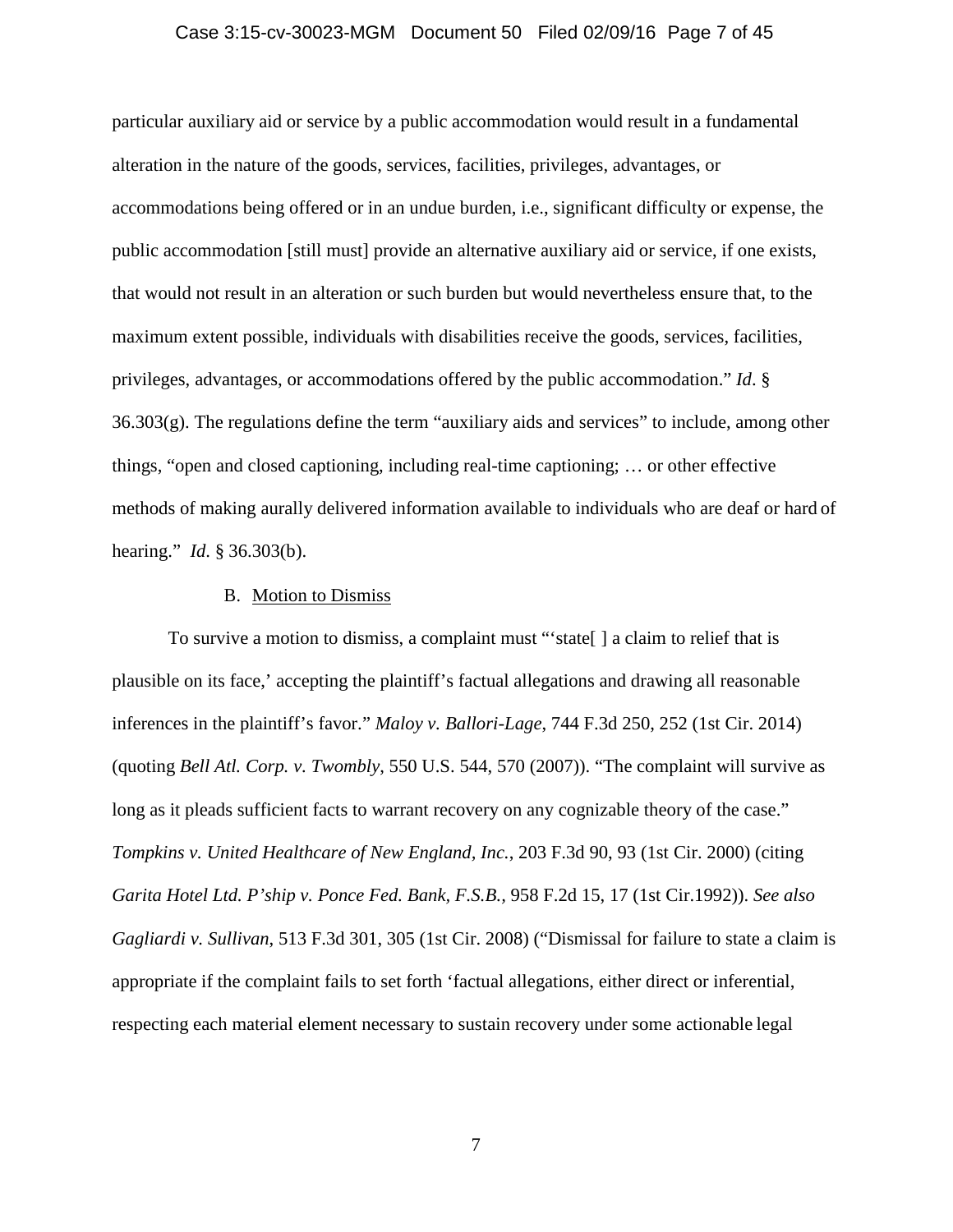## Case 3:15-cv-30023-MGM Document 50 Filed 02/09/16 Page 8 of 45

theory.'" (quoting *Centro Médico del Turabo, Inc., v. Feliciano de Melecio*, 406 F.3d 1, 6 (1st Cir. 2005))).

In order to state a claim for violation of Section 504 and Title III, a plaintiff must allege (1) that he or she is disabled and otherwise qualified,  $4(2)$  that the defendant receives federal funding (for Section 504 purposes) and is a place of public accommodation (for ADA purposes); and (3) that the defendant discriminated against the plaintiff based on disability. *Argenyi v. Creighton Univ.*, 703 F.3d 441, 447 (8th Cir. 2013) (citing *Mershon v. St. Louis Univ.*, 442 F.3d 1069, 1076-77 (8th Cir. 2006)); *el Kouni v. Trs. of Boston Univ.*, 169 F. Supp. 2d 1, 2-3 (D. Mass. 2001) (citing *Katz v. City Metal Co.*, 87 F.3d 26, 30 (1st Cir. 1996)). There are three discrete theories available to a disability discrimination plaintiff. "First, a plaintiff can assert disparate treatment on account of disability, i.e., that the disability actually motivated the defendant's challenged adverse conduct." *Nunes v. Massachusetts Dep't of Corr.*, 766 F.3d 136, 144 (1st Cir. 2014) (citing *Raytheon Co. v. Hernandez,* 540 U.S. 44, 52–53 (2003)). Second, a plaintiff can assert disparate impact, i.e. that a defendant's challenged conduct, even if not motivated by a discriminatory animus, disparately affects the disabled. *Id*. at 145. "Finally, a plaintiff can pursue a third path, claiming that [the defendant] has refused to affirmatively accommodate his or her disability where such accommodation was needed to provide

<sup>4</sup> While Title III of the ADA does not use the "qualified individual" language that Titles I and II and Section 504 use, the First Circuit has found "little difference in this distinction." *Bercovitch v. Baldwin Sch., Inc.*, 133 F.3d 141, 154 (1st Cir. 1998). This is so because "many of the issues that arise in the 'qualified' analysis, also arise in the context of the 'reasonable modifications' or 'undue burden' analysis. … [I]f more than reasonable modifications are required of an institution in order to accommodate an individual, then that individual is not qualified for the program." *Id*. *See also Alexander v. Choate*, 469 U.S. 287, 299 n.19 (1985) ("[T]he question of who is 'otherwise qualified' and what actions constitute 'discrimination' under the section would seem to be two sides of a single coin; the ultimate question is the extent to which a grantee is required to make reasonable modifications in its programs for the needs of thehandicapped.").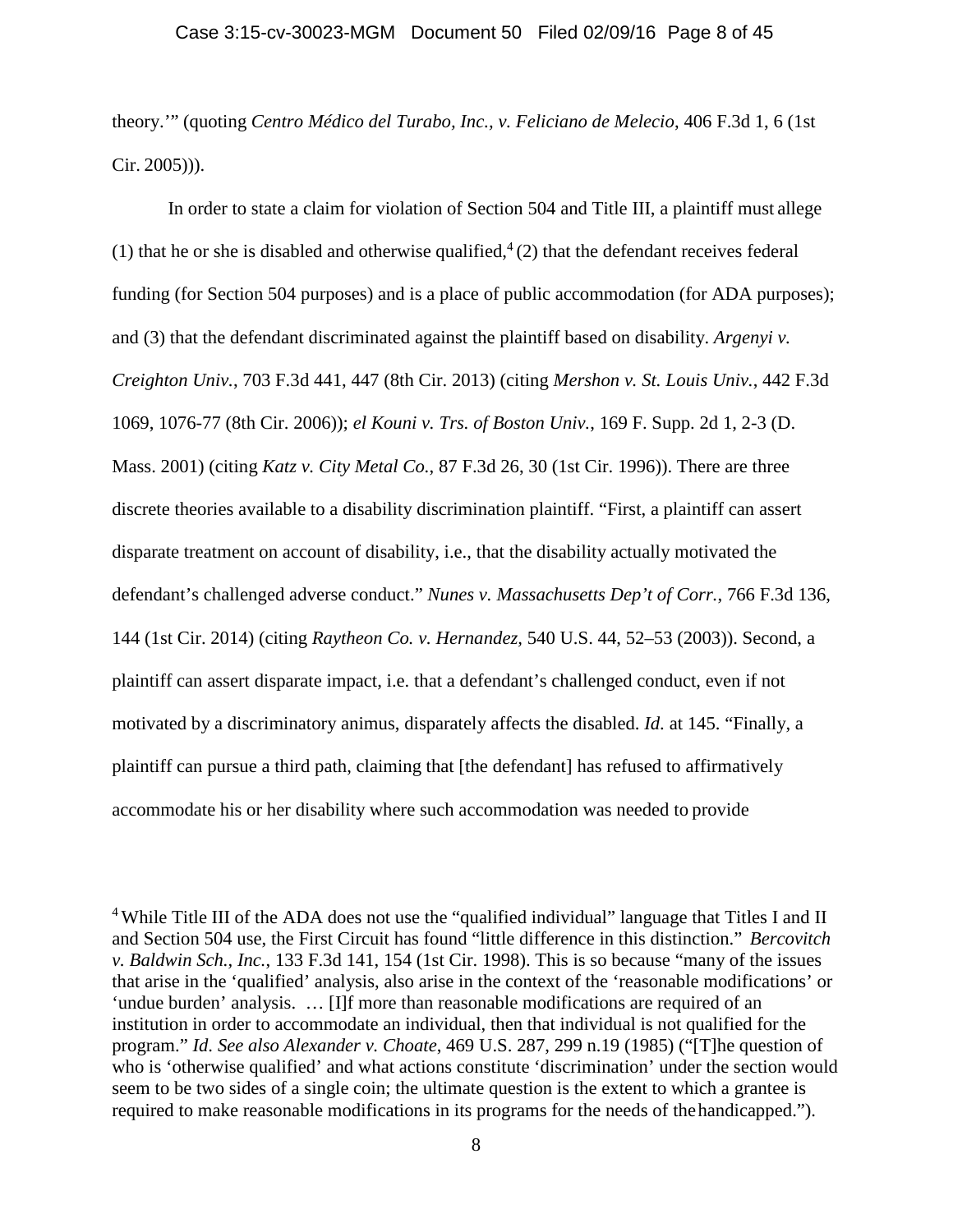## Case 3:15-cv-30023-MGM Document 50 Filed 02/09/16 Page 9 of 45

'meaningful access ….'" *Id*. (citing *Henrietta D. v. Bloomberg,* 331 F.3d 261, 273–76 (2d Cir. 2003)).

Plaintiffs' complaint in the instant case recites the requisite elements. Plaintiffs allege (1) that they are deaf or hard of hearing and qualified to participate in Harvard's online content as members of the general public to whom Harvard makes that content available (Dkt. No. 1 at p. 1  $\P$  1, pp. 5-7  $\P$  $\P$  14-19, p. 7  $\P$  $\P$  20-23, p. 8  $\P$  28), (2) that Harvard receives federal funding and is a public accommodation (Dkt. No. 1 at pp. 3-4 ¶¶ 4-6, pp. 7-8 ¶¶ 24-27, p. 26 ¶ 90, p. 28 ¶ 98), and (3) that Harvard discriminates against them on the basis of disability by denying them access or providing them unequal access to its online audio and audiovisual content (Dkt. No. 1 at p. 10 ¶ 31, pp. 25-29 ¶¶ 88-102). Harvard does not seriously contest that Plaintiffs have adequately pleaded the first two elements.<sup>5</sup> Rather, Harvard argues that Plaintiffs have not put forth a theory of discrimination that is cognizable under either Section 504 or Title III.<sup>6</sup> The court disagrees.

1. Section 504

<sup>5</sup> Harvard alludes to some doubt as to whether Plaintiffs can prove the requisite public accommodation based on its apparent disagreement with the First Circuit's holding in *Carparts Distribution Center v. Auto Wholesaler's Ass'n of New England*, 37 F.3d 12 (1st Cir. 1994), that public accommodations are not limited to actual physical structures (Dkt. No. 24 at p. 29). Nonetheless, Harvard "assumes arguendo that Title III applies to its websites" for purposes of the present motion" (*id*.). Whether the *Carparts* holding has any applicability to Plaintiffs' Title III claim in this case is not clear; Plaintiffs suggest that it does not because they are not alleging that Harvard's websites are public accommodations, but rather that Harvard itself is a public accommodation, and its websites are benefits, services, or privileges offered by it to the general public (Dkt. No. 34 at pp. 27-28). This court need not grapple with this distinction at this time, however, given that Harvard is not raising it in this motion, and, in any event, whether Harvard agrees with it or not, *Carparts* is binding precedent in this Circuit. *Nat'l Ass'n of the Deaf v. Netflix, Inc.*, 869 F. Supp. 2d 196, 200 (D. Mass. 2012) (extending the reasoning of *Carparts* to reject the defendant's argument that Title III does not apply to websites generally or to the defendant's "Watch Instantly" service on its website in particular).

<sup>6</sup> Even while challenging the viability of Plaintiffs' theory of discrimination, Harvard acknowledges that "[d]igital media and the Internet have not yet provided universal and immediate access to content by individuals with disabilities" (Dkt. No. 24 at p. 5).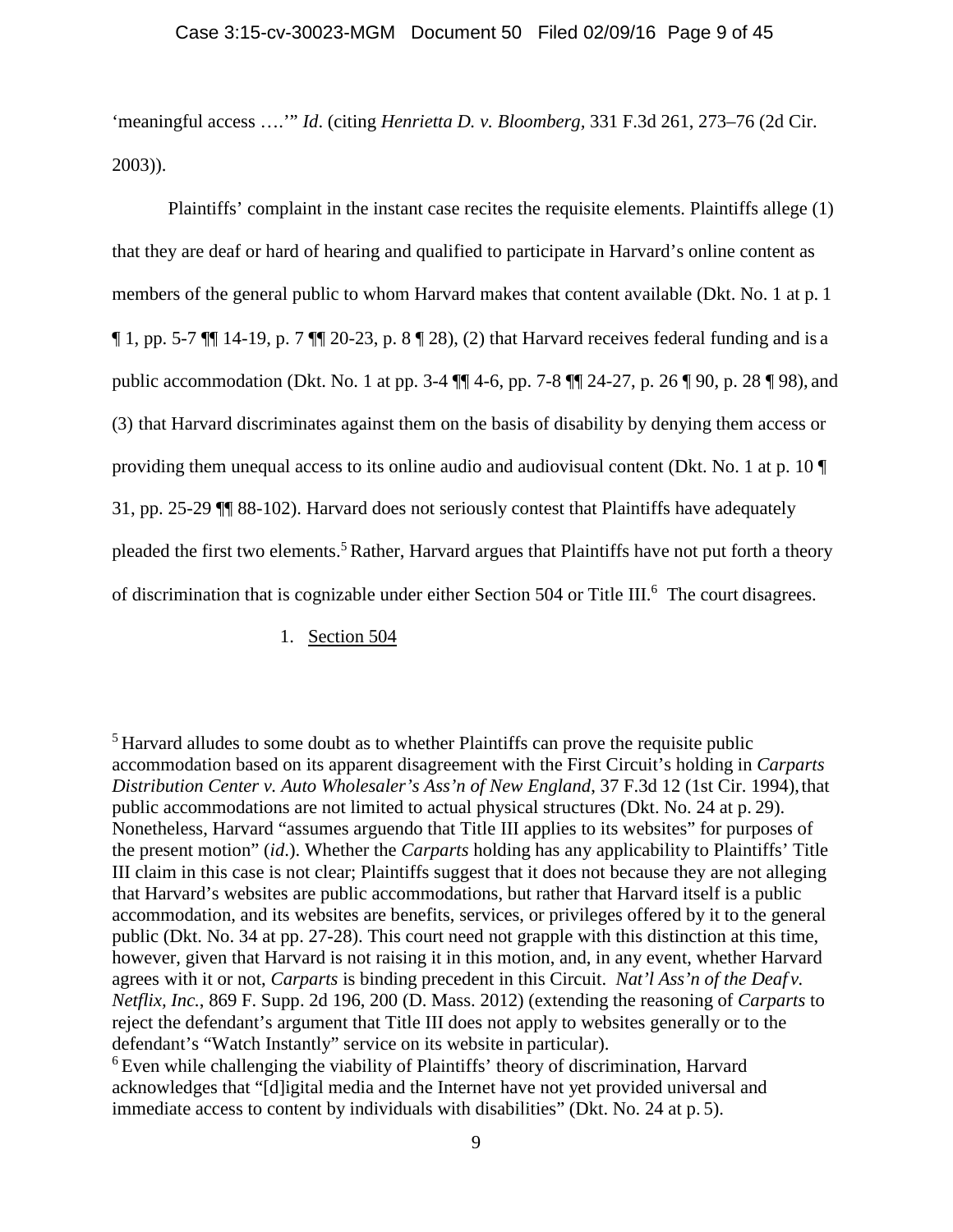## Case 3:15-cv-30023-MGM Document 50 Filed 02/09/16 Page 10 of 45

"The essence of section 504 is a single sentence forbidding discrimination under federally assisted programs [or activities] against 'otherwise qualified' handicapped individuals 'solely by reason' of their handicap." *Rhode Island Handicapped Action Comm. v. Rhode Island Pub. Transit Auth.*, 718 F.2d 490, 494 (1st Cir. 1983). The Supreme Court has interpreted Section 504's antidiscrimination rule as requiring that "otherwise qualified handicapped individual[s] ... be provided with meaningful access to the benefit that the grantee offers." *Alexander v. Choate*, 469 U.S. 287, 301 (1985) (discussing *Se. Cmty. Coll. v. Davis*, 442 U.S. 397 (1979)). "[T]o assure meaningful access, reasonable accommodations in the grantee's program or benefit may have to be made." *Id*.

While what constitutes "meaningful access" is a fact-specific inquiry, the cases addressing the standard reflect a general pattern. "Where the plaintiffs identify an obstacle that impedes their access to a … program or benefit, they likely have established that they lack meaningful access to the program or benefit." *Am. Council of the Blind v. Paulson*, 525 F.3d 1256, 1267 (D.C. Cir. 2008). Indeed, the First Circuit has noted that this type of "exclusionary situation may fairly be described as the primary target of section 504." *Ruskai v. Pistole*, 775 F.3d 61, 79 (1st Cir. 2014) (citing *Alexander*, 469 U.S. at 297). "By contrast, where the plaintiffs seek to expand the substantive scope of a program or benefit, they likely seek a fundamental alteration to the existing program or benefit and have not been denied meaningful access." *Paulson*, 525 F.3d at 1267. Under a "meaningful access" standard, the focus is on whether handicapped individuals are afforded "evenhanded treatment and the opportunity … to participate in and benefit from programs receiving federal assistance," though Section 504 creates no guarantee of "equal results." *Alexander*, 469 U.S. at 304 (citing *Davis*, 442 U.S. at 410).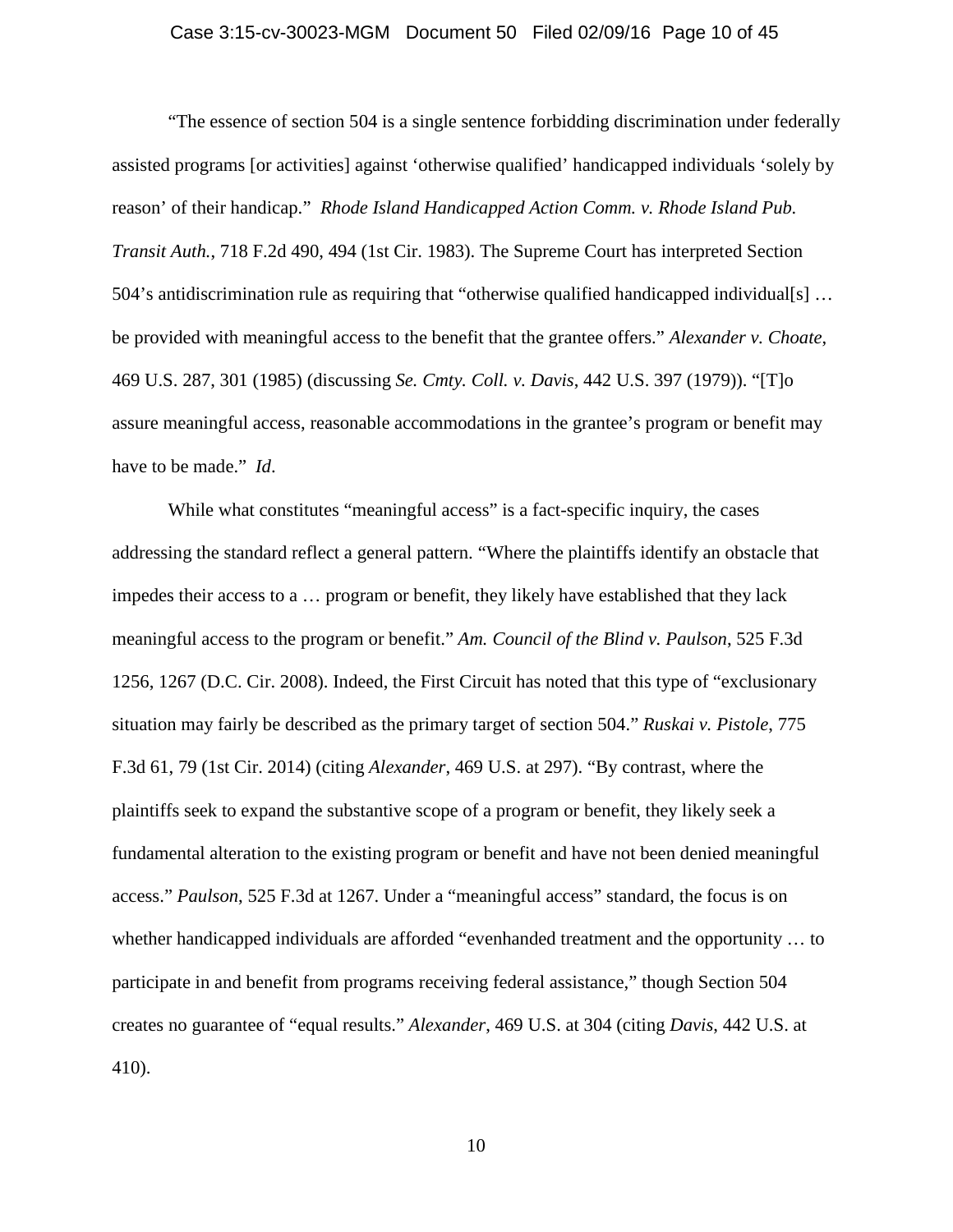## Case 3:15-cv-30023-MGM Document 50 Filed 02/09/16 Page 11 of 45

Plaintiffs' theory of discrimination – that the deaf and hard of hearing lack meaningful access to the aural component of the audiovisual content Harvard makes publicly available online – fits squarely within the parameters of Section 504 as delineated by the Court. There is nothing novel about premising Section 504 liability on a federal fund recipient's failure to provide the deaf and hard of hearing with meaningful access to aural communications. To the contrary, the theory has been recognized as a paradigmatic example of Section 504 liability. *Paulson*, 525 F.3d at 1268 ("For instance, ... deaf individuals lack meaningful access to ... activities or programs without the provision of interpretive assistance."); *United States v. Bd. of Tr. for Univ. of Alabama*, 908 F.2d 740, 748 (11th Cir. 1990) ("In the case of a deaf student, however, all access to the benefit of some courses is eliminated when no sign-language interpreter is present. In the context of a discussion class held on the third floor of a building without elevators, a deaf student with no interpreter is as effectively denied meaningful access to the class as is a wheelchair bound student."). Examples of cases in which the theory has been pursued abound. *See, e.g., Argenyi*, 703 F.3d at 451 (finding a genuine issue of material fact as to whether the defendant denied a hearing-impaired student meaningful access when it refused to provide real-time transcription for lectures and a cued speech interpreter for labs); *Randolph v. Rodgers*, 170 F.3d 850, 858 (8th Cir. 1999) (agreeing with the district court's assessment of the evidence as showing that a hearing-impaired inmate lacked meaningful access to prison medical care, educational training, and participation in disciplinary and classification proceedings where the defendants failed to provide a sign language interpreter); *Rothschild v. Grottenthaler*, 907 F.2d 286, 292-93 (2d Cir. 1990) (affirming the judgment of the district court that deaf parents were denied meaningful access to certain school activities under Section 504 when the school refused to provide sign language interpreters). While the alleged facts on which Plaintiffsseek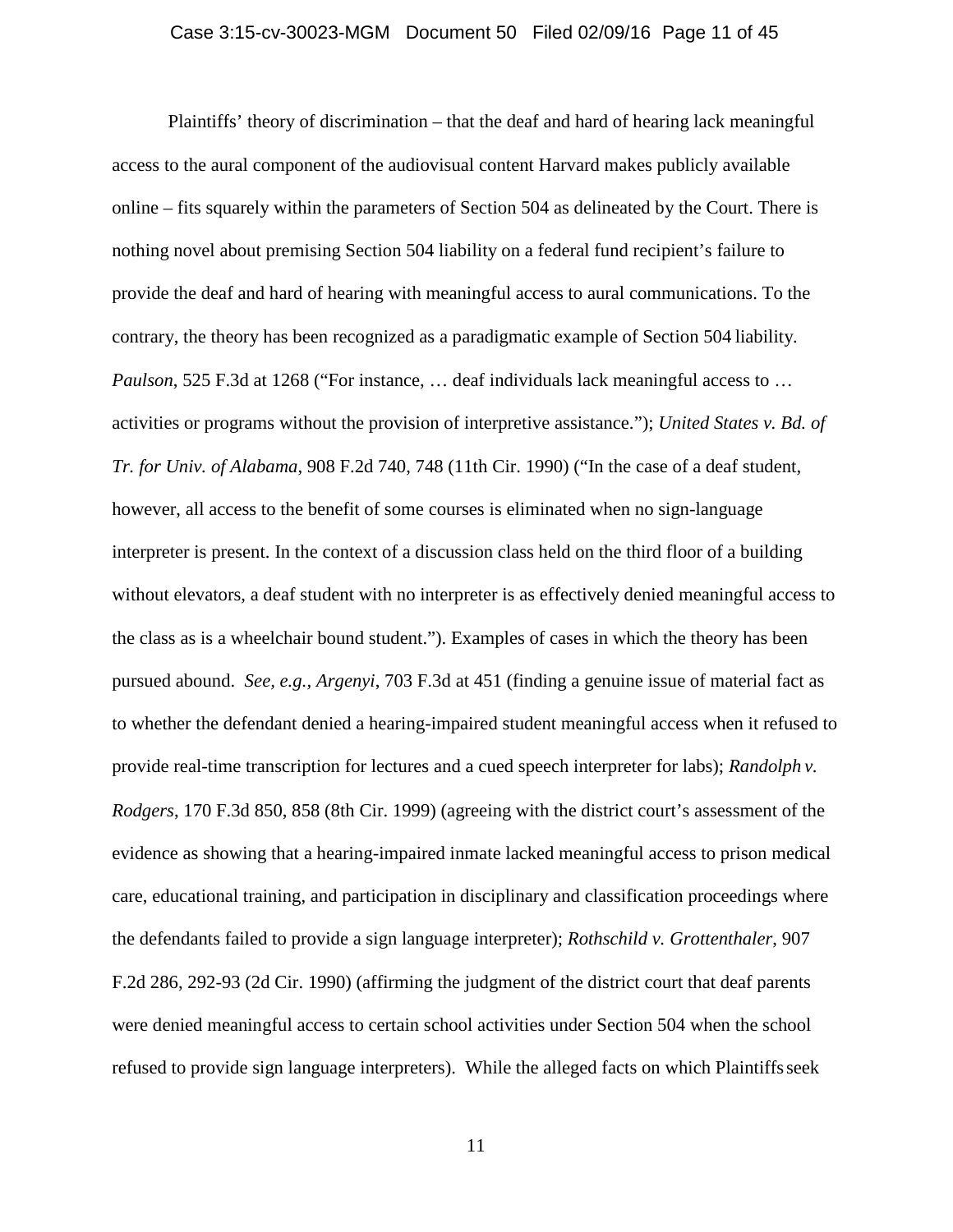## Case 3:15-cv-30023-MGM Document 50 Filed 02/09/16 Page 12 of 45

to premise Section 504 liability may be new (i.e. a university's provision of online video content to the public), the failure to accommodate theory is not.

Harvard raises a number of arguments in an effort to undermine the validity of Plaintiffs' Section 504 claim. Harvard characterizes the captioning Plaintiffs seek as "affirmative action," which the Court in *Davis* held Section 504 does not require (Dkt. No. 24 at pp. 18-20; Dkt. No. 40 at pp. 10-11). However, an examination of *Davis* and its progeny shows that whether a particular accommodation amounts to unnecessary "affirmative action" or a required "reasonable accommodation" is a question of fact not suitable for resolution on a motion to dismiss.

The question before the *Davis* Court was whether the defendant college had violated Section 504 when it denied a hearing-impaired applicant who relied on lip reading for effective communication admission into its nursing program. *Id*., 442 U.S. at 400-04. Based on the record from the district court bench trial, the Court found that the college had established that the ability to understand speech without lip reading was necessary for participation in the clinical phase of its program. *Id*. at 407. The Court rejected the plaintiff's argument that Section 504 required the college to accommodate her by providing individual supervision for clinical courses and dispensing with certain required courses altogether, thereby obviating the need for effective oral communication. *Id*. The Court reasoned that the "extensive modifications" sought by the plaintiff crossed the line between "the evenhanded treatment of qualified handicapped persons," which Section 504 requires, and "affirmative efforts to overcome the disabilities caused by handicaps," which it does not. *Id*. at 410. Accordingly, the defendant had not violated Section 504 by denying the plaintiff admission into its program. *Id*. at 413.

Subsequently, in *Alexander*, the Court clarified the pivotal distinction it had drawn in *Davis*, stating that "it is clear from the context of *Davis* that the term 'affirmative action' referred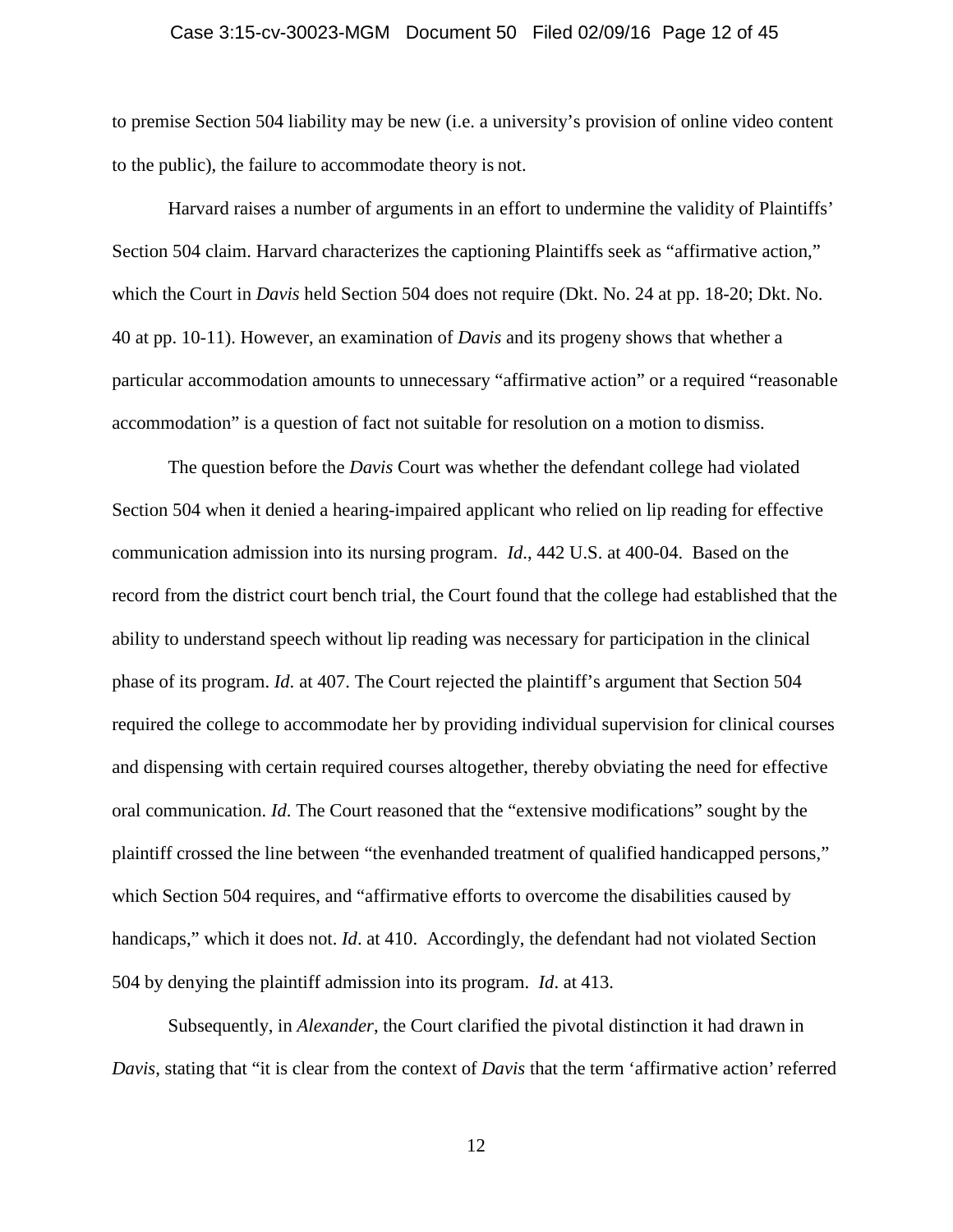## Case 3:15-cv-30023-MGM Document 50 Filed 02/09/16 Page 13 of 45

to those 'changes,' 'adjustments,' or 'modifications' to existing programs that would be 'substantial,' 442 U.S. at 410, 411 n.10, 413, or that would constitute 'fundamental alteration[s] in the nature of a program …,' *id*. at 410, rather than to those changes that would be reasonable accommodations." *Alexander*, 469 U.S. at 300 n.20. *See also Wynne v. Tufts Univ. Sch. of Medicine*, 932 F.2d 19, 24 (1st Cir. 1991) ("The arguably absolutist principle[] of *Davis* – … there is no affirmative action obligation on an institution  $-\mathbf{w}$ [as] meaningfully qualified by the Court in *Alexander v. Choate*, 469 U.S. 287 (1985). The Court signalled [sic] its awareness of criticism that the *Davis* pronouncement on 'affirmative action' obscured the difference between 'a remedial policy for the victims of past discrimination' and 'the elimination of existing obstacles against the handicapped.' *Id*. at 300 n.20. It then distinguished 'substantial' and 'fundamental' changes (affirmative action) from 'changes that would be reasonable accommodations.' *Id*."); *Guckenberger*, 974 F. Supp. at 146 ("The lesson of *Davis* (and its progeny) is that 'while a grantee need not be required to make "fundamental" or "substantial" modifications to accommodate the handicapped,' under Section 504 and the ADA, 'it may be required to make "reasonable" ones.'"). An accommodation is reasonable if it does not impose "undue financial and administrative burdens." *Davis*, 442 U.S. at 412. The *Davis* Court acknowledged, however, that "the line between a lawful refusal to extend affirmative action and illegal discrimination against handicapped persons [will not] always … be clear," and noted that technological advances could be expected to shift the line over time by reducing the burden imposed by available accommodations. *Id*.

Thus, after *Davis* and *Alexander*, the question boils down to "the rather mushy one of whether some 'reasonable accommodation' is available to satisfy the legitimate interests of both the grantee and the handicapped person." *Wynne*, 932 F.2d at 24 (quoting *Brennan v. Stewart*,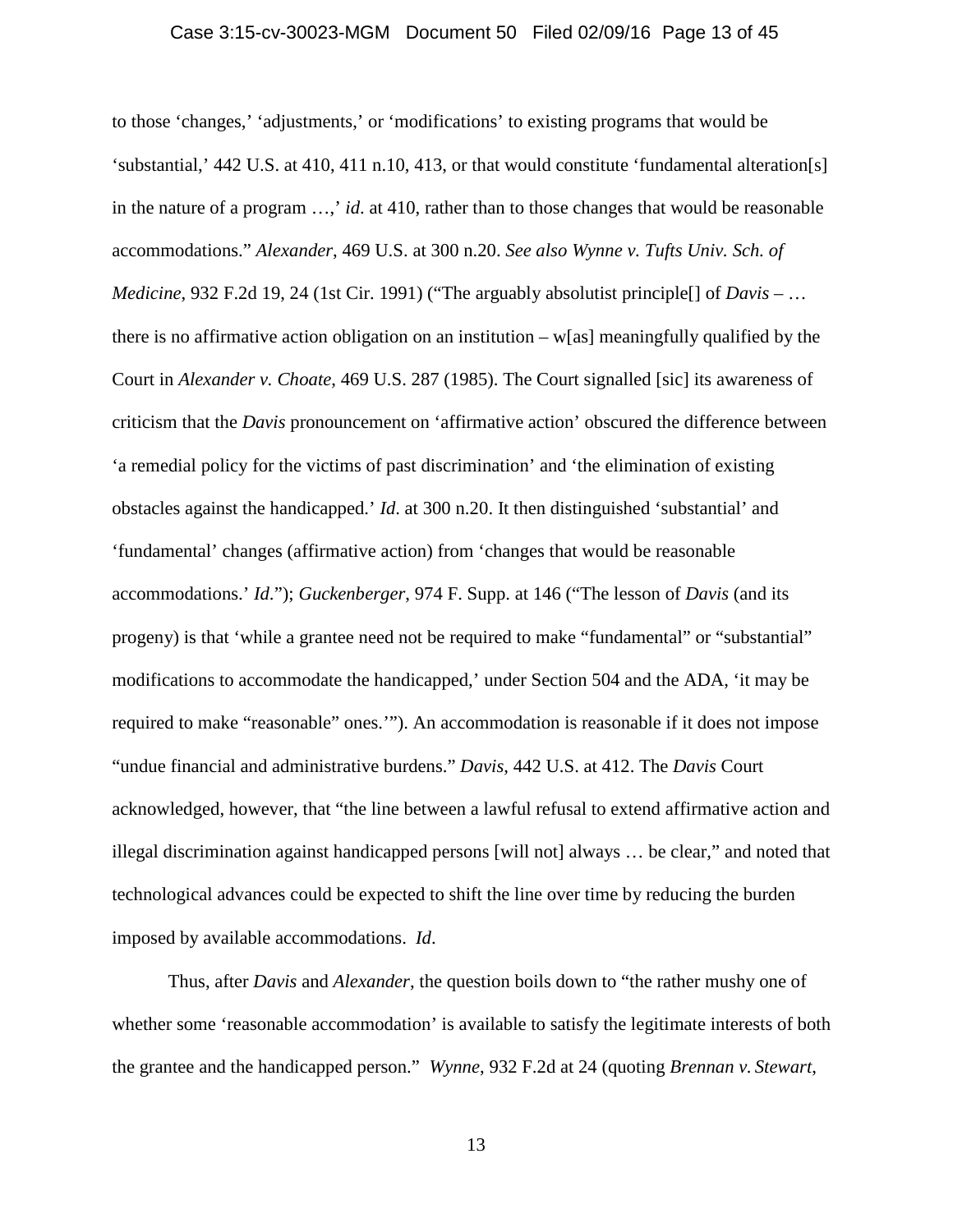## Case 3:15-cv-30023-MGM Document 50 Filed 02/09/16 Page 14 of 45

834 F.2d 1248, 1262 (5th Cir. 1988)). Harvard may be correct that the captioning Plaintiffs seek would be so onerous a requirement as to fall on the unnecessary affirmative action side of the line, and Harvard is entitled to raise undue burden as an affirmative defense. *Paulson*, 525 F.3d at 1266 (identifying undue burden as an affirmative defense); *Randolph*, 170 F.3d at 858 (same). However, striking the appropriate balance between accommodating the rights of Plaintiffs and not unduly burdening Harvard requires a fact intensive inquiry that is not suitable for resolution on a motion to dismiss. *Nunes*, 766 F.3d at 146 (affirming summary judgment where "no reasonable factfinder could find the department's accommodations were not a reasonable means of providing [the plaintiff] with meaningful access to his medication"); *Fulton v. Goord*, 591 F.3d 37, 44 (2d Cir. 2009) (noting that the determination of what is reasonable is a question of fact requiring inquiry "not only into the benefits of the accommodation but into its costs as well") (quoting *Borkowski v. Valley Cent. Sch. Dist.*, 63 F.3d 131, 138 (2d Cir. 1995))); *Rendon v. Valleycrest Prods., Ltd.*, 294 F.3d 1279, 1282 (11th Cir. 2002) (noting that "the reasonableness of any proposed accommodations" and "whether any proposed accommodations or auxiliary services would constitute an 'undue burden'" are not part of the analysis on a motion to dismiss); *Nathanson v. Med. Coll. of Pennsylvania*, 926 F.2d 1368, 1386 (3d Cir. 1991) ("A district court's estimate of what is reasonable 'rests in large part upon factual determinations'" (quoting *Bd. of Trs. for Univ. of Alabama*, 908 F.2d at 750)).

Next, Harvard characterizes Plaintiffs' claim as a "paradigmatic example of the type of 'boundless-disparate impact showing' against which the Supreme Court warned" in *Alexander* (Dkt. No. 24, at pp. 18-20; Dkt. No. 40, at pp. 10-11). But Plaintiffs' theory is not that the deaf and hard of hearing have been disparately impacted by Harvard's neutral provision to the general public of audiovisual online content. Rather, their theory is that Harvard has discriminated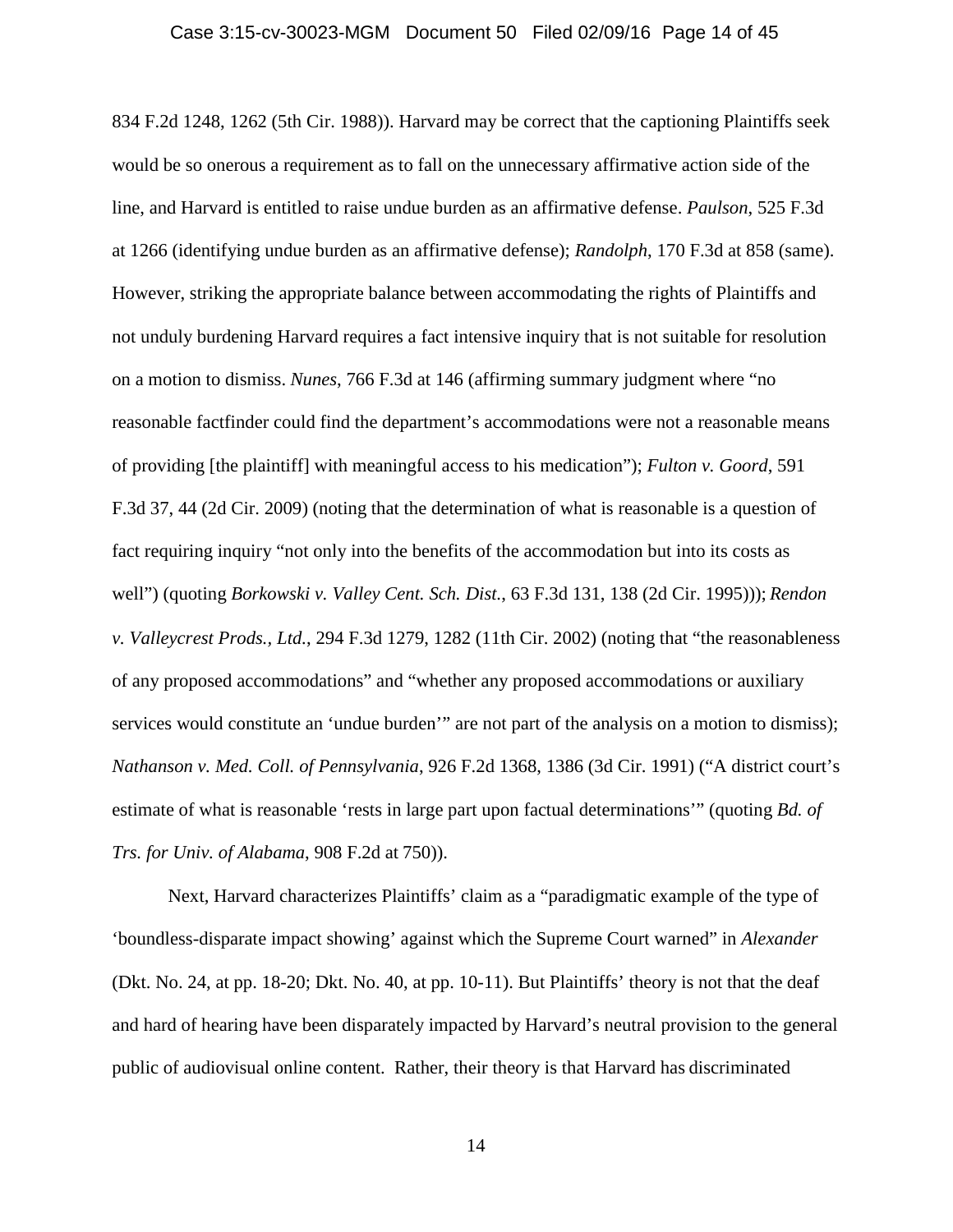## Case 3:15-cv-30023-MGM Document 50 Filed 02/09/16 Page 15 of 45

against them by denying them a reasonable accommodation – captioning – that they require in order to meaningfully access the aural component of that content. As the First Circuit has noted, reasonable accommodation claims "can be seen as bearing many of the indicia of disparate impact or disparate treatment," *Nunes*, 766 F.3d at 145, because, "[w]hen a disabled person is denied a reasonable accommodation, that person lacks opportunities possessed by similar nondisabled people on account of disability," *id*. at 145 n.7. Notwithstanding any facial similarities, however, failure to reasonably accommodate is a distinct and viable theory of discrimination under Section 504, and Plaintiffs' claim fits neatly with it.<sup>7</sup> *Id*. at 144-45 (citing *Henrietta D.,* 331 F.3d at 273–76).

Harvard argues that Plaintiffs cannot base their claim on the general prohibitions against discrimination contained in 34 C.F.R. § 104.4 of DOE's regulations.<sup>8</sup> Contrary to Harvard's assertion, the general provisions of DOE's regulations also support Plaintiffs' theory of discrimination. Section 104.4 prohibits federal fund recipients from denying qualified handicapped persons the opportunity to participate in or benefit from provided aids, benefits, and

<sup>8</sup> Harvard also argues that Plaintiffs cannot state a claim under DOE's rules regarding facilities access, *see* 34 C.F.R. § 104.21 - 104.23, or postsecondary education, *see id*. §§ 104.41-104.47, but Plaintiffs have disavowed reliance on either of those sets of regulations (Dkt. No. 34 at p. 18). Accordingly, the court need not, and does not, address them.

<sup>7</sup> Harvard's reliance on *Greater L.A. Agency on Deafness, Inc. v. Cable News Network, Inc.*, 742 F.3d 414 (9th Cir. 2014) ("*GLAAD*"), to characterize Plaintiffs' claim as one for disparate impact is inapposite (Dkt. No. 40 at p. 20-21). In *GLAAD*, the plaintiff brought a claim not under Section 504, but under California's Unruh Civil Rights Act in connection with CNN's policy of displaying online video programming without captioning. *Id*. at 420-21. Because the Unruh Act contemplates "willful, affirmative misconduct on the part of those who violate the Act," the court held that a plaintiff must "allege, and show, more than the disparate impact of a facially neutral policy." *Id*. at 425 (quoting *Koebke v. Bernardo Heights Country Club*, 115 P.3d 1212, 1228-29 (2005)). Because CNN's policy applied equally to all CNN.com visitors, hearing impaired or not, it could not form the basis for an Unruh Act claim even if hearing-impaired individuals bore the brunt of the neutral policy. *Id*. at 426. In contrast to the Unruh Act, Section 504 encompasses claims for failure to reasonably accommodate and disparate impact, in addition to intentional discrimination. *Nunes*, 766 F.3d at 144-45.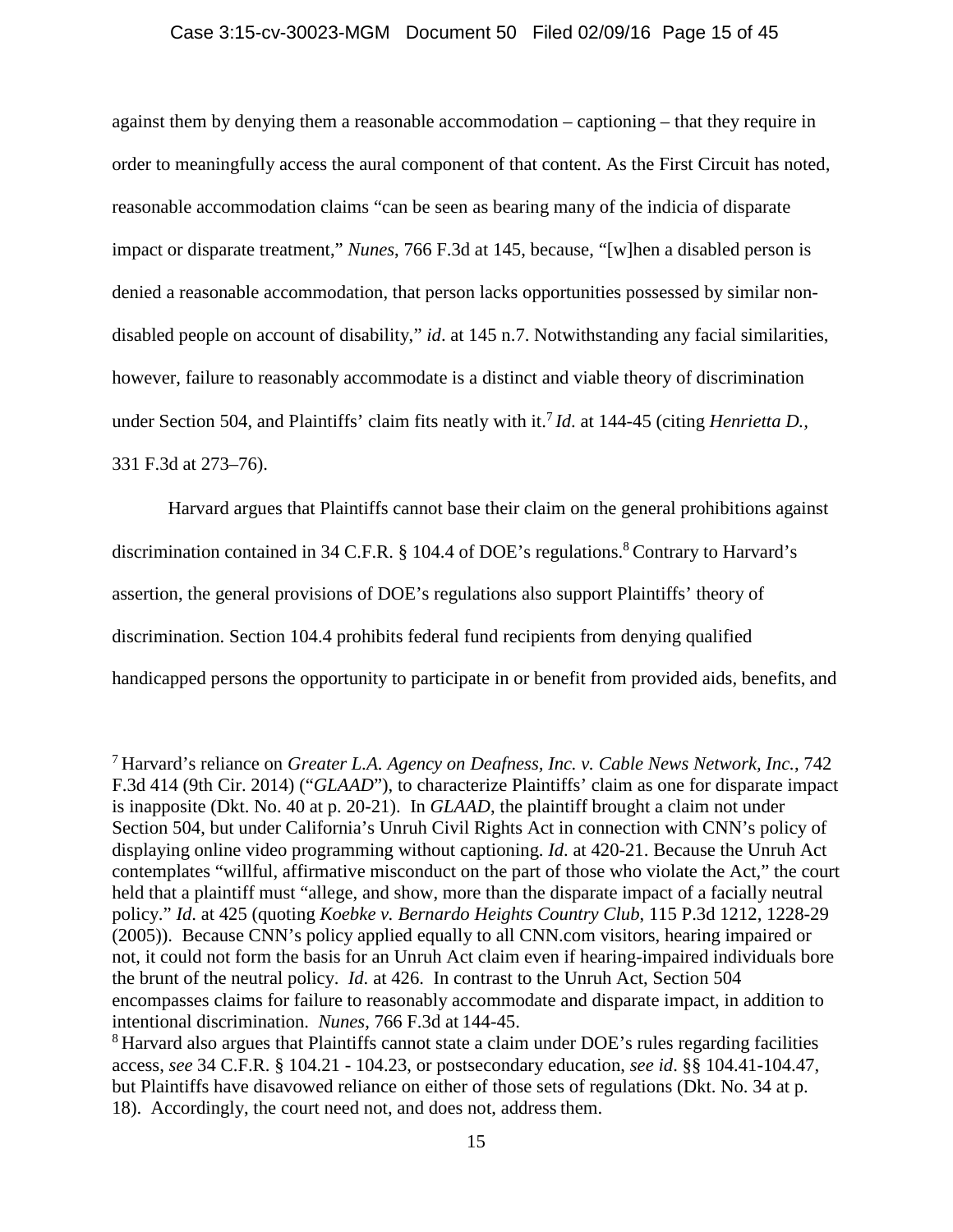## Case 3:15-cv-30023-MGM Document 50 Filed 02/09/16 Page 16 of 45

services; affording qualified handicapped persons an unequal opportunity to participate in or benefit from provided aids, benefits, or services; and providing qualified handicapped persons with aids, benefits, or services that are not as effective as those provided to others. 34 C.F.R. § 104.4(b)(1)(i)-(iii). For aids, benefits, and services to be "equally effective," they "must afford handicapped persons equal opportunity to obtain the same result, to gain the same benefit, or to reach the same level of achievement." *Id*. at § 104.4(b)(2). In other words, these regulations are consistent with the requirement of "meaningful access," and, as set forth above, Plaintiffs have adequately pleaded a lack of meaningful access. *Cf. K.M. v. Tustin Unified Sch. Dist.*, 725 F.3d 1088, 1102 (9th Cir. 2013) ("[T]he 'meaningful access' standard incorporates rather than supersedes applicable interpretative regulations, and so does not preclude [plaintiffs] from litigating their claims under those regulations."). Indeed, even while arguing that § 104.4 does not support Plaintiffs' theory, Harvard acknowledges that, to the extent the regulation is applicable, it obligates Harvard to provide "meaningful access" (Dkt. No. 40 at pp. 10-11).

The court declines to draw any inference from the fact that  $\S$  104.4 does not explicitly address the responsibilities of federal fund recipients vis-á-vis website accessibility. Online content may not be specifically mentioned in the regulation, but neither is it specifically excluded. *Cf. Nat'l Ass'n of the Deaf v. Netflix, Inc.*, 869 F. Supp. 2d 196, 200-01 (D. Mass. 2012) (observing that the ADA was passed in 1990 and could not have explicitly included webbased services, but that "the legislative history of the ADA makes clear that Congress intended the ADA to adapt to changes in technology"). Moreover, DOE's interpretation of its regulation supports the requirement of meaningful access with respect to aids, benefits, and services offered online. DOE has stated in guidance that "equal opportunity, equal treatment, and the obligation to make modifications to avoid disability-based discrimination – are part of the general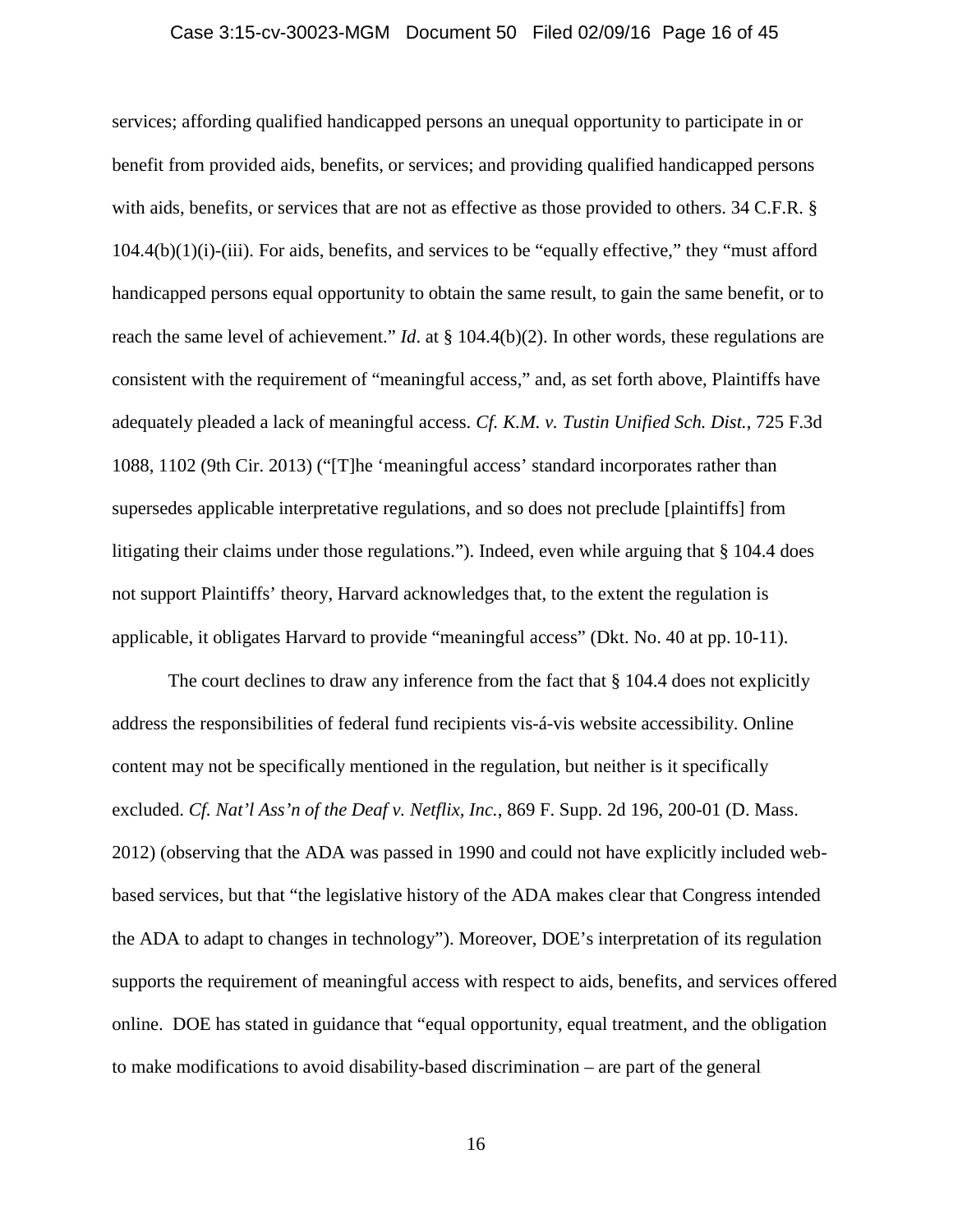## Case 3:15-cv-30023-MGM Document 50 Filed 02/09/16 Page 17 of 45

nondiscrimination requirements of Section 504 and the ADA," and, therefore, "all school programs or activities – whether in a 'brick and mortar,' online, or other 'virtual' context – must be operated in a manner that complies with Federal disability discrimination laws." U.S. Dep't of Educ., Frequently Asked Questions About the June 29, 2010, Dear Colleague Letter (2011) ("FAQ"). In offering this guidance, DOE was addressing the obligations of postsecondary institutions in connection with their use of electronic book readers that were inaccessible to blind or low vision students. *Id*.; U.S. Dep't of Justice & U.S. Dep't of Educ., Joint "Dear Colleague" Letter: Electronic Book Readers (2010) ("DCL"). Thus, while not directly on point, the DCL and the FAQ nevertheless affirm "key principles of Federal disability discrimination law: the obligation to provide an equal opportunity to individuals with disabilities to participate in, and receive the benefits of, the educational program, and the obligation to provide accommodations or modifications when necessary to ensure equal treatment," in the context of the use of emerging technologies. *Id*.

Harvard dismisses DOE's interpretations expressed in the DCL and the FAQ as "nonregulatory general pronouncements … not entitled to deference" (Dkt. No. 40, at p. 13). While DOE's non-regulatory interpretations are not eligible for *Chevron* deference, it does not follow that they are entitled to no deference whatsoever.<sup>9</sup> *Massachusetts v. FDIC*, 102 F.3d 615, 621 (1st Cir. 1996) ("[L]ess formal agency determinations may be accorded something less than full *Chevron* deference."). To the contrary, a court must give controlling weight to an agency's interpretation of its own ambiguous regulation,  $10$  even if expressed in a legal brief, unless it is

<sup>9</sup> In *Chevron U.S.A. Inc. v. Nat. Res. Def. Council, Inc.*, 467 U.S. 837 (1984), the Court held that if a statute is ambiguous and the implementing agency's construction of the statute in a regulation is reasonable, federal courts must accept the agency's construction. *Id*. at 843-44.  $10$  When a regulation is not ambiguous, no deference ensues because, otherwise, "adopting the agency's contrary interpretation would 'permit the agency, under the guise of interpreting a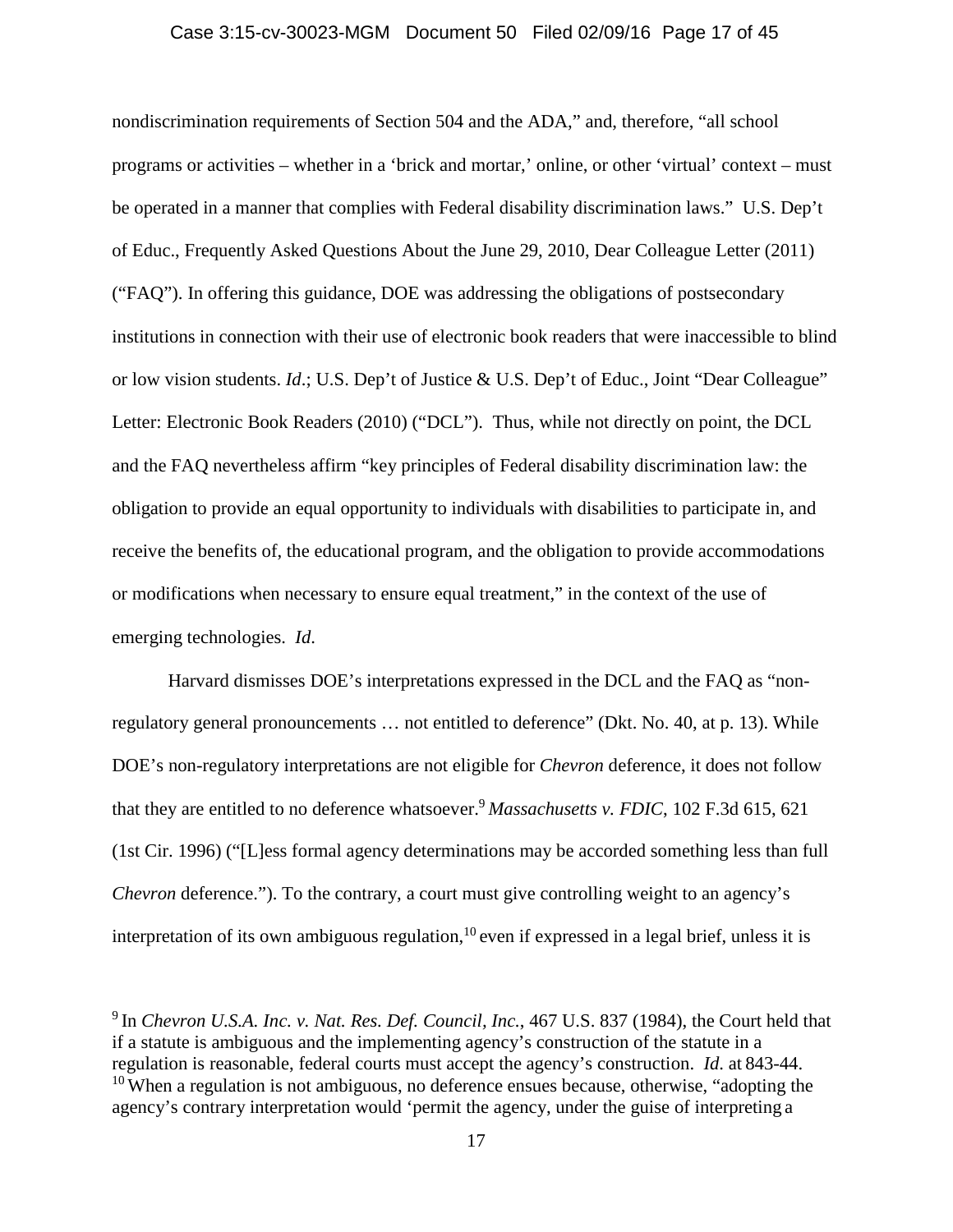## Case 3:15-cv-30023-MGM Document 50 Filed 02/09/16 Page 18 of 45

"'plainly erroneous or inconsistent with the regulation,'" or there is "reason to suspect that the agency's interpretation 'does not reflect the agency's fair and considered judgment on the matter in question.'" *Christopher v. SmithKline Beecham Corp.*, 132 S. Ct. 2156, 2166 (2012) (quoting *Auer v. Robbins*, 519 U.S. 452, 461-62 (1997)). An agency's judgement may be called into doubt when the interpretation conflicts with one it advanced earlier, *id*. (citing *Thomas Jefferson Univ. v. Shalala*, 512 U.S. 504, 515 (1994)), or it appears to be "nothing more than a "convenient" litigating position,'" *id*. (quoting *Bowen v. Georgetown Univ. Hosp.*, 488 U.S. 204, 213 (1988)), or a "*post hoc* rationalizatio[n] advanced by an agency seeking to defend past agency action against attack," *id*. (quoting *Auer*, 519 U.S. at 462).

DOE's interpretation of its existing regulations as applying to emerging technology, including online content, is neither plainly erroneous nor inconsistent with the text of 34 C.F.R. § 104.4. Nor is there any reason to suspect that DOE's interpretation reflects anything less than the agency's fair and considered judgment. Both the DCL and the FAQ are "significant guidance documents" as defined by the Office of Management and Budget (OMB) Final Bulletin for Agency Good Guidance Practices, 72 Fed. Reg. 3432 (January 25, 2007). As such, DOE was required to follow certain procedures to ensure that the documents were developed with appropriate review and public participation and were of high quality. *Id*. at 3443. Thus, the court is justified in granting *Auer* deference to DOE's interpretation. *Cf. Doe v. Univ. of Massachusetts-Amherst*, No. 14-30143-MGM, 2015 WL 4306521, at \*7 and n.3 (D. Mass. July 14, 2015) (noting the requirement that the court accord "appreciable deference" to DOE's

regulation, to create *de facto* a new regulation.'" *Chase Bank USA, N.A., v. McCoy*, 562 U.S. 195, 211 (2011) (quoting *Christensen v. Harris Cty.*, 529 U.S. 576, 588 (2000)). The word "discrimination" is "inherently" ambiguous. *Guardians Ass'n v. Civil Serv. Comm'n of City of New York*, 463 U.S. 582, 592 (1983).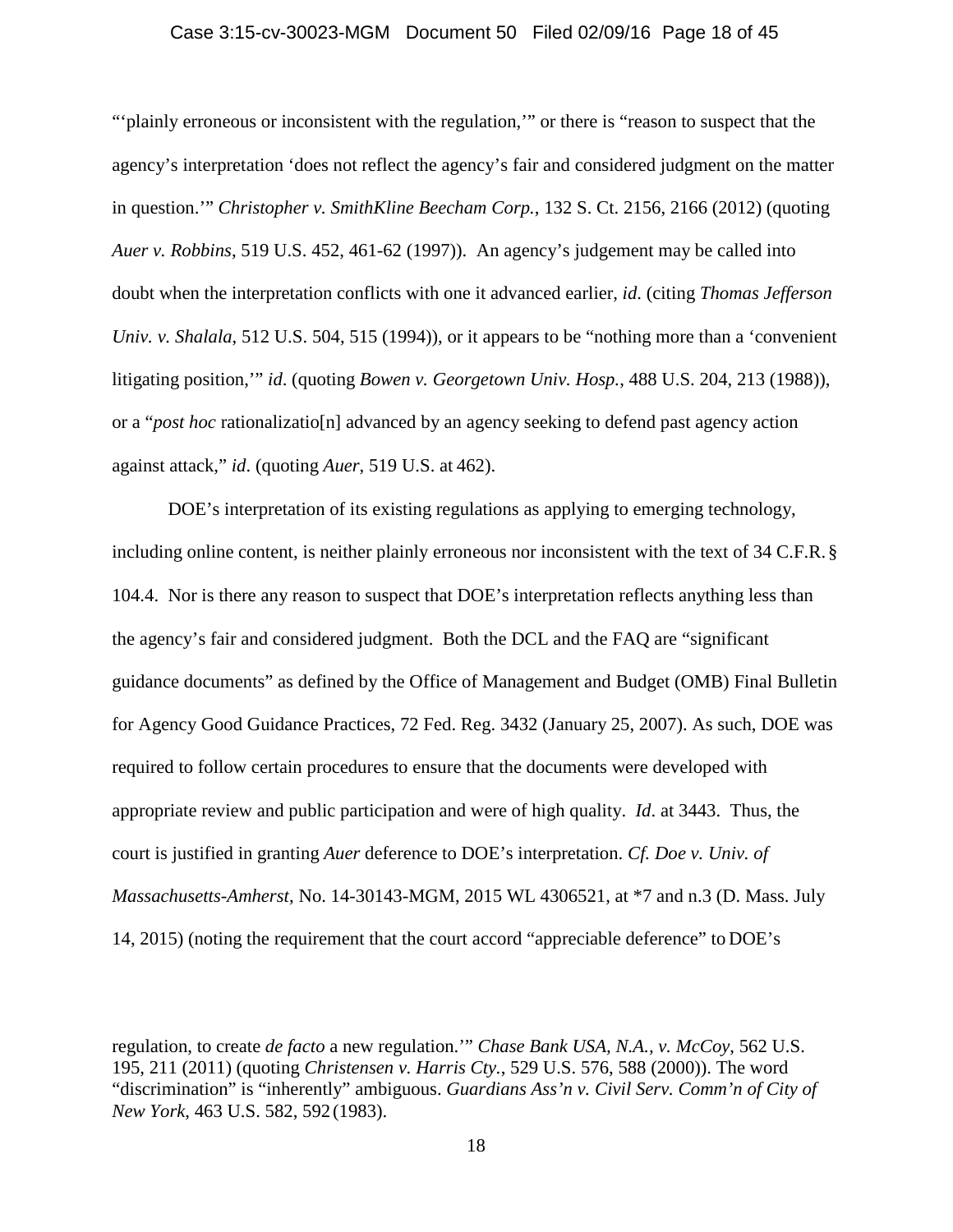### Case 3:15-cv-30023-MGM Document 50 Filed 02/09/16 Page 19 of 45

interpretation expressed in a Dear Colleague Letter of what actions schools are to take in response to allegations of sexual violence in order to comply with Title IX (quoting *Cohen v. Brown Univ.*, 991 F.2d 888, 895 (1st Cir. 1993))); *Biediger v. Quinnipiac Univ.*, 728 F. Supp. 2d 62, 92-93 (D. Conn. 2010) (deferring to DOE's interpretation of its own regulation as expressed in a Dear Colleague Letter). Even if *Auer* deference is inapplicable, however, the court nevertheless would accept DOE's proposed interpretation as reasonable and consistent with the goal of Section 504 to ensure that "all programs, projects, and activities receiving assistance … [are] carried out in a manner consistent with the principles of ... (2) respect for the privacy, rights, and equal access (including the use of accessible formats) of … individuals [with disabilities]." 29 U.S.C. § 701(c). To hold otherwise at a time when the internet has become "central to every aspect of the 'economic and social mainstream of American life,'" *Nat'l Fed'n of the Blind v. Scribd Inc.*, 97 F. Supp. 3d 565, 575 (D. Vt. 2015) (quoting *PGA Tour, Inc. v. Martin*, 532 U.S. 661, 675 (2001)), would run directly counter to that goal.

The court also accords some weight to DOJ's interpretation expressed in its Statement of Interest filed in this case. While 34 C.F.R. § 104.4 is not DOJ's regulation, all of DOE's regulations must be consistent with DOJ's coordination regulations, which require, among other things, that federal fund recipients "take appropriate steps to ensure that communications with their applicants, employees, and beneficiaries are available to persons with impaired … hearing," 28 C.F.R. § 41.51(e), and "make reasonable accommodation to the known physical or mental limitations of an otherwise qualified handicapped applicant or employee unless the recipient can demonstrate that the accommodation would impose an undue hardship on the operation of its program," *id*. § 41.53. The court finds that DOJ's interpretation of § 104.4 as applicable to emerging technology, including online content, is consistent with its coordinating regulations.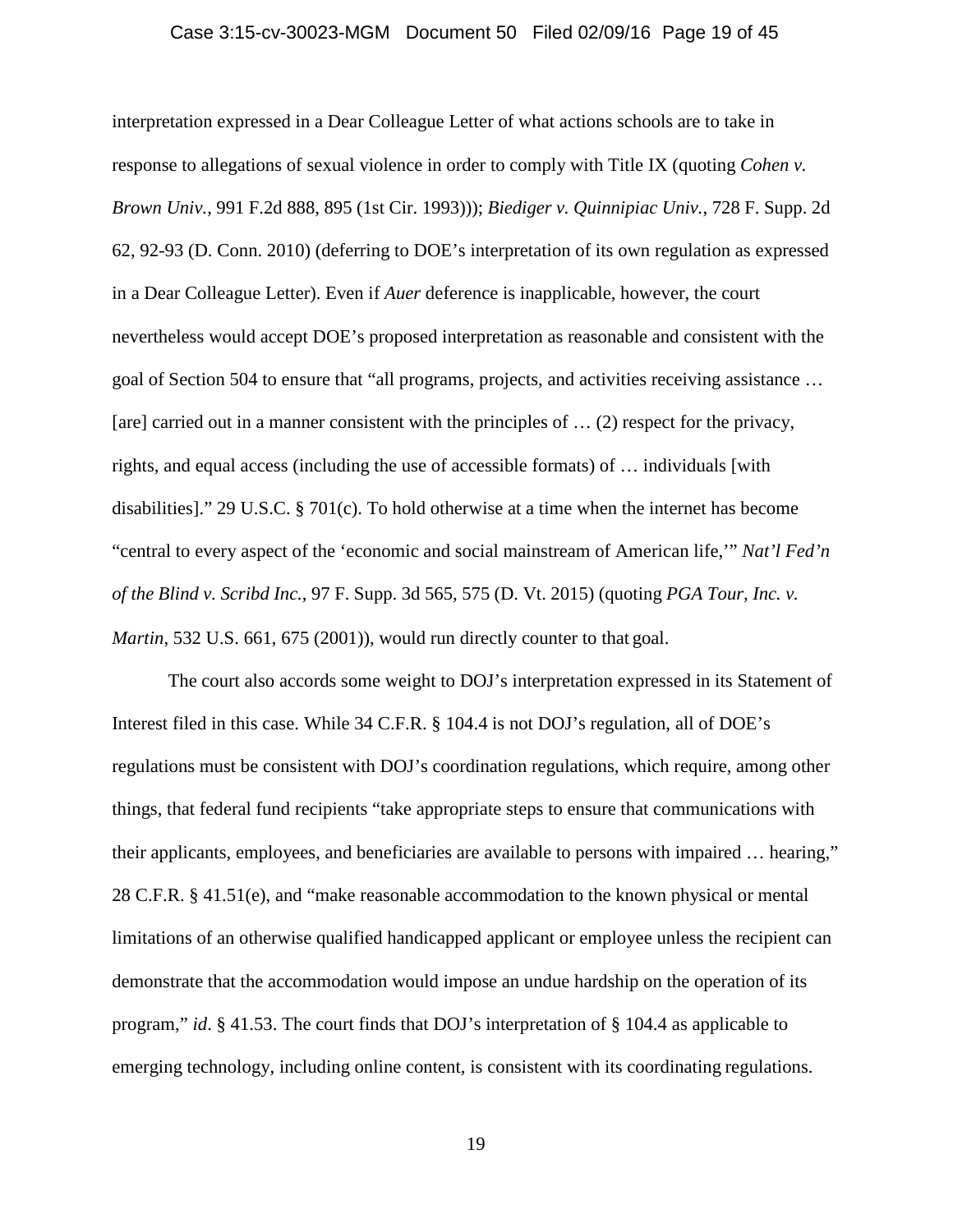### Case 3:15-cv-30023-MGM Document 50 Filed 02/09/16 Page 20 of 45

Moreover, it is neither plainly erroneous nor inconsistent with the regulation itself nor any earlier interpretation advanced by DOJ, and DOJ is not a party to this case, leaving the court no reason to suspect that the interpretation advanced by it is a "convenient litigating position," or a "*post hoc* rationalization." *United States v. Hoyt Cinemas Corp.*, 380 F.3d 558, 567 (1st Cir. 2004) (finding it proper to give some weight to DOJ's interpretation of its ADA regulation "even though the Department's gloss is offered only in a brief rather than in some more formal manner (e.g., an interpretative ruling)" (citing *Auer*, 519 U.S. at 461-62 and *Bowen*, 488 U.S. at 213)). Accordingly, Plaintiffs' claim is cognizable under the statute, as well as the general prohibitions against discrimination contained in 34 C.F.R. § 104.4.

Finally, the fact that Plaintiffs seek captioning as an accommodation for themselves and a class of similarly situated deaf and hard of hearing individuals, as opposed to on an individual basis, does not mandate dismissal of their claim as Harvard argues (Dkt. No. 40, at pp. 12-13). The four individually-named Plaintiffs each have averred that they require Harvard's online video content to be captioned in order to meaningfully access it, and they seek relief on behalf of themselves and a proposed class of deaf or hard of hearing individuals "who have been, or in the future will be, denied the full and equal enjoyment of [Harvard's] online content … because that content is not accurately captioned" (Dkt. 1, at p. 23 ¶ 82). In other words, Plaintiffs have pleaded a lack of meaningful access and have identified captioning as the reasonable accommodation they require to gain that access. This is sufficient to state a claim. *See, e.g., Nat'l Fed'n of the Blind v. Target Corp.*, 452 F. Supp. 2d 946, 956 (N.D. Cal. 2006). Any "flexibility [Harvard may have] to provide [some] reasonable accommodation [other than captioning] is an affirmative defense and not an appropriate basis upon which to dismiss the action." *Id.* Consideration of questions implicated by the defense, such as whether captioning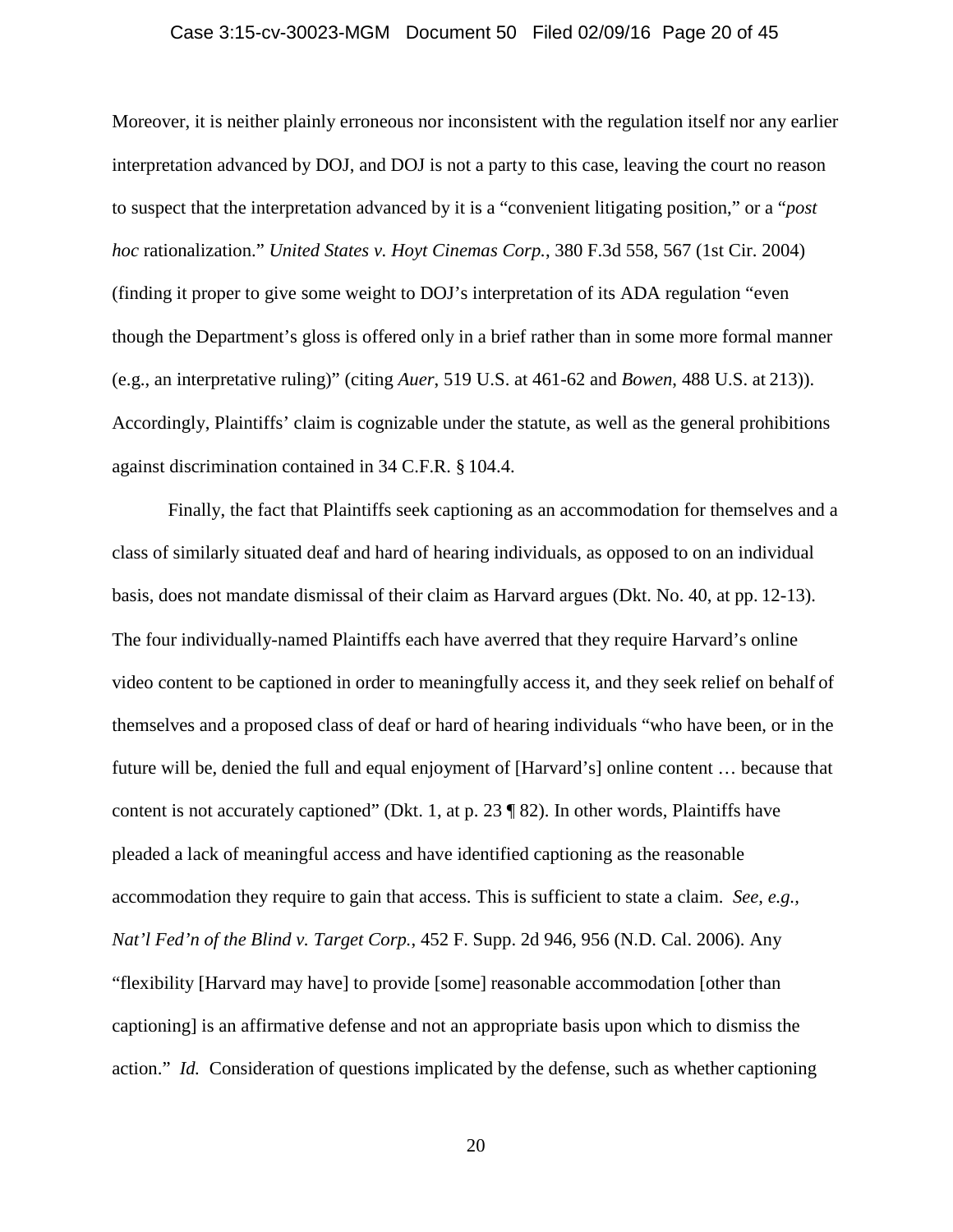## Case 3:15-cv-30023-MGM Document 50 Filed 02/09/16 Page 21 of 45

would provide deaf and hard of hearing individuals with meaningful access to Harvard's online audiovisual content, whether captioning would impose an undue burden on Harvard, and whether any other reasonable accommodations exist that do not impose an undue burden, require a developed factual record. Harvard's insistence that such accommodation-related questions always must be answered on an individualized basis is wrong.<sup>11</sup> Were Harvard correct, class actions under Section 504 would be categorically impossible, and such is not the case. *See, e.g., Paulson*, 525 F.3d at 1259 (affirming the district court's grant of partial summary judgment where the plaintiffs had demonstrated that millions of visually impaired individuals lacked meaningful access to U.S. paper currency, the denominations of which, due to their uniformity to the touch, they could not ascertain without assistance from others or the use of expensive electronics and where the defendant had failed to meet its burden of proving that each accommodation identified by the plaintiffs – relating to color, size, and shape, as well as the addition of durable tactile features – would impose an undueburden).

In sum, Plaintiffs' allegations that much of Harvard's online video content is inaccessible to millions of deaf and hard of hearing individuals, and their identification of captioning as a reasonable accommodation that would afford them the meaningful access millions of nonhearing impaired individuals already enjoy, are sufficient to state a claim under Section 504.

## 2. Title III of the ADA

Under the ADA, the obligation to reasonably accommodate arises from the statutory language itself. Title III states that discrimination includes "a failure to take such steps as may

 $11$  Even while arguing that individualized inquiry is necessary, Harvard implicitly acknowledges the possibility of accommodating the deaf and hard of hearing as a group when it touts that it "already has made its Massive Open Online Courses accessible to individuals with hearing impairments," (Dkt. No. 48 at p. 3), by providing rolling transcripts (Dkt. No. 24 at p. 15).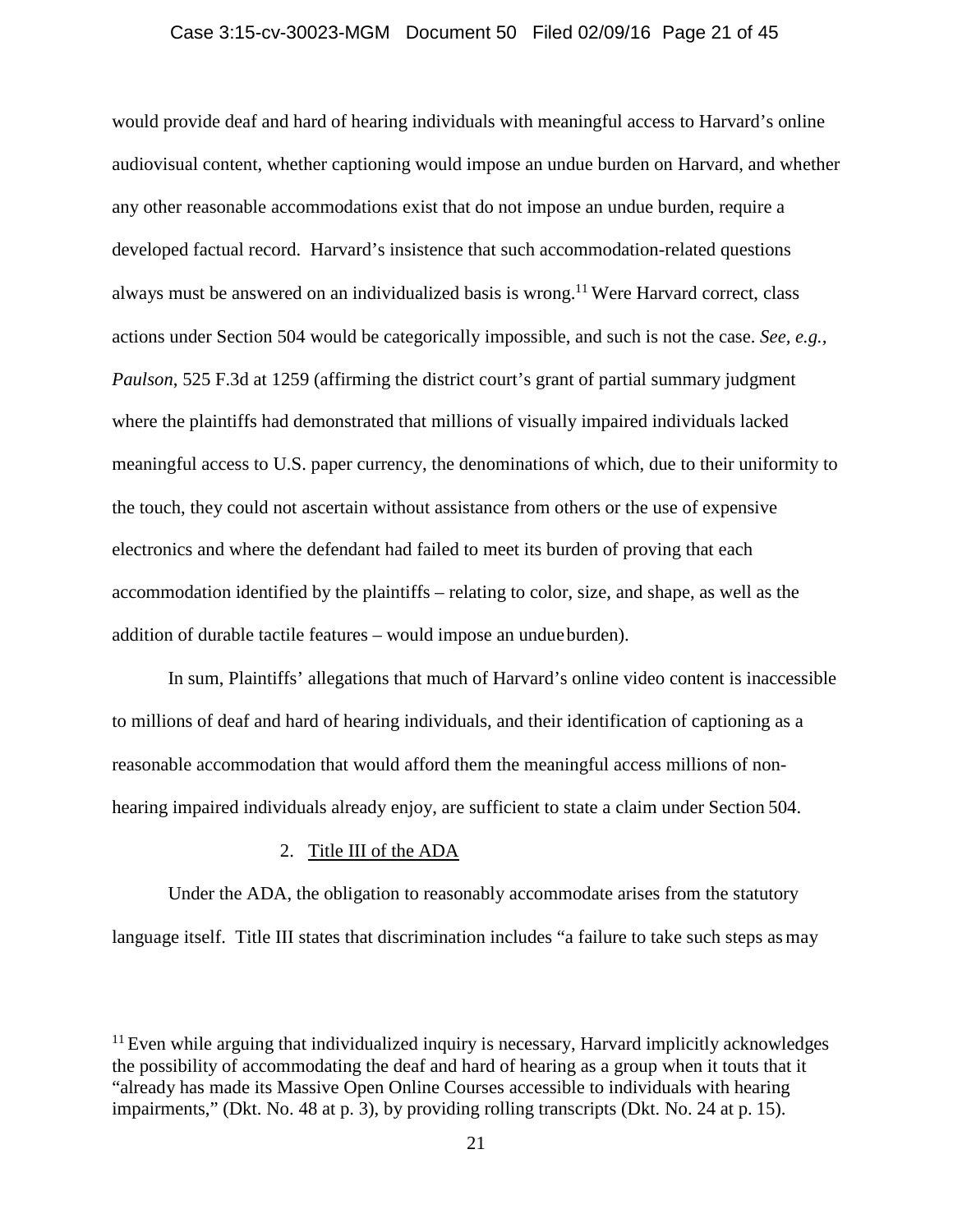### Case 3:15-cv-30023-MGM Document 50 Filed 02/09/16 Page 22 of 45

be necessary to ensure that no individual with a disability is excluded, denied services, segregated or otherwise treated differently than other individuals because of the absence of auxiliary aids and services, unless the entity can demonstrate that taking such steps would fundamentally alter the nature of the good, service, facility, privilege, advantage, or accommodation being offered or would result in an undue burden." 42 U.S.C. § 12182(b)(2)(A)(iii). Regulations promulgated by DOJ implementing Title III require public accommodations to provide "appropriate auxiliary aids and services where necessary to ensure effective communication with individuals with disabilities."  $28$  C.F.R.  $\S 36.303(c)(1)$ . Captioning is a recognized auxiliary aid and service for making aurally delivered information available to individuals who are deaf or hard of hearing. *Id*. at § 36.303(b)(1).

Again, Harvard's argument for dismissal is premised on the claim that Plaintiffs' theory of discrimination is not cognizable under the ADA. Plaintiffs allege that Harvard – a public accommodation – has discriminated against deaf and hard of hearing individuals by failing to provide auxiliary aids and services – specifically, captioning – necessary to ensure effective communication and equal access to its online audiovisual content. In other words, Plaintiffs' theory of disability-based discrimination under the ADA is for failure to reasonably accommodate. This theory is cognizable under the ADA, as well as Section 504.<sup>12</sup>*Nunes*, 766 F.3d at 145.

 $12$  The conclusion that the claim is tenable under both statutes should come as no surprise. In enacting the ADA, Congress stated that "[e]xcept as otherwise provided in this chapter, nothing in this chapter shall be construed to apply a lesser standard than the standards applied under title V of the Rehabilitation Act of 1973 (29 U.S.C. § 790 *et seq*.) or the regulations issued by Federal agencies pursuant to such title," 42 U.S.C. § 12201(a), and federal courts routinely treat Section 504 and the ADA "as imposing parallel requirements" that are "interpreted substantially identically," *Bercovitch*, 133 F.3d at 151 n.13 (citing *E.E.O.C. v. Amego, Inc.*, 110 F.3d 135, 143 (1st Cir. 1997) and quoting *Katz*, 87 F.3d at 31 n.4).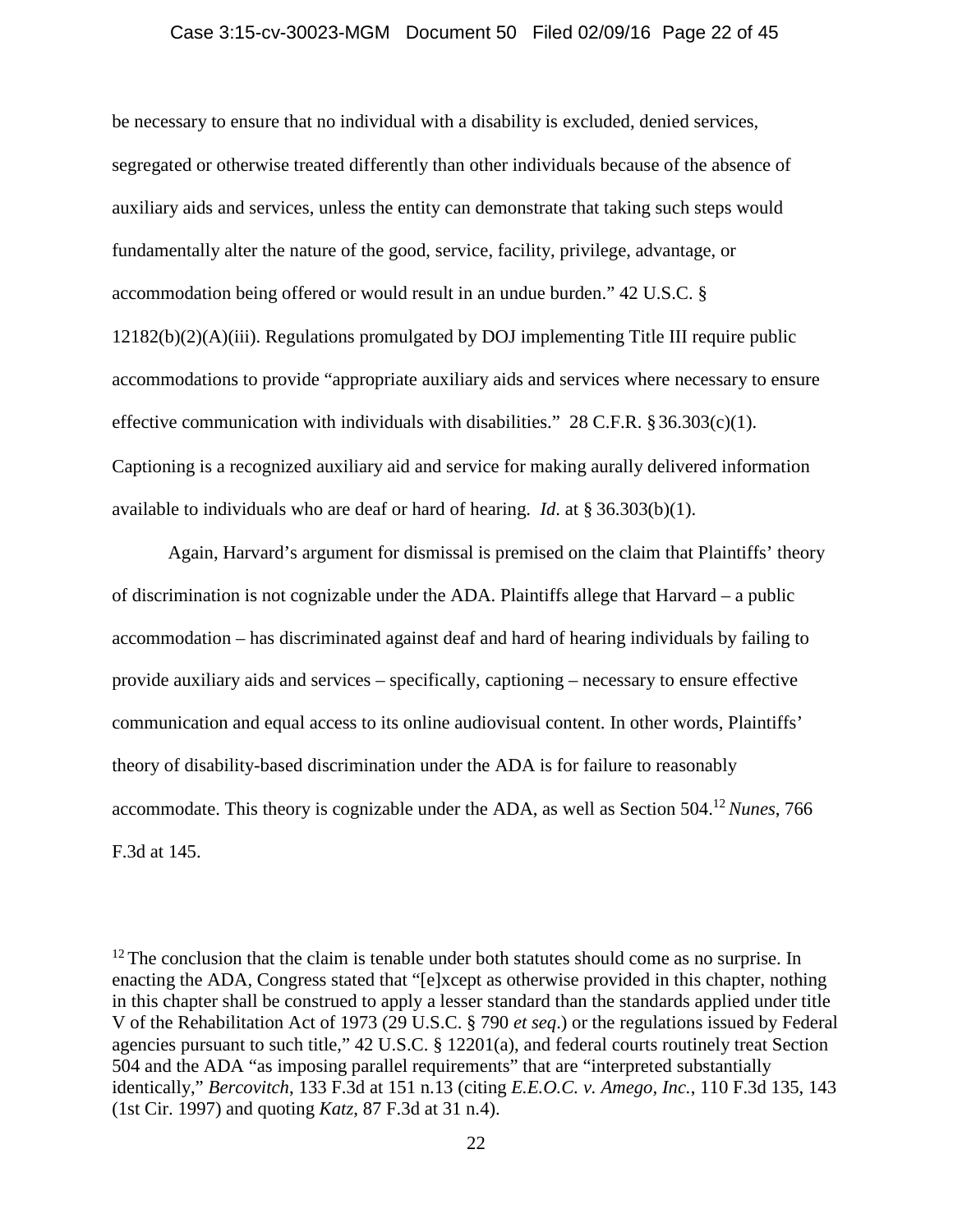The court does not accept Harvard's argument that DOJ's regulations governing building accessibility and barrier removal under the ADA – found in the ADA Accessibility Guidelines for Buildings and Facilities ("ADAAG"), 36 C.F.R. Pt. 1191, App. B – control Plaintiffs' Title III claim and doom it because the ADAAG contain no website accessibility requirements. Harvard premises the applicability of the ADAAG on the First Circuit decision in *Carparts*. But the limited holding of *Carparts* – that the phrase "public accommodation" is not "limited to actual physical structures," *id*., 37 F.3d at 19, – does not mean *ipso facto* that the ADAAG govern the accessibility of non-physical structure public accommodations. The *Carparts* court certainly drew no such conclusion, as the ADAAG were not at issue in the case. Moreover, the ADAAG belie any such application to non-physical structures, given their stated purpose of providing "scoping and technical requirements for accessibility to sites, facilities, buildings, and elements [i.e. physical structures] by individuals with disabilities."<sup>13</sup> 36 C.F.R. Pt. 1191, Appendix B, § 101.1. Even if the ADAAG did apply, "the ADA 'guarantees the disabled more than mere access to … facilities; it guarantees them "full and equal enjoyment."'" *Argenyi*, 703 F.3d at 449 (quoting *Baughman v. Walt Disney World Co.*, 685 F.3d 1131, 1135 (9th Cir. 2012)).

While acknowledging that some courts evaluate website accessibility under Title III's auxiliary aids standard, Harvard insists that the ADAAG must apply because of holdings like the one from this court in *Netflix* (Dkt. No. 24 at 39 n.15). Harvard misapprehends this court's holding in *Netflix*. The *Netflix* court denied the defendant's motion for judgment on the

<sup>&</sup>lt;sup>13</sup> The ADAAG define these terms as follows: a "site" is "[a] parcel of land bounded by a property line or a designated portion of a public right of way;" a "facility" is "[a]ll or any portion of buildings, structures, site improvements, elements, and pedestrian routes or vehicular ways located on a site;" a "building" is "[a]ny structure used or intended for supporting or sheltering any use or occupancy;" and an "element" is "[a]n architectural or mechanical component of a building, facility, space, or site." 36 C.F.R. Pt. 1191, Appendix B, § 106.5.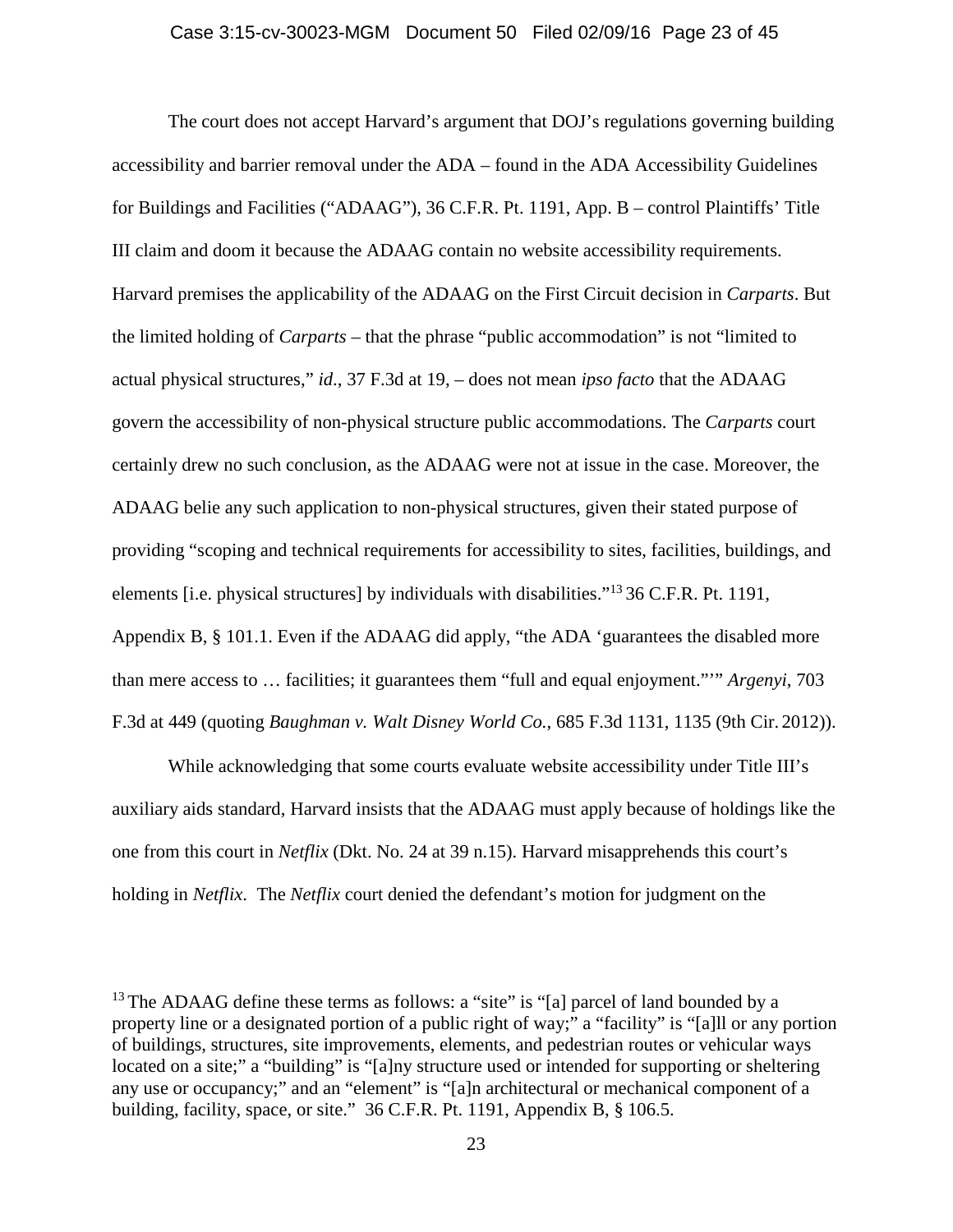## Case 3:15-cv-30023-MGM Document 50 Filed 02/09/16 Page 24 of 45

pleadings in connection with the plaintiffs' Title III claim arising from the defendant's failure to provide closed captioning for its online streaming video content. *Id*., 869 F. Supp. 2d at 199. The court relied on *Carparts* to conclude that online businesses, such as the defendant's, could qualify as public accommodations despite not being actual physical structures, not because they are the equivalent of actual physical structures, as Harvard claims (Dkt. No. 24 at p. 29 n.15). *Id*. at 200. In fact, after finding that the defendant was a public accommodation because it fell within one or more of the general categories enumerated in the ADA, the court treated the plaintiffs' claim as arising under the auxiliary aids standard of the ADA, not under the ADAAG. *Id.* at 204 ("If the court finds that Defendant has a duty to provide closed captioning under the ADA, it may itself consider the appropriate time line for compliance, taking into account the technological and economic burdens on Defendant, under the ADA's 'undue burden' analysis after further discovery." (citing 42 U.S.C. § 12182(b)(2)(A)(iii))). Thus, the court concludes that Plaintiffs' Title III claim is neither governed, nor foreclosed, by the ADAAG.

The court is similarly unpersuaded that Plaintiffs' Title III claim must be dismissed because it deprives Harvard of the flexibility to choose an appropriate auxiliary aid. DOJ has identified the "auxiliary aid requirement [a]s a flexible one," insofar as the "public accommodation can choose among various alternatives as long as the result is effective communication." Nondiscrimination on the Basis of Disability by Public Accommodations and in Commercial Facilities, 56 Fed. Reg. 35544, 35566 (July 26, 1991). Here, Plaintiffs have alleged that Harvard is not providing effective communication and have requested captioning. The flexibility to choose an appropriate auxiliary aid does not extend so far as to allow a public accommodation to choose to provide no auxiliary aid when one is required for effective communication if a reasonable one exists. Moreover, as discussed above in connection with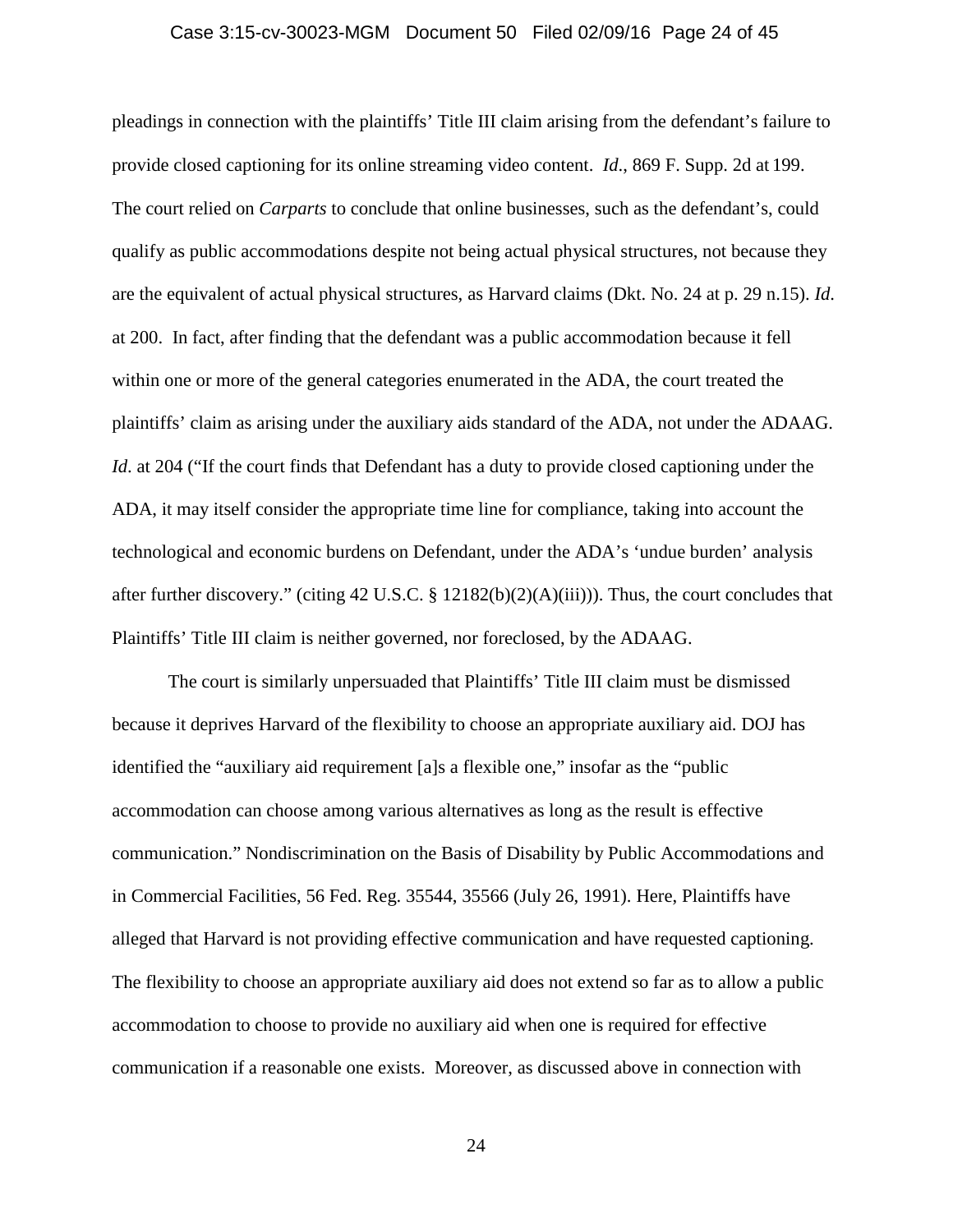#### Case 3:15-cv-30023-MGM Document 50 Filed 02/09/16 Page 25 of 45

Plaintiffs' Section 504 claim, "the flexibility to provide reasonable accommodation is an affirmative defense and not an appropriate basis upon which to dismiss the action." *Target*, 452 F. Supp. 2d at 956. "After [P]laintiffs state a claim – by alleging that [Harvard's online audiovisual content] is not accessible to the [deaf] – the burden then shifts to [Harvard] to assert, as an affirmative defense, that [it] already provide[s] the information … in another reasonable format…." *Id*. *See also Noll v. Int'l Business Machs. Corp.*, 787 F.3d 89, 98 (2d Cir. 2015) (affirming summary judgment in favor of the defendant employer where the factual record established that it already provided the deaf plaintiff with several "plainly reasonable" accommodations that resulted in effective communication with regard to intranet video and audio files, including on-demand access to ASL interpreters, transcripts upon request, and some captioning, thus dispensing with the need to consider the plaintiff's requested accommodations, consisting of captioning of all intranet videos and transcripts of all intranet audio files).

Finally, the court rejects Harvard's argument that Plaintiffs' theory of discrimination would run afoul of DOJ's "accessible or special goods" implementing regulation, which provides that a public accommodation is not required "to alter its inventory to include accessible or special goods that are designed for, or facilitate use by, individuals with disabilities," such as "Brailled versions of books, books on audio cassettes, closed-captioned video tapes, special sizes or lines of clothing, and special foods to meet particular dietary needs." 28 C.F.R. § 36.307(a), (c). Plaintiffs have alleged that Harvard provides the service of making audiovisual content publicly available for free online. Section 36.307 relates to goods, not services. *Ball v. AMC Entm't, Inc.*, 246 F. Supp. 2d 17, 24 (D.D.C. 2003) (finding DOJ's "accessible or special goods" regulation inapplicable to the plaintiffs' Title III claim arising from the defendant movie theater operators' failure to show closed captioned first run movies because the defendants provide the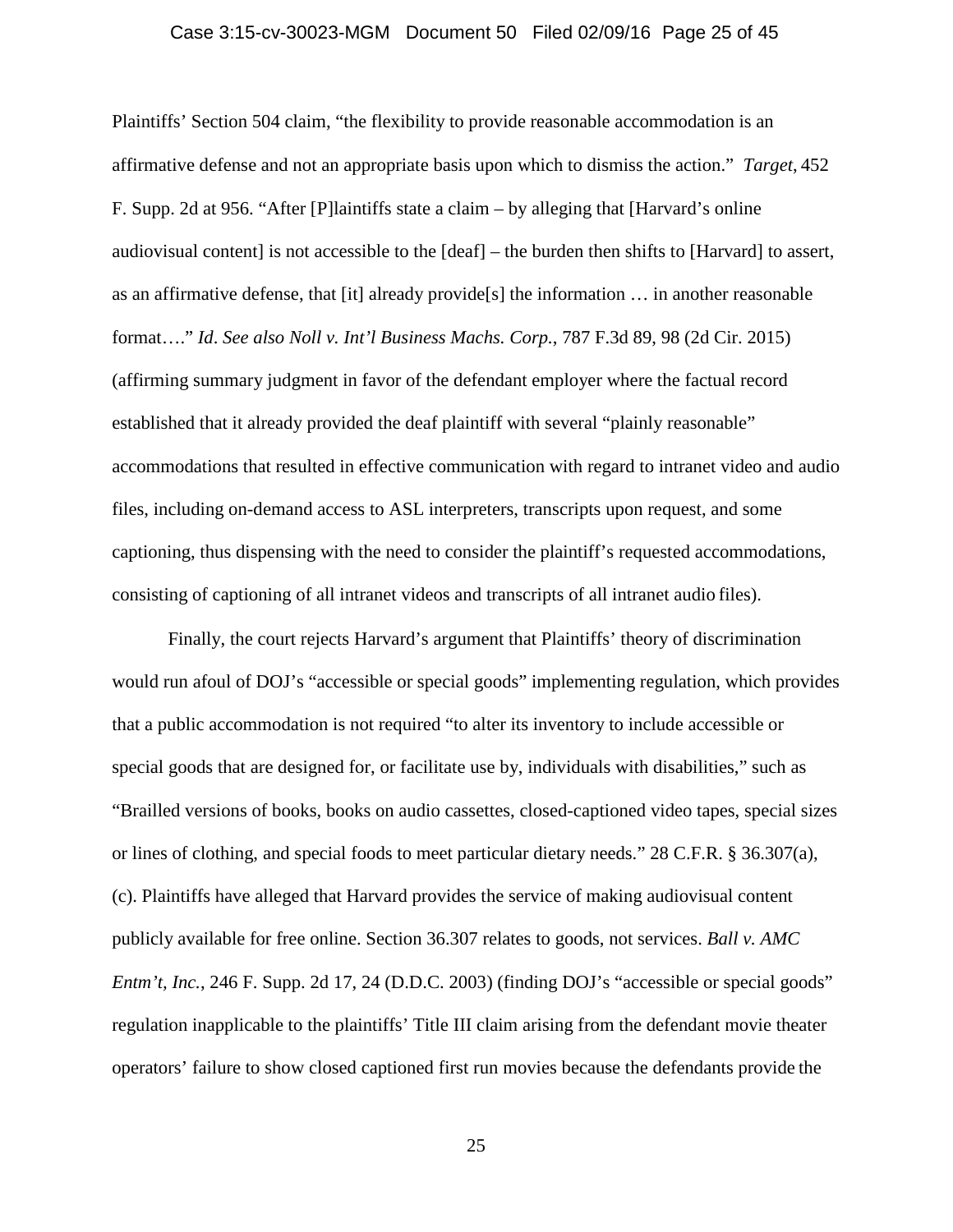## Case 3:15-cv-30023-MGM Document 50 Filed 02/09/16 Page 26 of 45

"service" of screening first run movies, not a "good"). Harvard's reliance on the fairly recent decision in *Jancik v. Redbox Automated Retail, LLC*, No. SACV 13-1387-DOC (RNBx), 2014 WL 1920751 (C.D. Cal. May 14, 2014), to support application of the "accessible or special goods" exception to Plaintiffs' claim is, therefore, unavailing. The *Jancik* court held only that closed-captioned DVDs available for rent from self-service kiosks were "accessible" goods within the meaning of 28 C.F.R. § 36.307, and, therefore, not mandated by the ADA. *Id*. at \*14. DVD's, like video tapes, which are expressly identified in the regulation, are goods. The holding in *Jancik* does not apply to the service alleged in this case.<sup>14</sup>

Harvard argues that § 36.307 applies to both goods and services, but the two cases it cites do not support the claim (Dkt. No. 40 at pp. 18-19). In *Doe v. Mut. of Omaha, Ins. Co.*, 179 F.3d 557 (7th Cir. 1999), the court held that "section 302(a) [of the ADA, 42 U.S.C. § 12182(a),] does not require a seller to alter his product to make it equally valuable to the disabled and to the nondisabled, even if the product is insurance." *Id*. at 563. Consequently, the court found that the defendant insurance company's policy caps on AIDS and AIDS-related conditions did not violate Title III. *Id*. The court did not rely on the "accessible or special goods" exception, however; the single mention it made of the exception was the observation that, by its terms, it exempts stores from altering inventory to stock specially designed goods, such as Braille books. *Id.* at 559. Rather, the court analyzed the issue before it by interpreting the general Title III prohibition on discrimination, 42 U.S.C. § 12182, which, by its terms, applies to both "goods"

<sup>&</sup>lt;sup>14</sup> The *Jancik* court did not address whether a captioning requirement with respect to the defendant's internet-only streaming video programming would implicate 28 C.F.R. § 36.307, because it held that the streaming service was not a place of public accommodation in line with Ninth Circuit precedent limiting the definition of "place of public accommodation" to "actual, physical places." *Id*. at \*8 (citing *Weyer v. Twentieth Century Fox Film Corp.*, 198 F.3d 1104, 1115 (9th Cir. 2000)). As discussed, this is not the law in the First Circuit. *Carparts*, 37 F.3d at 19; *Netflix*, 869 F. Supp. 2d at 200.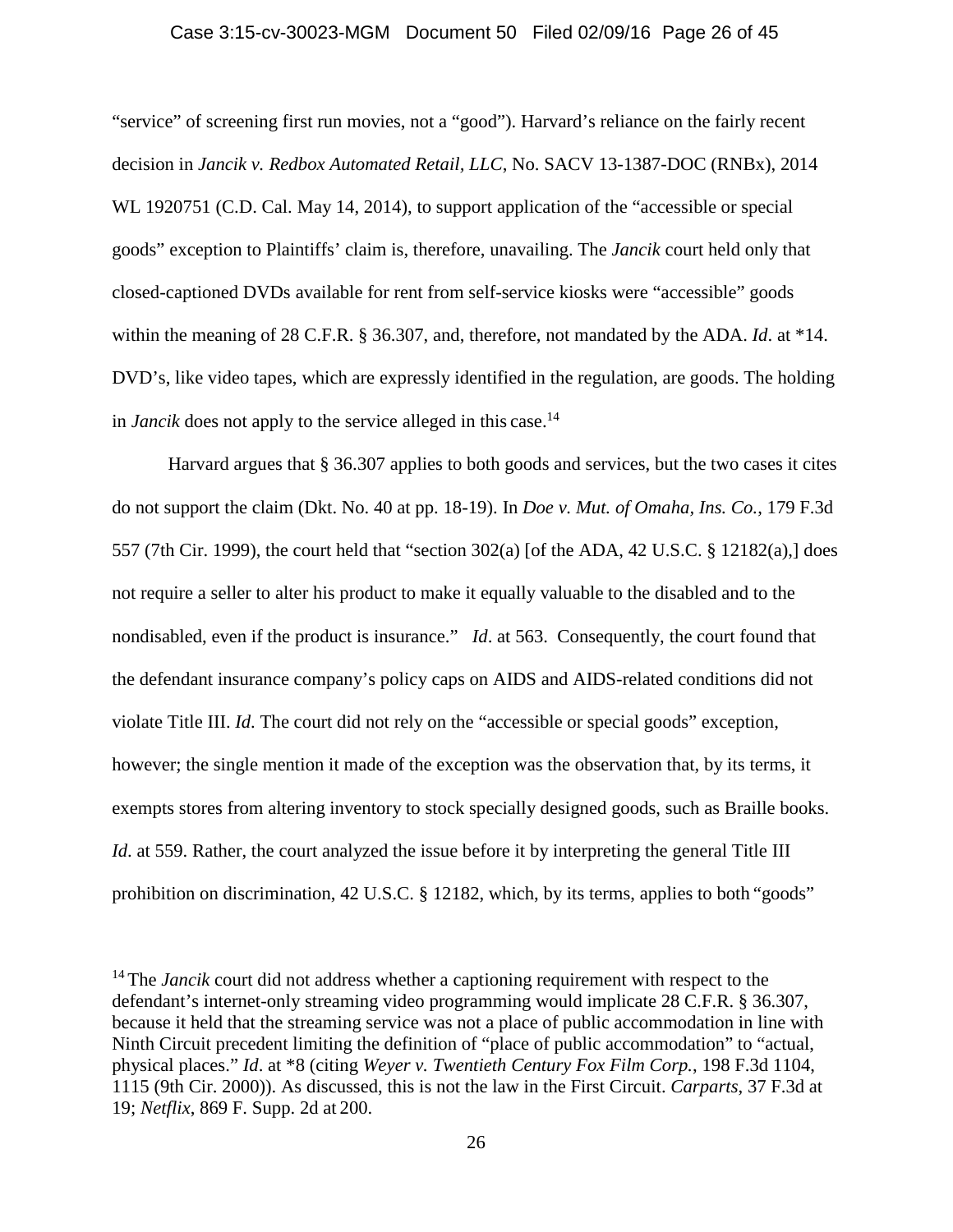## Case 3:15-cv-30023-MGM Document 50 Filed 02/09/16 Page 27 of 45

and "services" of public accommodations. *Id*. at 559-61. The observation that Title III overall applies to both goods and services does not mean that the DOJ's "accessible or special goods" exception also applies to both goods and services.

Harvard also relies on a Ninth Circuit decision in another insurance case, *Weyer v. Twentieth Century Fox Film Corp.*, 198 F.3d 1104 (9th Cir. 2000), but *Weyer* also does not stand for the proposition that DOJ's "accessible or special goods" exception applies to both goods and services. *Weyer* did address the "general rule that public accommodations do not have to provide different services for the disabled," but the Ninth Circuit has explained that "the requirement that establishments provide auxiliary aids and services limits" that general rule. *Arizona ex rel. Goddard v. Harkins Admin. Enters., Inc.*, 603 F.3d 666, 672 (9th Cir. 2010) (discussing *Weyer*)). In other words, the auxiliary aid requirement functions as an exception to the general "accessible or special goods" rule because, "[b]y its very definition, an auxiliary aid or service is an additional and different service that establishments *must* offer the disabled." *Id.* (emphasis added).

Harvard argues that this case does not present the appropriate circumstances for the general rule that public accommodations need not provide different services for the disabled to give way to Title III's auxiliary aids standard, as described in *Harkins*, because it is not an auxiliary aids case (Dkt. No. 40 at p. 19). The court disagrees; this is a prototypical auxiliary aids case. Plaintiffs have alleged that Harvard provides a service – making online video content available to the public for free – which is inaccessible to the deaf and hard of hearing because of Harvard's failure to provide captioning.<sup>15</sup> The inapplicability of the "accessible or special

<sup>&</sup>lt;sup>15</sup> The court does not disagree with Harvard's observation that Title III does not require it to create or publish accessible online videos *per se* (Dkt. No. 24 at p. 34). But that observation does not go far enough. If Harvard chooses to make videos available online as a service to the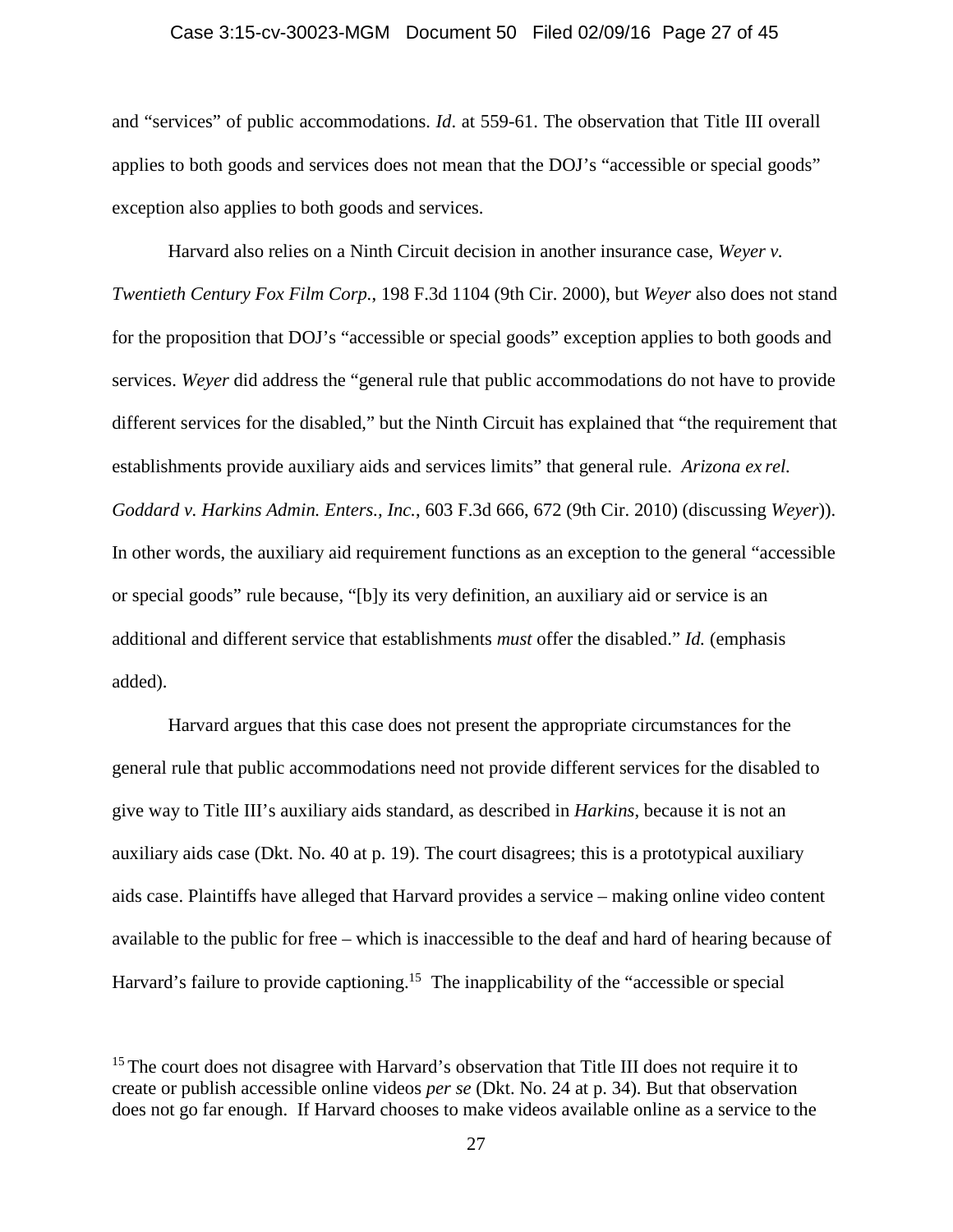#### Case 3:15-cv-30023-MGM Document 50 Filed 02/09/16 Page 28 of 45

goods" exception does not mean that Harvard must provide captioning as a matter of law. Harvard nevertheless may be able to demonstrate that providing captioning, or any other available auxiliary aid or service, "would fundamentally alter the nature" of its service or result in an undue burden. 42 U.S.C. § 12182(b)(2)(A)(iii). These, however, are questions of fact, unsuitable for resolution at the motion to dismiss stage. *E.g., Harkins*, 603 F.3d at 675.

Thus, neither Title III nor the DOJ implementing regulations foreclose Plaintiffs' theory of liability as a matter of law.

## C. Primary Jurisdiction Doctrine

Having concluded that Plaintiffs' claims are not subject to dismissal for failure to state a claim, the court turns to Harvard's request for dismissal or a stay under the doctrine of primary jurisdiction.

## 1. The Legal Framework

The Supreme Court "recognized early in the development of administrative agencies that coordination between traditional judicial machinery and these agencies was necessary if consistent and coherent policy were to emerge." *Port of Boston Marine Terminal Ass'n v. Rederiaktiebolaget Transatlantic*, 400 U.S. 62, 68 (1970) (citing *Texas & P. Ry. Co. v. Abilene Cotton Oil Co.*, 204 U.S. 426 (1907)). Accordingly, the doctrine of primary jurisdiction developed to "promot[e] proper relationships between the courts and administrative agencies charged with particular regulatory duties."<sup>16</sup> *United States v. W. Pac. R.R. Co.*, 352 U.S. 59, 63

general public, then it cannot discriminate against deaf and hard of hearing individuals in the "full and equal enjoyment" of that service. 42 U.S.C. § 12182(a).

<sup>&</sup>lt;sup>16</sup> While the doctrine is referred to under the label "primary jurisdiction," "[t]he problem, strictly speaking, is not one of jurisdiction. Indeed it comes into play only when both the court and the agency have jurisdiction over at least portions of the dispute. Rather the problem is one of harmony, efficiency, and prudence." *Mashpee Tribe v. New Seabury Corp.*, 592 F.2d 575, 581 n.1 (1st Cir. 1979).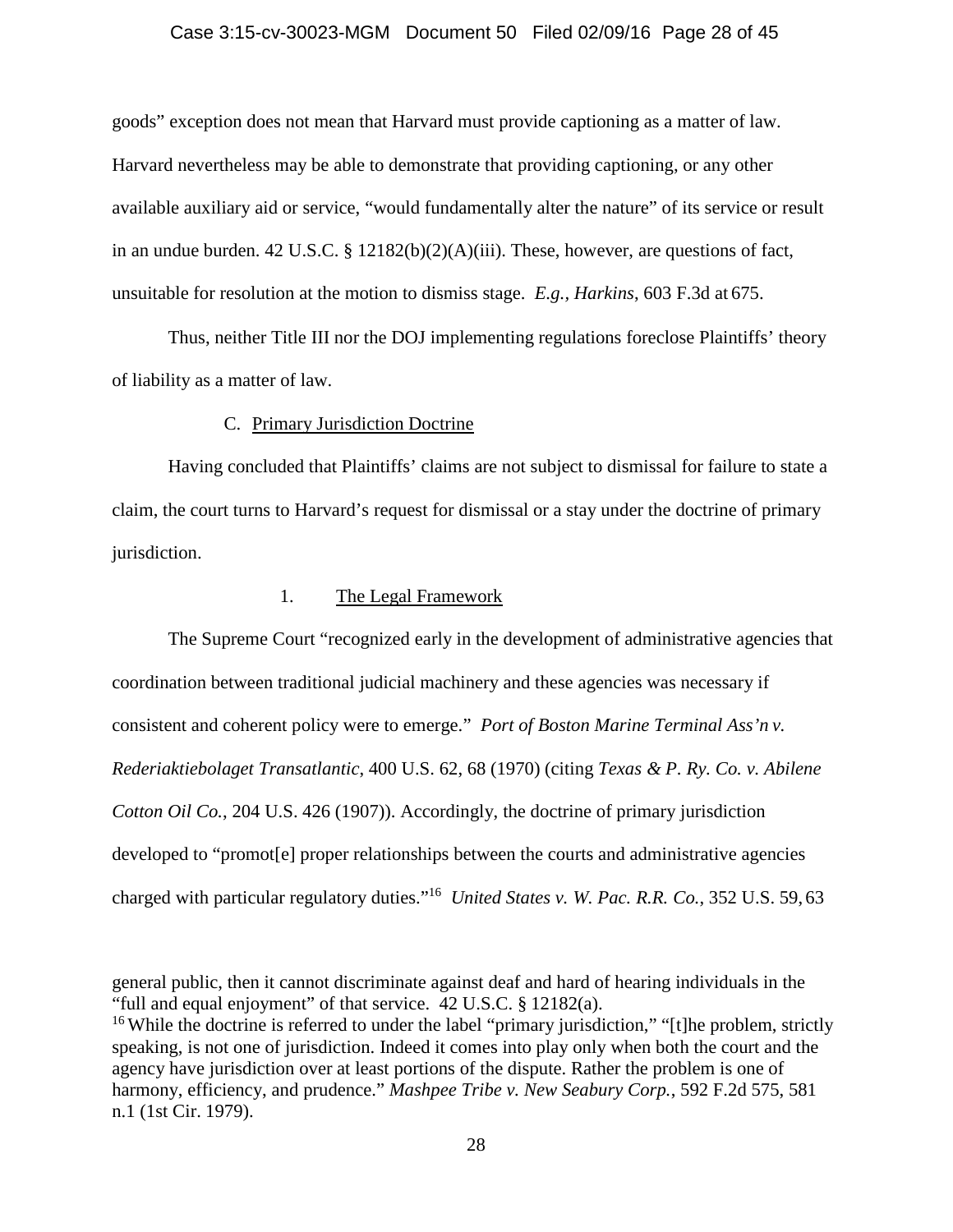## Case 3:15-cv-30023-MGM Document 50 Filed 02/09/16 Page 29 of 45

(1956). "Broadly speaking, the doctrine, informed by principles of deference to agency decisionmaking, gives effect to the eminently sensible notion that 'in cases raising issues of fact not within the conventional experience of judges or cases requiring the exercise of administrative discretion, agencies created by Congress for regulating the subject matter should not be passed over.'" *Massachusetts v. Blackstone Valley Elec. Co.*, 67 F.3d 981, 992 (1st Cir. 1995) (quoting *Far East Conference v. United States*, 342 U.S. 570, 574-75 (1952)). *See also Mashpee Tribe v. New Seabury Corp.*, 592 F.2d 575, 580 (1st Cir. 1979) (noting that the doctrine "primarily serves as a means of coordinating administrative and judicial machinery," in order to "promote uniformity and take advantage of agencies' special expertise" (citations omitted)). "The doctrine … should seldom be invoked unless a factual question requires both expert consideration and uniformity of resolution." *Locust Cartgage Co. v. Transamerican Freight Lines, Inc.*, 430 F.2d 334, 340 n.5 (1st Cir. 1970). When it is, "the judicial process is suspended pending referral … to the administrative body for its views."<sup>17</sup> *W. Pac. R.R. Co., 352 U.S. at* 64 (citing *Gen. Am. Tank Car Corp. v. El Dorado Terminal Co.*, 308 U.S. 422, 433 (1940)). Referral to the administrative agency does not deprive the court of jurisdiction; the court has discretion either to retain jurisdiction, or, if the parties would not be unfairly disadvantaged, to dismiss the case without prejudice. *Reiter v. Cooper*, 507 U.S. 258, 268-69 (1993) (citations omitted); *Am. Auto. Mfrs.*

*Ass'n v. Massachusetts Dep't of Envtl. Prot.*, 163 F.3d 74, 82 (1st Cir. 1998).

 $17$  As this court has recognized, however, "'[r]eferral' is generally a misnomer because few statutes allow a court 'to demand or request a determination from [an] agency; that is left to the adversary system.'" *Palmer Foundry, Inc. v. Delta-HA, Inc.*, 319 F. Supp. 2d 110, 113 (D. Mass. 2004) (quoting *Reiter v. Cooper*, 507 U.S. 258, 268 n.3 (1993)). "Instead, a court invokes the doctrine … by staying its proceedings to allow one of the parties to file an administrative complaint seeking resolution of a particular issue." *Id*. (citing *Reiter*, 507 U.S. at 268 n.3).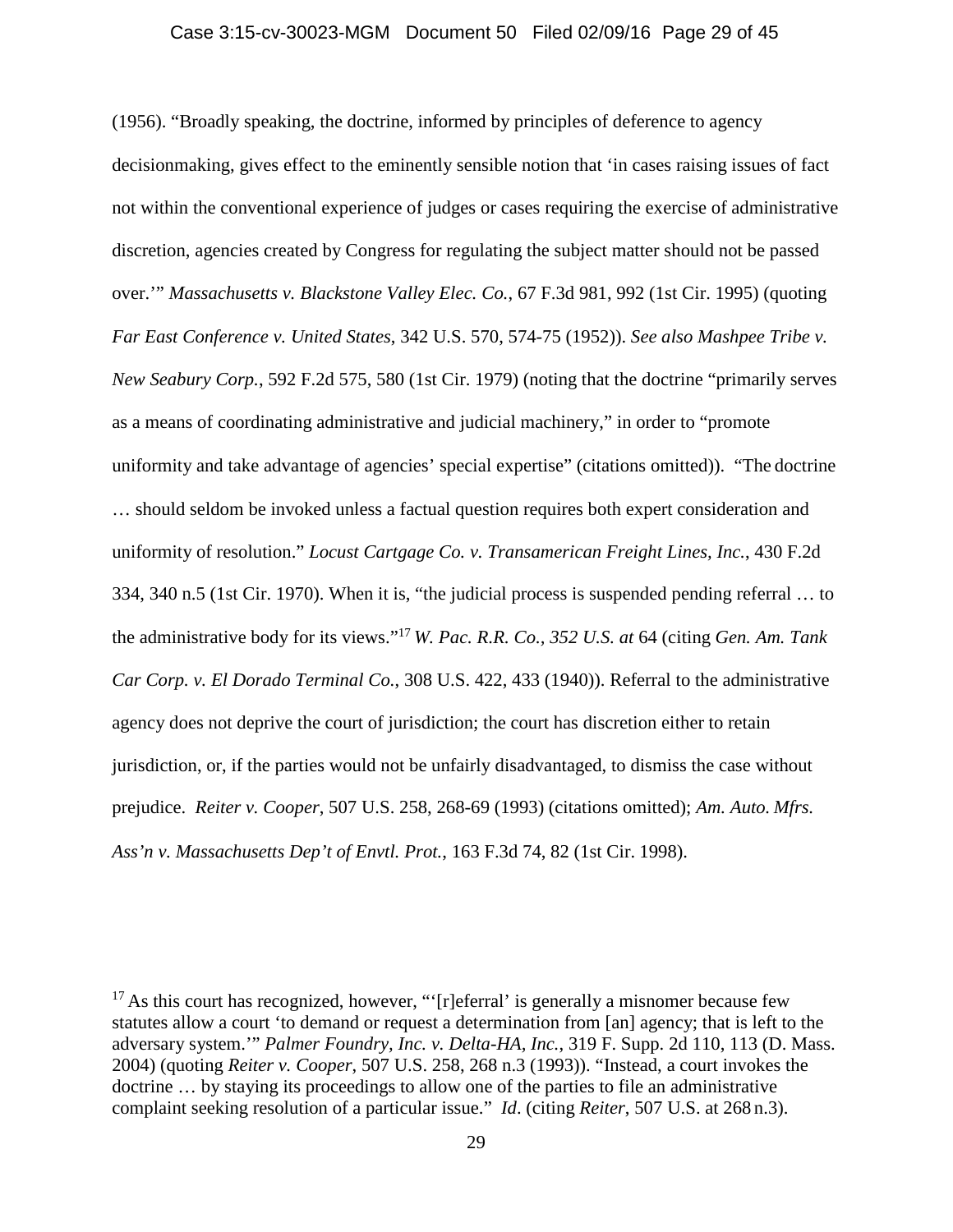#### Case 3:15-cv-30023-MGM Document 50 Filed 02/09/16 Page 30 of 45

"No fixed formula exists for appl[ication of] the doctrine …." *W. Pac. R.R. Co.*, 352 U.S. at 64. Rather, "[i]n every case the question is whether the reasons for the existence of the doctrine are present and whether the purposes it serves will be aided by its application in the particular litigation." *Id*. *See also PHC, Inc. v. Pioneer Healthcare, Inc.,* 75 F.3d 75, 80 (1st Cir. 1996) ("The primary jurisdiction rubric is less an organized doctrine than a set of precedents that guide courts in deciding when an issue should be resolved in the first instance by an agency that has special competence to address it." (citing *W. Pac. R.R. Co., 352 U.S. at* 64)); *Brown v. Sec'y of Health & Human Servs.*, 46 F.3d 102, 114 (1st Cir. 1995) ("The doctrine[] of … primary jurisdiction … [consists of] judge-made rules to be applied on a case-by-case basis, taking into account the purposes of the doctrine[]." (citations omitted)). Notwithstanding the lack of a fixed formula, the First Circuit has "synthesized Supreme Court doctrine by identifying three principal factors which a court should consider in determining whether to defer: '(1) whether the agency determination lay at the heart of the task assigned the agency by Congress; (2) whether agency expertise was required to unravel intricate, technical facts; and (3) whether, though perhaps not determinative, the agency determination would materially aid the court.'" *New England Legal Found. v. Massachusetts Port Auth.*, 883 F.2d 157, 172 (1st Cir. 1989) (quoting *Mashpee Tribe*, 592 F.2d at 580-81).

> The first factor reflects the doctrine's goals of avoiding disruption of an agency's regulatory regime and promoting uniformity in regulatory interpretation. It manifests the courts' respect for executive agencies' power to perform their core functions as assigned by Congress. The second two factors reflect the doctrine's goal of promoting judicial economy through an efficient allocation of courts' and agencies' overlapping duties. These factors ask, essentially, whether and how the court might benefit from an agency's fact-finding abilities.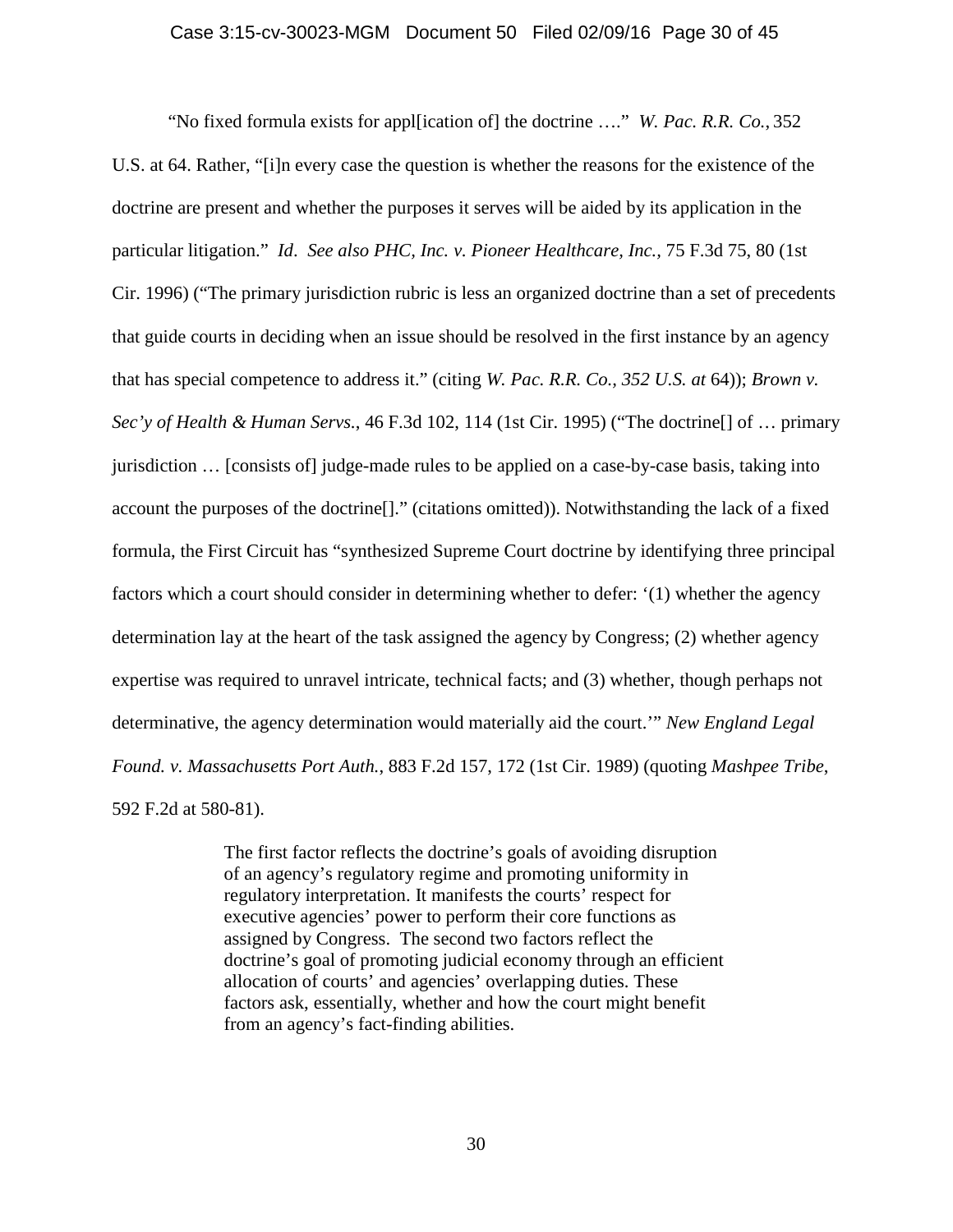#### Case 3:15-cv-30023-MGM Document 50 Filed 02/09/16 Page 31 of 45

*In re Colgate-Palmolive Softsoap Antibacterial Hand Soap Mktg. and Sales Practices Litig.*, No. 12-md-2320-PB, 2013 WL 1124081, at \*3 (D.N.H. March 18, 2013) (citing *United States v. Philip Morris USA Inc.*, 686 F.3d 832, 837 (D.C. Cir. 2012)). "These factors, however, must be balanced against the potential for delay inherent in the decision to refer an issue to an administrative agency." *Am. Auto. Mfrs. Ass'n*, 163 F.3d at 81 (citing *PHC, Inc.,* 75 F.3d at 80- 81). Because of the "added expense and delay" attendant to invocation of the doctrine, it "is to be 'invoked sparingly.'" *Alpharma, Inc., v. Pennfield Oil Co.*, 411 F.3d 934, 938 (8th Cir. 2005) (quoting *Red Lake Band of Chippewa Indians v. Barlow*, 846 F.2d 474, 477 (8th Cir. 1988)). *Cf. Palmer Foundry*, 319 F. Supp. 2d at 112 (noting that the case presented a "rare instance" when invocation of the doctrine was appropriate). "In cases where the potential for delay is found to be too great to justify a straightforward referral, the court may, in its discretion, … choose not to refer the matter to the agency, or take such other action as it deems appropriate," such as referring a matter while "explicitly providing … that if the agency fails to rule within a reasonable amount of time, the court [will] … vacate the referral order and decide the matter itself …." *Am. Auto. Mfrs. Ass'n*, 163 F.3d at 81-82.

#### 2. Application of the Framework to this Case

Harvard premises its primary jurisdiction argument on DOJ's publication on July 26, 2010, of an Advanced Notice of Proposed Rulemaking ("ANPRM") on Accessibility of Web Information and Services of State and Local Government Entities and Public Accommodations. 75 Fed. Reg. 43,460-01 (July 26, 2010). In the ANPRM, DOJ announced its consideration of revising its Title III regulations to "establish requirements for making the goods, services, facilities, privileges, accommodations, or advantages offered by public accommodations via the Internet, specifically at sites on the World Wide Web (Web), accessible to individuals with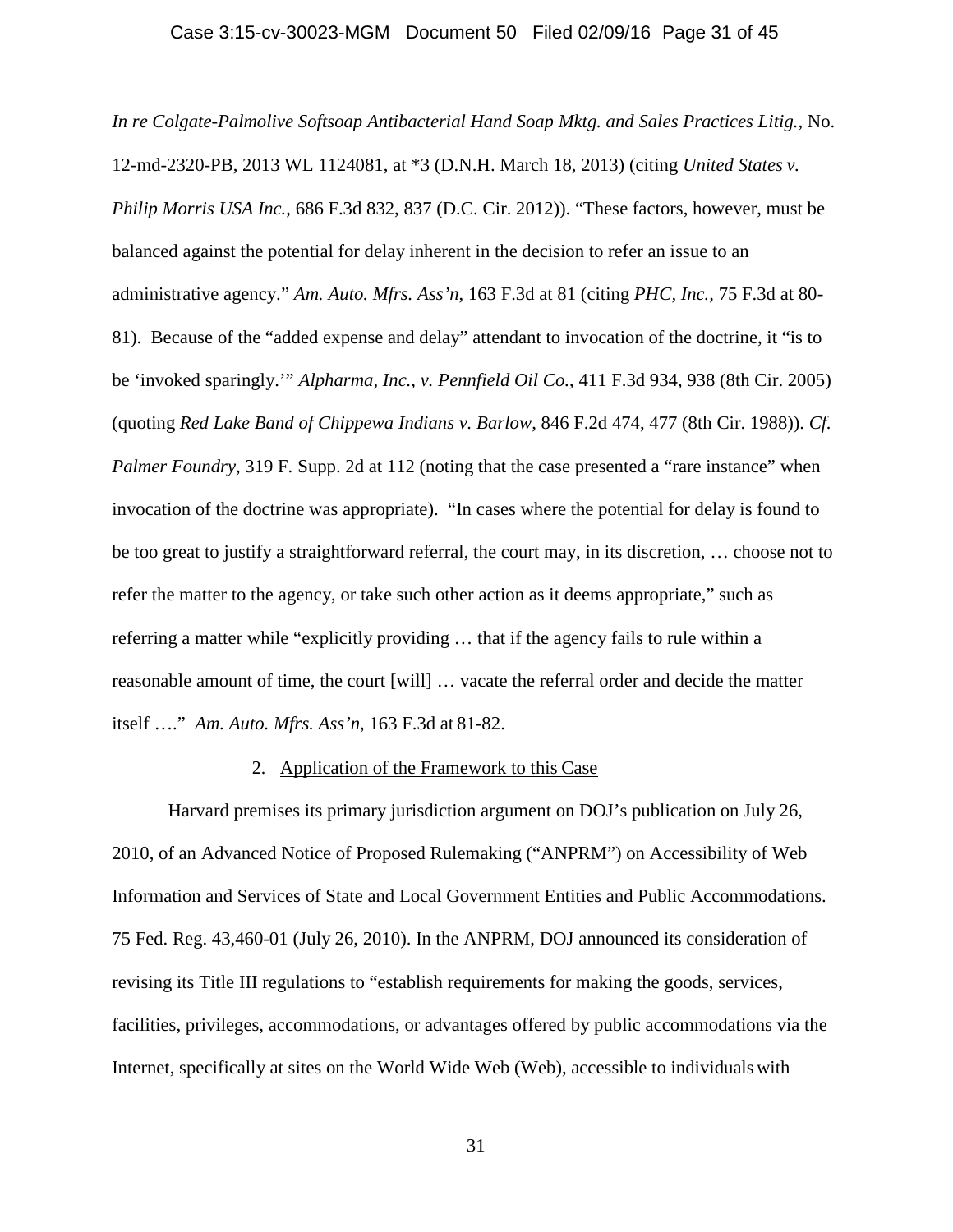## Case 3:15-cv-30023-MGM Document 50 Filed 02/09/16 Page 32 of 45

disabilities," as well as its Title II regulations to establish "requirements for making the services, programs, or activities offered by State and local governments to the public via the Web accessible." *Id*. Harvard seeks dismissal of this action, or, alternatively, a stay pending either DOJ's issuance of proposed Title III requirements, which DOJ now anticipates occurring sometime in fiscal year 2018, or DOJ's issuance of proposed Title II requirements, which DOJ anticipates occurring in the first quarter of 2016.<sup>18</sup> *See* U.S. Dep't of Justice, Statement of Regulatory Priorities (2015).

Based on consideration of the factors identified by the First Circuit, the court concludes that this case does not present one of those rare instances when the primary jurisdiction doctrine should be invoked. Neither of the twin purposes underlying the doctrine – the promotion of desirable uniformity in determining administrative questions and the resort to the specialized expertise of an agency in resolving highly technical questions of fact – would be aided by application of the doctrine in this case. On the other hand, the potential for a delay of unknown duration while the federal administrative rulemaking process proceeds on is great.

# (a) Does agency determination lie at the heart of the task assigned to DOJ by Congress?

DOJ's mandate with respect to Title III of the ADA is "to issue implementing regulations, *see* 42 U.S.C. § 12186(b), to render technical assistance explaining the responsibilities of covered individuals and institutions,  $\S 12206(c)$ , and to enforce Title III in court, § 12188(b)." *Bragdon v. Abbott*, 524 U.S. 624, 646 (1998). As such, it is certainly within DOJ's ambit to issue implementing regulations addressing website accessibility requirements for

<sup>&</sup>lt;sup>18</sup> The latter stay – pending DOJ's issuance of proposed Title II requirements – is essentially a fallback position Harvard assumed after oral argument, when Plaintiffs notified the court that DOJ had again pushed back the time when it expected to issue its proposed Title III regulations (Dkt. Nos. 47 and 48).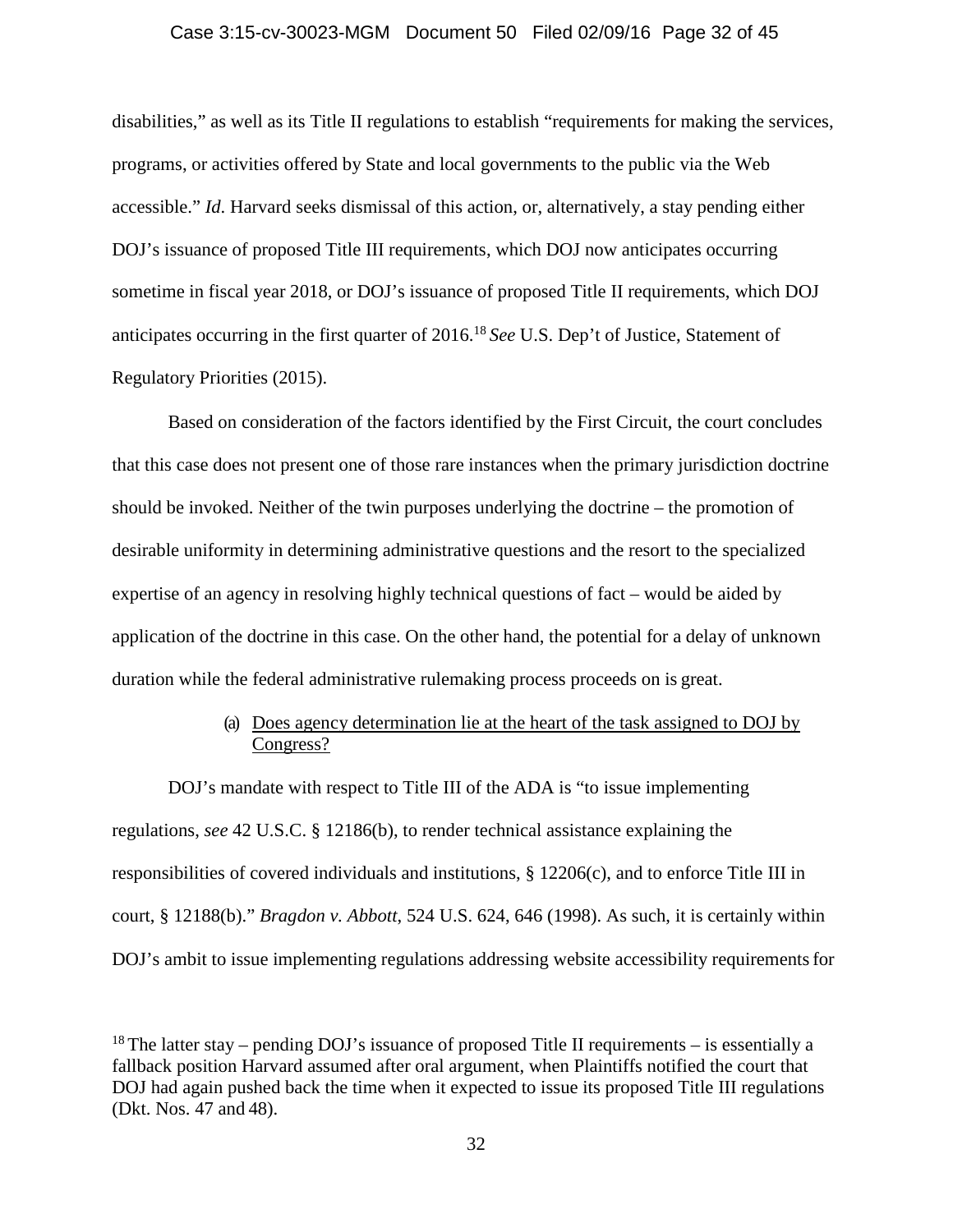### Case 3:15-cv-30023-MGM Document 50 Filed 02/09/16 Page 33 of 45

public accommodations, which, as evidenced by the ANPRM, it is considering doing. But Plaintiffs are not asking this court to issue broadly applicable implementing regulations. Plaintiffs seek declaratory relief that Harvard has discriminated against the deaf and hard of hearing in its provision of online video content and injunctive relief requiring Harvard to provide captioning. DOJ has the power to provide neither. Rather, DOJ, like Plaintiffs, must turn to the courts for enforcement. 42 U.S.C. § 12186 (b)(1)(B) ("Potential Violation – If the Attorney General has reasonable cause to believe that  $-$  (i) any person or group of persons is engaged in a pattern or practice of discrimination under this subchapter; or (ii) any person or group of persons has been discriminated against under this subchapter and such discrimination raises an issue of general public importance, the Attorney General may commence a civil action in any appropriate United States district court."). Whether a case is brought by a private citizen or the Attorney General, it is the function of the court to decide whether a particular defendant has violated the ADA's prohibition against disability-based discrimination. This includes a determination of "the extent to which accommodations are required under the ADA and when such accommodations constitute an undue burden on [a particular defendant]." *Arizona ex rel. Goddard v. Harkins Admin. Servs.*, No. CV-07-00703-PHX-ROS, 2011 U.S. Dist. LEXIS 127682, at \* 8 (February8, 2011) ("Referral to the DOJ will not resolve the question presented in this case: to what extent, if at all, the ADA … require[s] *these Defendants* install captioning and video description devices in *their* movie theaters. If and when the DOJ issues a final rule, the Court must still determine at what point, if at all, installing captioning and video description devices imposes an undue burden on *these Defendants*." (emphasis in original)). Thus, determination of the issues raised by Plaintiffs' complaint does not lie at the heart of the task assigned to DOJ by Congress. *Baykeeper v. NL Indus., Inc.*, 660 F.3d 686, 691-92 (3d Cir. 2011) (concluding that the matter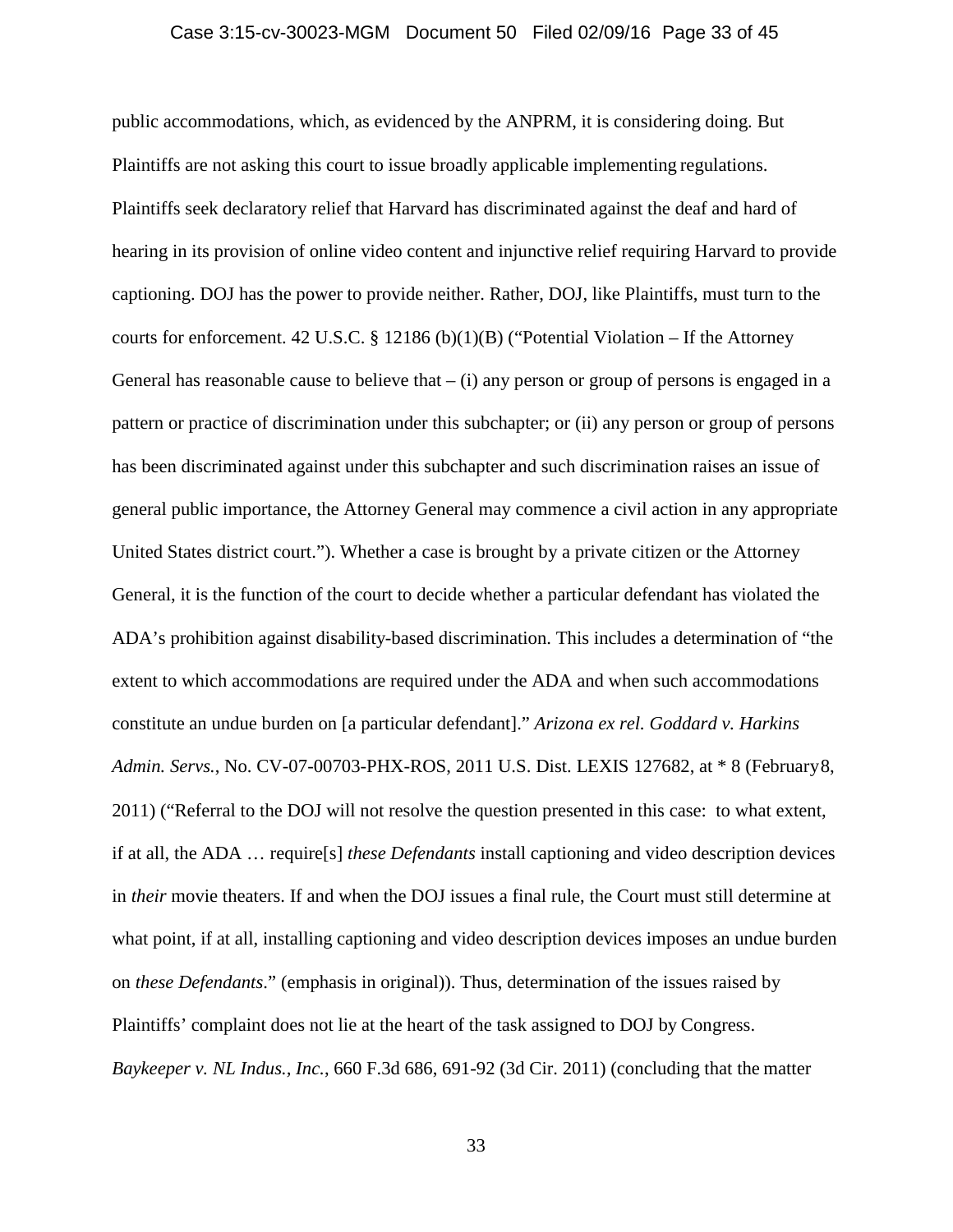## Case 3:15-cv-30023-MGM Document 50 Filed 02/09/16 Page 34 of 45

before the court was not particularly within the discretion of the New Jersey Department of Environmental Protection (NJDEP) where neither the Resource Conservation and Recovery Act nor the Clean Water Act charged the agency with enforcement, instead authorizing federal courts to address environmental issues in citizen suits).

Nor would the court's determination of the issues raised by Plaintiffs' complaint and Harvard's potential defenses run the risk of undermining the consistency of DOJ's regulatory interpretation. Findings on the issues of undue burden and fundamental alteration would be specific to Harvard and the service it is alleged to be providing. Any declaratory and injunctive relief would apply only to Harvard. *Compare U.S. Pub. Int. Research Grp. v. Atl. Salmon of Me., LLC*, 339 F.3d 23, 34 (1st Cir. 2003) (noting that "the necessary focus upon the actions of two particular companies" weighed against referral on primary jurisdiction grounds), *Mashpee Tribe*, 592 F.2d at 581 ("The resolution will not affect rights of others than the parties except in the traditional legal effect that our opinion will have as precedent."), *and Heightened Indep. & Progress v. Port Auth. of New York and New Jersey*, No. 07-2982 (JAG), 2008 WL 5427891, at \*5 (D.N.J. December 30, 2008) ("This case involves whether elevators should have been installed at one particular PATH station, so there is no broad implication for the overall ADA regulatory scheme."), *with Blackstone Valley*, 67 F.3d at 992-993 (referring to the EPA the question of whether ferric ferrocyanide constituted a "hazardous substance" within the meaning of the CERCLA statute, as the answer would have significant implications at facilities across the country), *Figy v. Amy's Kitchen, Inc.*, 37 F. Supp. 3d 1109, 1113 (N.D. Cal. 2014), *judgment set aside by*, No. C 13-03816-SI, 2014 WL 3362178, at \*4 (N.D. Cal. July 7, 2014) (referring to the FDA the question of whether organic evaporated cane juice was the common or usual name of the ingredient in issue, a determination which would apply to every food product containing the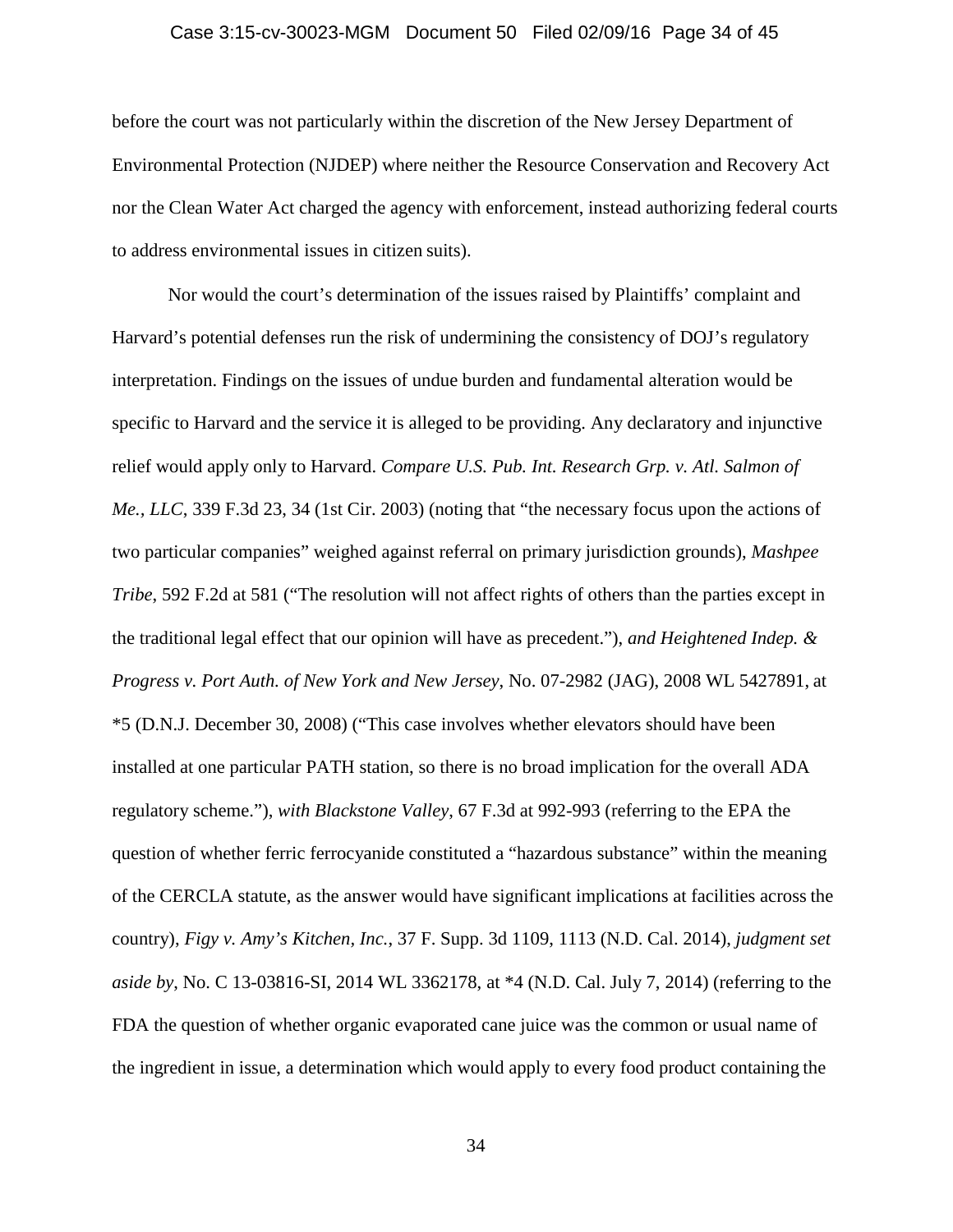## Case 3:15-cv-30023-MGM Document 50 Filed 02/09/16 Page 35 of 45

ingredient), *and Palmer Foundry*, 319 F. Supp. 2d at 114 (referring to OSHA the question of "whether the alkyd resin, by way of its active ingredient linseed oil, was an 'oxidizer' pursuant to OSHA regulations" because "the resin's active ingredient—linseed oil—is widely sold, distributed, and used" and a regulatory classification from the court "could generate inconsistency and disrupt ongoing commercial practices," whereas a determination by OSHA "would insure national uniformity").

Even if the court ultimately were to impose captioning or other auxiliary aid or service obligations on Harvard that turn out to be more exacting than DOJ's eventual implementing regulations, it would not undermine the uniformity of DOJ's regulatory interpretation.<sup>19</sup> "The issue is not how much more time or how many more resources [Harvard] may or may not be required to expend as a result of an injunctive order by this court. Extra burden is not what the doctrine is meant to circumvent; additional obligation is not incompatible with nor does it undermine the agency-driven process." *Maine People's Alliance v. Holtrachem Mfg. Co., LLC*, No. Civ. 00-69-B-C, 2001 WL 1602046, at \*8 (D. Me. Dec. 14, 2001). *See also Baykeeper*, 660 F.3d at 692 ("In light of agency inaction … over the last several years, we see little danger of a court-ordered remediation conflicting with NJDEP directives. Moreover, in the event the District Court orders remediation that imposes an additional burden on [the defendant], 'a more stringent remediation standard … is not a reason to invoke the primary jurisdiction doctrine.'" (quoting *Interfaith Cmty. Org. Inc. v. PPG Indus.*, 702 F. Supp. 2d 295, 312 (D.N.J.2010))). While it might be inconvenient for Harvard to be held to a higher standard of accessibility than the DOJ requires if it ever issues its regulations, convenience of the parties is not a relevant

 $19$  Of note, this potentiality is what Harvard identifies as the worst possible outcome of this court's deciding this case (Dkt. No. 24, at p. 26).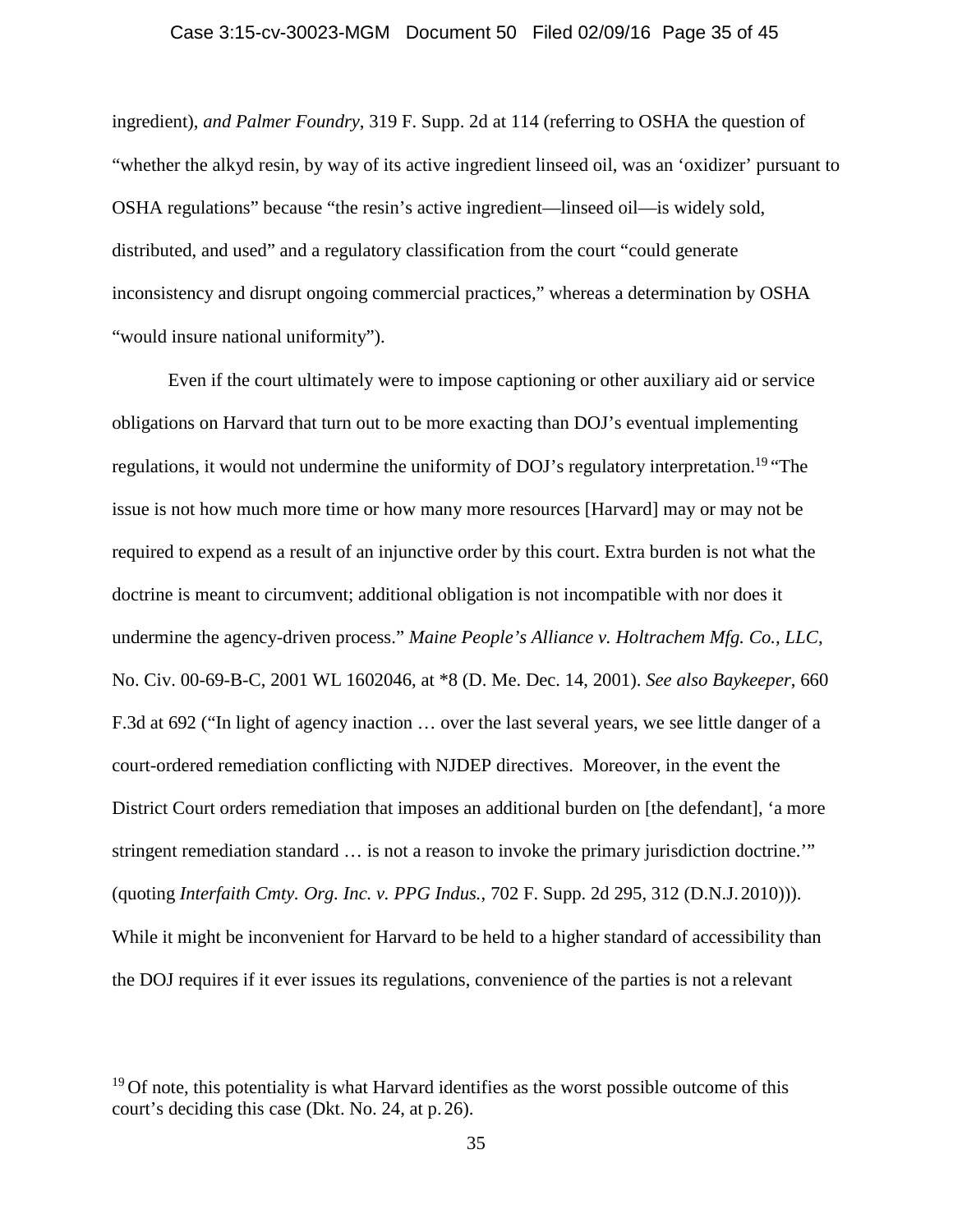#### Case 3:15-cv-30023-MGM Document 50 Filed 02/09/16 Page 36 of 45

consideration in the primary jurisdiction analysis. *Fontan-de-Maldonado v. Lineas Aereas Costarricenses, S.A.*, 936 F.2d 630, 632 (1st Cir. 1991) (citing *Distrigas of Massachusetts Corp. v. Boston Gas Co.*, 693 F.2d 1113, 1117-19 (1st Cir. 1982)). As long as the burden imposed on Harvard in the court's issuance of injunctive relief does not rise to the level of undue, it would not run afoul of the ADA.

Because determination of the issues raised by Plaintiffs' complaint does not lie at the heart of the task assigned to DOJ by Congress, this factor weighs against a stay.

## (b) Is DOJ expertise required to unravel intricate technical facts?

Harvard's argument for invocation of primary jurisdiction is premised largely on the consequences that ostensibly would result from the court's imposition of a captioning requirement, and its assessment of the courts as being ill-equipped to unravel intricate technical facts relating to website accessibility that are necessary to fashion appropriate relief. As an initial matter, consideration of any possible remedy at the motion to dismiss stage is premature. Should the court find that the deaf and hard of hearing lack meaningful access to Harvard's online video content, there will be ample opportunity, after discovery, for Harvard to show that providing captioning will be so burdensome a task that it threatens scholarly use of the internet, under the ADA's "undue burden" and "fundamental alteration" analyses. Nevertheless, looking ahead, consideration of these defenses will not raise factual issues that call for any specialized expertise *of the DOJ*. These may include issues such as: the nature of the service Harvard provides, including whether that service varies depending on whether Harvard created the content or not, which website is in issue (e.g. websites under central administrative control versus third party websites), or how the content became publicly available (e.g. posted under central administrative control or by faculty, students, or alumni); the financial and administrative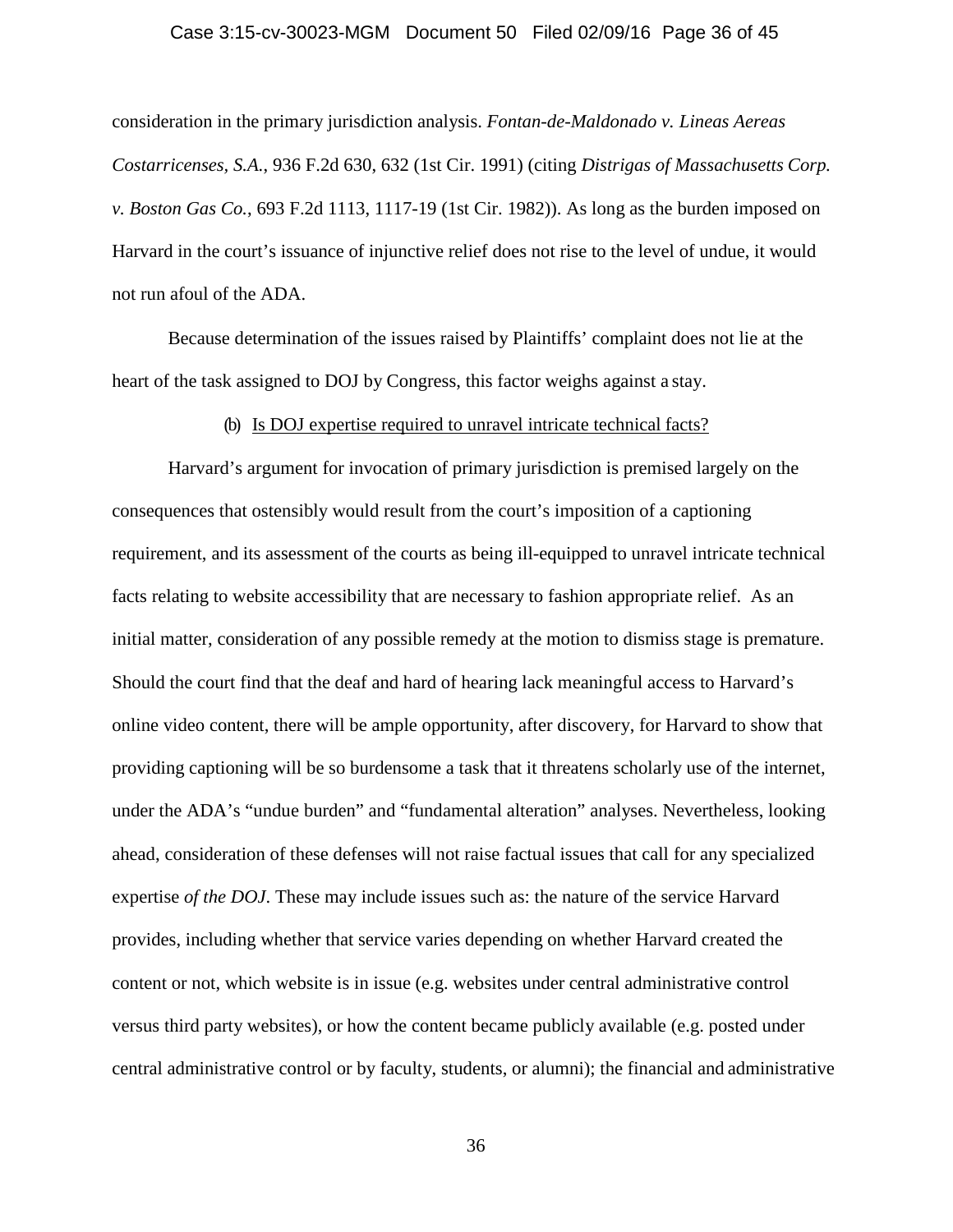## Case 3:15-cv-30023-MGM Document 50 Filed 02/09/16 Page 37 of 45

burdens a captioning requirement would impose on Harvard, including how those burdens might vary based on all of the same factors; the availability of different technologies for captioning online audiovisual content; the availability of other auxiliary aids or services; and Harvard's resources. The court is well-equipped to address these questions. *Compare Mashpee Tribe*, 592 F.2d at 581 ("[T]he facts in this case, though developed and interpreted in part with the expert help of historians and anthropologists, are not so technical as to be beyond the understanding of judges or juries."), *and Romano v. SLS Residential Inc.*, 246 F.R.D. 432, 443 (S.D.N.Y. 2007) ("[T]he underlying factual questions, such as what treatment was given, and abuse suffered by the plaintiffs, are certainly within this Court's ability to evaluate, and would not be illuminated by the expertise of the [Office of Mental Health]."), *with Blackstone Valley*, 67 F.3d at 992 ("The judicial machinery is ill-suited to fashioning a workable rule for determining whether the substance [ferric ferrocyanide] by virtue of its chemical, structural, functional, and other qualities, falls within the properly conceived definition of 'cyanides.' That determination is much better left to the EPA."), *and Figy*, 37 F. Supp. 3d at 1113 (noting that the determination of whether "organic evaporated cane juice" was the common or usual name of the ingredient at issue involved technical questions, including "ECJ's method of production, the differences between ECJ and other sweeteners, and its basic characterizing properties"), *and Palmer Foundry*, 319 F. Supp. 2d at 114 (referring to OSHA the "highly technical question" of whether the alkyd resin was an "oxidizer" pursuant to OSHAregulations).

Harvard maintains that "DOJ has the expertise to 'unravel intricate, technical facts' governing website and online video accessibility" (Dkt. No. 24, at p. 25), but Harvard proffers no basis for the assertion, and there is no inherent reason for concluding that DOJ has any specialized technical expertise regarding internet accessibility. Moreover, the ANPRM counsels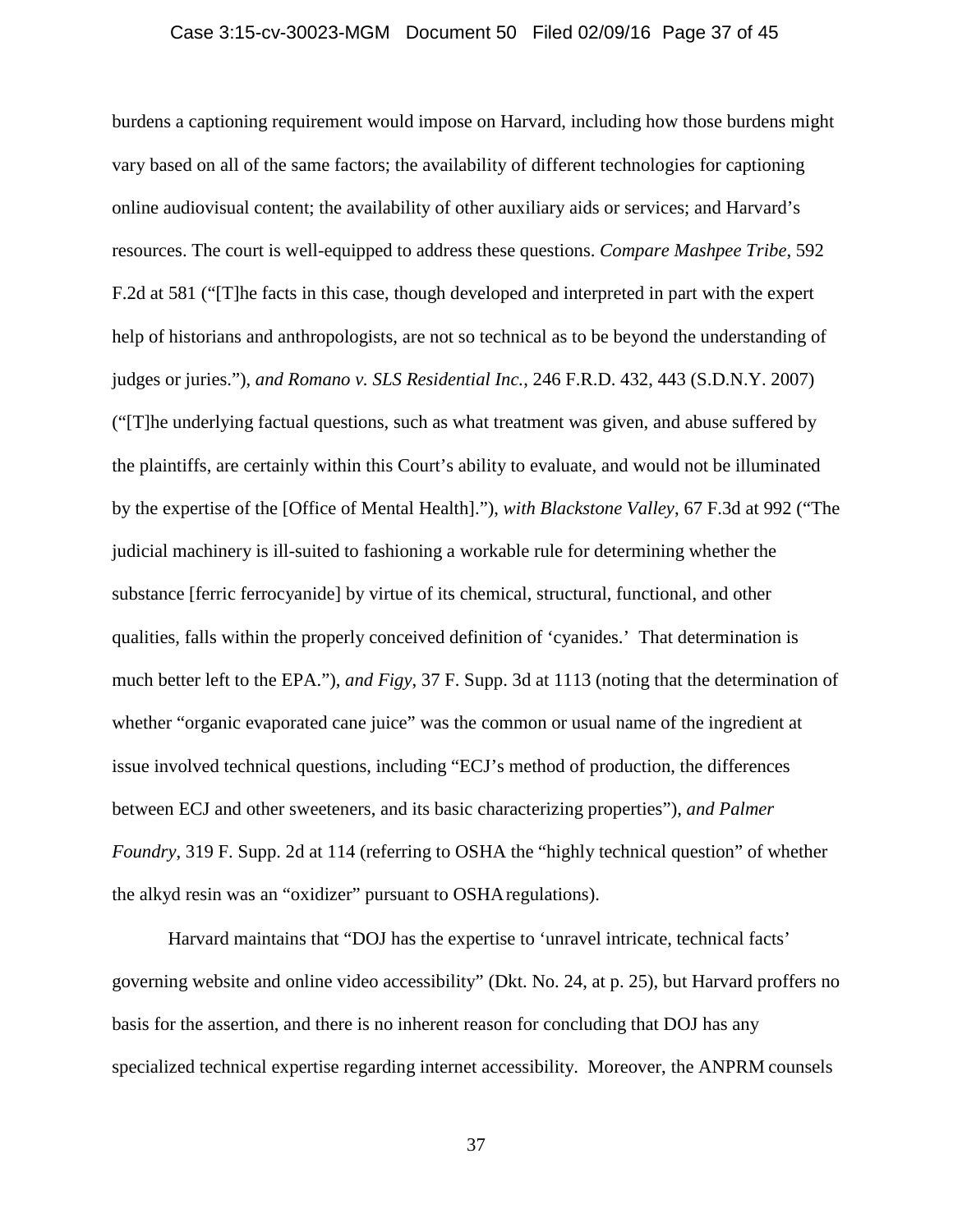## Case 3:15-cv-30023-MGM Document 50 Filed 02/09/16 Page 38 of 45

the opposite conclusion. In it, DOJ seeks input from "experts in the field of computer science, programming, networking, assistive technology, and other related fields" to assist it in formulating regulations addressing website accessibility. 75 Fed. Reg. at 43,464. If DOJ had specialized technical expertise, it would not need to solicit it from the outside. Even if the DOJ has acquired some measure of expertise based on input from outside experts in response to the ANPRM issued nearly 6 years ago, "[t]he doctrine does not require that all claims touching on an agency's expertise first be decided by the agency." *See County of Santa Clara v. Astra USA, Inc.*, 588 F.3d 1237, 1251 (9th Cir. 2009), *rev'd on other grounds, Astra USA, Inc. v. Santa Clara Cnty.*, 563 U.S. 110 (2011). To the extent that the court needs help unraveling intricate, technical facts governing website and online video accessibility, it, too, can hear from experts.

Should the court reach the point of considering injunctive relief, it is not limited to requiring Harvard to caption every audiovisual file posted on every Harvard-related website identified by Plaintiffs for the foreseeable future. There may be shades of gray, which the court is as capable of considering as DOJ. *See, e.g., Rothschild*, 907 F.2d at 293 (finding it reasonable to limit the requirement that the defendant provide a sign-language interpreter for deaf parents to school-initiated conferences incident to the academic and/or disciplinary aspects of their child's education, but not at the child's graduation or the plethora of extra-curricular activities their child might engage in). The court might consider such options as limiting injunctive relief to only certain websites or to content made available only by certain means, creating a timeline for compliance, and treating certain existing material under a grandfather clause. *E.g., Netflix,* 869 F. Supp. 2d at 204 ("If the court finds that Defendant has a duty to provide closed captioning under the ADA, it may itself consider the appropriate time line for compliance, taking into account the technological and economic burdens on Defendant, under the ADA's 'undue burden'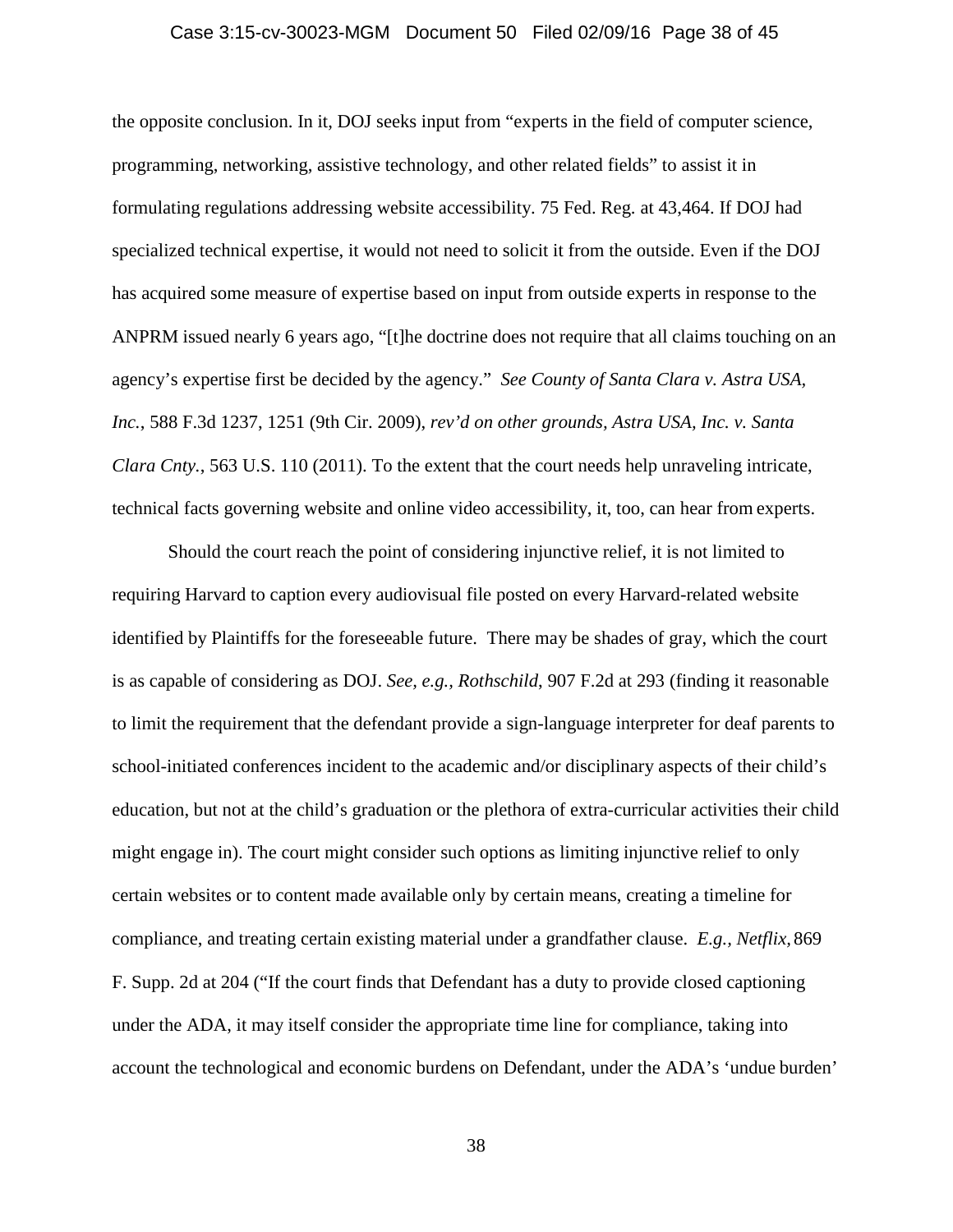## Case 3:15-cv-30023-MGM Document 50 Filed 02/09/16 Page 39 of 45

analysis after further discovery."). The court may even consider the possibility of instituting injunctive relief that "provide[s] adequate flexibility to coordinate its decision with subsequent regulatory action." *Mississippi Power & Light Co. v. United Gas Pipe Line Co.*, 532 F.2d 412, 419 (5th Cir. 1976) (citing *Otter Tail Power Co. v. United States*, 410 U.S. 366, 375-76 (1973) (noting that the injunctive decree of the district court included language that "'[t]he defendant shall not be compelled by the Judgment in this case to furnish wholesale electric service or wheeling service to a municipality except … under terms and conditions which are filed with and subject to approval by the Federal Power Commission,'" and had an "open end by which th[e] court retain[ed] jurisdiction 'necessary and appropriate' to carry out the decree or 'for the modification of any of the provisions'")).

Because no specialized technical expertise of the DOJ is required to unravel intricate technical facts, this factor also weighs against a stay. Having found that there is no "factual question [that] requires both expert consideration and uniformity of resolution," the court concludes that this is not an appropriate case for invocation of the doctrine of primary jurisdiction. *Locust Cartgage Co.*, 430 F.2d at 340 n.5. Nevertheless, the court will address the remaining factors.

## (c) Would DOJ determination materially aid the court?

DOJ's issuance of its proposed rules pertaining to state and local government entities or public accommodations may be of some aid to the court. However, this possibility is not determinative of the primary jurisdiction analysis. *New England Legal Found.*, 883 F.2d at 172 (quoting *Mashpee Tribe*, 592 F.2d at 580). Further, there is no reason that this case and the administrative process cannot proceed simultaneously on separate tracks. Should DOJ issue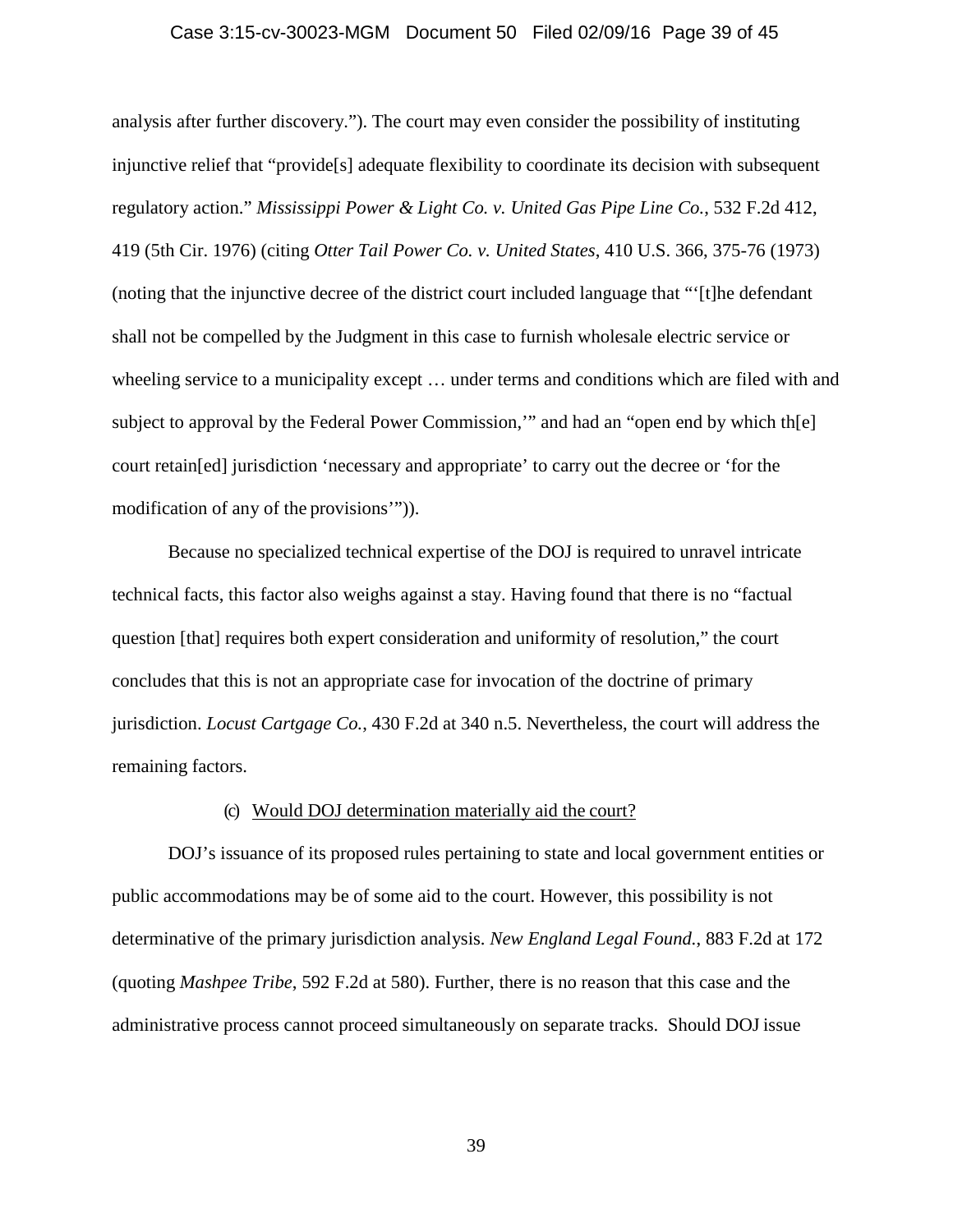## Case 3:15-cv-30023-MGM Document 50 Filed 02/09/16 Page 40 of 45

either set of proposed rules while this case is still pending, the parties can bring them to the attention of the court so that the court can have the benefit of whatever aid they may offer.

Moreover, while the proposed rules may be of some aid, that aid is likely to be quite limited. Even if DOJ issues proposed rules, they will be just that – proposed. The court would still have to consider how the proposed rules might shed light on the specific questions presented in this case – whether Harvard has violated the ADA's prohibition against disability-based discrimination and the extent to which Harvard is required to provide accommodations under the ADA, if at all.

Additionally, the court already has access to the views of DOJ to an appreciable extent. DOJ has filed an appearance as an interested party on behalf of the United States. *See TCG New York, Inc. v. City of White Plains*, 305 F.3d 67, 74 (2d Cir. 2002) ("Amicus briefs from an agency can serve much of the interest in consistency and uniformity of law that underlies the doctrine of primary jurisdiction, while avoiding some of the delay that sometimes results from dismissing on the ground of primary jurisdiction."). In its Statement of Interest, DOJ reiterates its long-standing position that "the ADA applies to the Internet and web-based goods and service providers," which it expressed beginning as far back as two decades ago. *Scribd*, 97 F. Supp. 3d at 574 (citing Letter from Deval L. Patrick, Assistant Att'y Gen., to Senator Tom Harkin (Sept. 9, 1996) ("Covered entities under the ADA are required to provide effective communication, regardless of whether they generally communicate through print media, audio media, or computerized media such as the Internet."); *Applicability of the Americans with Disabilities Act (ADA) to Private Internet Sites: Hearing before the House Subcommittee on the Constitution of the House Committee on the Judiciary,* 106th Cong., 2d Sess. 65–010 (2000) ("It is the opinion of the Department of Justice currently that the accessibility requirements of the Americans with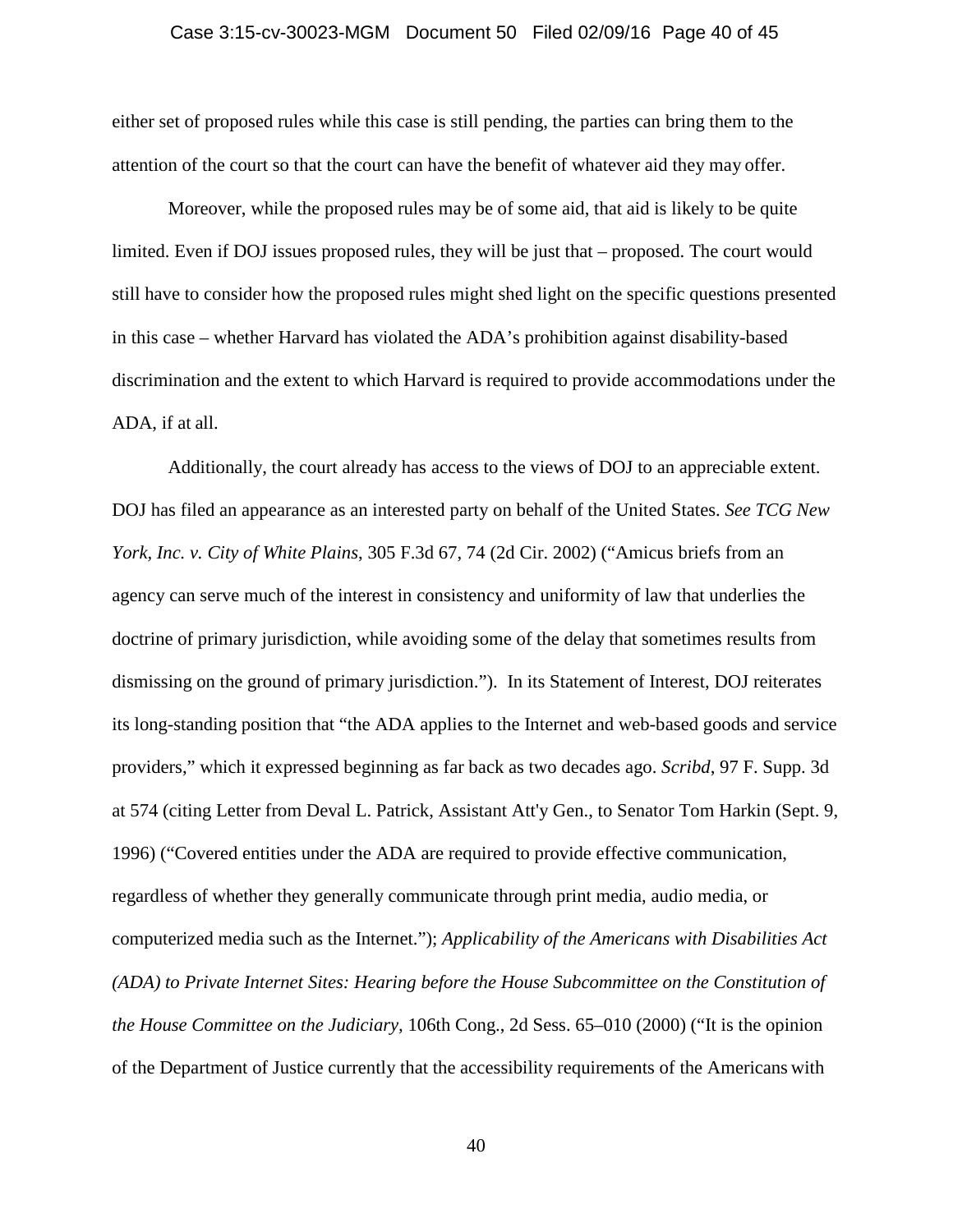## Case 3:15-cv-30023-MGM Document 50 Filed 02/09/16 Page 41 of 45

Disabilities Act already apply to private Internet Web sites and services."); 75 Fed. Reg. 43460– 01 (July 6, 2010) ("The Department believes that title III reaches the Web sites of entities that provide goods or services that fall within the 12 categories of 'public accommodations,' as defined by the statute and regulations.")). DOJ has not wavered from its view that the ADA's "broad and expansive nondiscrimination mandate reaches goods and services provided by covered entities on Web sites over the Internet." 75 Fed. Reg. 43,460-01, 43,463. The plain language of Title III mandating "'full and equal enjoyment' requires nondiscrimination by a place of public accommodation in the offering of all its goods and services, including those offered via Web sites." *Id*. Given the consistency with which DOJ has expressed its views, the court does not view the DOJ's position that Plaintiffs have stated a claim under existing Title III statutory and regulatory requirements as being "tailored to and articulated specifically for purposes of this particular litigation." *Blackstone Valley*, 67 F.3d at 991.

Indeed, the impetus for the ANPRM was not because the DOJ viewed the ADA as not already mandating website accessibility for the disabled. Rather, as DOJ explained in the ANPRM, "[i]t has been the policy of the United States to encourage self-regulation with regard to the Internet wherever possible and to regulate only where self-regulation is insufficient and government involvement may be necessary." 75 Fed. Reg. 43,460-01, 43,463 (citation omitted). While "[v]oluntary standards have generally proved to be sufficient where obvious business incentives align with discretionary governing standards as, for example, with respect to privacy and security standards designed to increase consumer confidence in e-commerce," "[i]t is clear that the system of voluntary compliance has proved inadequate in providing Web site accessibility to individuals with disabilities." *Id*. at 43,463-64 (citations omitted). By way of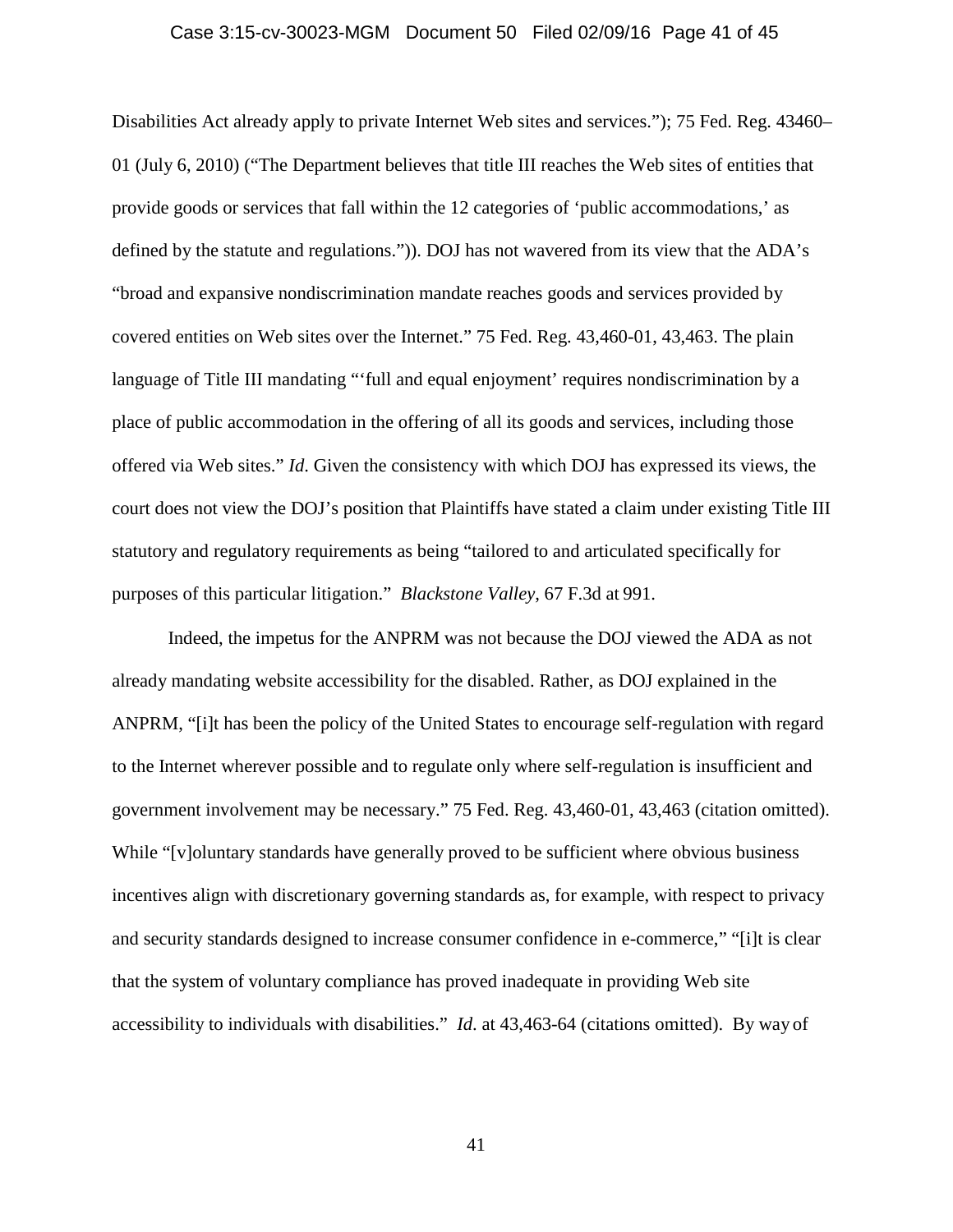## Case 3:15-cv-30023-MGM Document 50 Filed 02/09/16 Page 42 of 45

example, DOJ identified "Web videos and other multimedia presentations that do not have captions," as inaccessible to the deaf. *Id*. at 43462.

Thus, the court credits the views of the DOJ as expressed in this case. Further, the DOJ's consistently stated position cannot be squared with the notion that, until DOJ issues specific regulations governing website accessibility, if it ever does, public accommodations such as Harvard may discriminate against the disabled in connection with the goods, services, facilities, privileges, accommodations, and advantages they offer via the internet.

#### (d) What are the prospects for a timely resolution if the issue is referred?

The prospects for timely action by DOJ are not good. DOJ has announced that it does not anticipate publishing its Notice of Proposed Rulemaking ("NPRM") regarding public accommodations under Title III until fiscal year 2018, two years away.<sup>20</sup> *See* U.S. Dep't of Justice, Statement of Regulatory Priorities (2015). This is not a case where agency action is imminent such that concerns of delay can be considered minimal. *Nat'l Ass'n of the Deaf v. Netflix, Inc.*, No. 11-cv-30168-MAP, 2011 WL 5519883, at \*1 (granting a three-month stay pending imminent rule-making action by the FCC).

In response to this development, Harvard suggests that the court nevertheless should stay this matter until DOJ issues its NPRM for websites operated by state and local government entities covered by Title II, which DOJ has slated to occur in the first quarter of 2016. Harvard's argument that this court should issue a stay pending the DOJ's issuance of proposed rules, which, even if they are ever enacted, would not apply to Harvard because they "should go a long way" toward addressing the validity of Plaintiffs' Title III claim, is attenuated (Dkt. No. 48 at p.

<sup>20</sup> This timeframe is not guaranteed.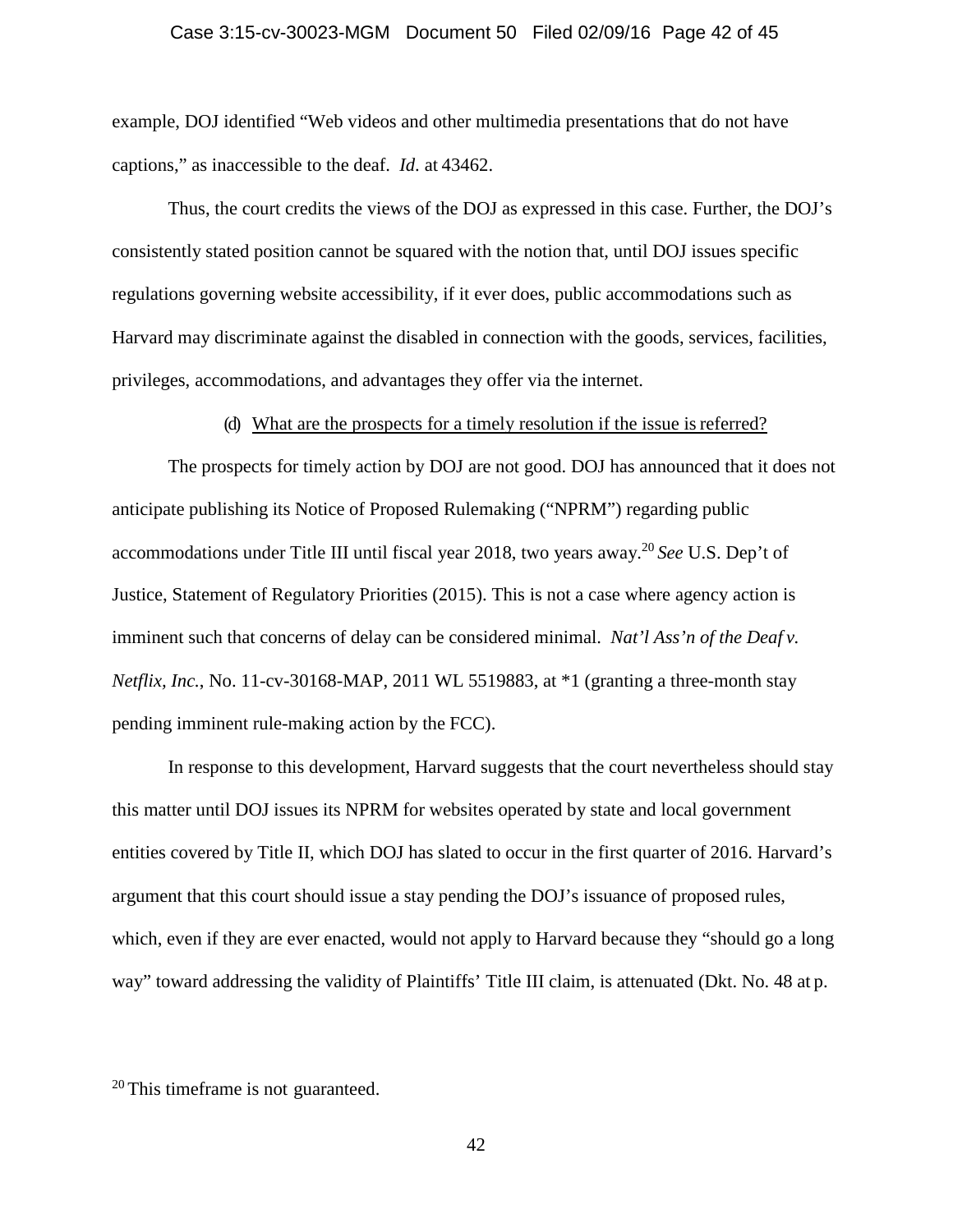## Case 3:15-cv-30023-MGM Document 50 Filed 02/09/16 Page 43 of 45

3). These circumstances do not present an appropriate case for delaying resolution of claims Plaintiffs have properly brought before this court. There is a "'strong public interest in the prompt resolution' of the case," and it would be inappropriate to "defer to administrative action of uncertain aid and uncertain speed." *Mashpee Tribe*, 592 F.2d at 581 ("[W]e cannot be sure how helpful the Department's ultimate decision might be. We can, however, be certain that the decision will not be available soon. The court was right to respect the 'strong public interest in the prompt resolution' of the case and not defer to administrative action of uncertain aid and uncertain speed.").

Harvard acknowledges that there is uncertainty as to when DOJ will act, but claims that federal courts have applied the doctrine of primary jurisdiction even where there is uncertainty as to the timing of agency action. Harvard relies on *Heinrichs v. Wells Fargo Bank, N.A.*, No. C 13-05434 WHA, 2014 WL 2142457 (N.D. Cal. Apr. 15, 2014), where the district court granted a stay until the earlier of 6 months or the Federal Communication Commission's taking action on two petitions pending before it that would be dispositive on the issue of whether the plaintiffs had a viable theory of liability. Id. at \*2. *Heinrichs*, however, counsels against a stay in these circumstances. Six months after implementing the stay, the *Heinrichs* court dissolved it after determining that the FCC would not be issuing a final decision on the two petitions within the 6 month stay period and further, that the FCC was unable to predict when it might reach a final decision. *See Heinrichs v. Wells Fargo Bank, N.A.*, No. C 13-05434 WHA, Dkt. No. 62, Order Lifting Stay and Setting Case Management Conference (issued October 16, 2014). At least two subsequent courts have declined to issue stays based, in part, on *Heinrichs. See Abrantes v. Northland Grp., Inc.*, No. 14-cv-05311-YGR, 2015 WL 1738255, at \*4 (N.D. Cal. April 13,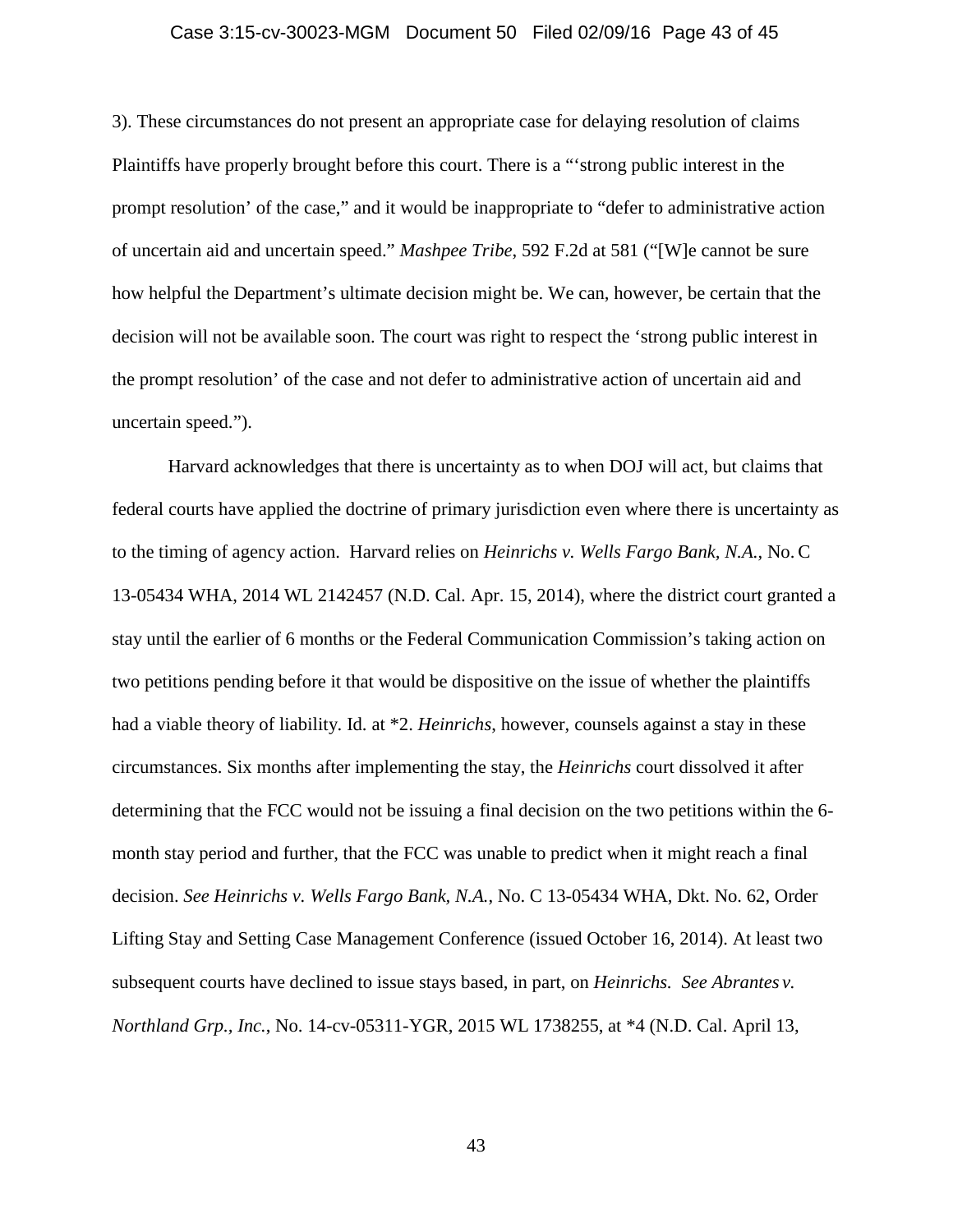2015); *Jordan v. Nationstar Mortg., LLC,* No. 14-cv-00787-WHO, 2014 WL 5359000, at \*1 (N.D. Cal. October 20, 2014).

Finally, the court does not accept Harvard's claim that Plaintiffs will not be injured by imposition of a stay. If Harvard is in violation of Title III as Plaintiffs allege, then Plaintiffs will continue to be unlawfully harmed until this case is resolved. Thus, extending the period of time Plaintiffs must wait for a possible remedy through imposition of a stay would be prejudicial. *Compare PHC, Inc.*, 75 F.3d at 80 (noting in declining to defer based on primary jurisdiction concerns that when a plaintiff's claim is for trademark infringement, there is "often some urgency" because "[o]ngoing business conduct is likely to be involved and harm, possibly irreparable, may be accruing), *with Blackstone Valley*, 67 F.3d at 993 n.16 (noting that, in remanding the case to the district court for entry of a stay and referral to the Environmental Protection Agency, the Commonwealth's interests were protected because the defendant had placed the amount sought in damages in an interest bearing trust account).

## IV. Conclusion

For these reasons, it is this court's RECOMMENDATION that Defendant's Motion to Stay or Dismiss be denied in its entirety.<sup>21</sup>

 $^{21}$  The parties are advised that under the provisions of Fed. R. Civ. P. 72(b) or Fed. R. Crim. P. 59(b), any party who objects to these findings and recommendations must file a written objection with the Clerk of this Court within fourteen (14) days of the party's receipt of this Report and Recommendation. The written objection must specifically identify the portion of the proposed findings or recommendations to which objection is made and the basis for such objection. The parties are further advised that failure to comply with this rule shall preclude further appellate review by the Court of Appeals of the District Court order entered pursuant to this Report and Recommendation. *See Keating v. Sec'y of Health & Human Servs.*, 848 F.2d 271, 275 (1st Cir. 1988); *United States v. Valencia-Copete*, 792 F.2d 4, 6 (1st Cir. 1986); *Scott v. Schweiker*, 702 F.2d 13, 14 (1st Cir. 1983); *United States v. Vega*, 678 F.2d 376, 378-79 (1st Cir. 1982); *Park Motor Mart, Inc. v. Ford Motor Co.*, 616 F.2d 603, 604 (1st Cir. 1980). *See also Thomas v. Arn*, 474 U.S. 140, 154-55 (1985). A party may respond to another party's objections within fourteen (14) days after being served with a copy thereof.